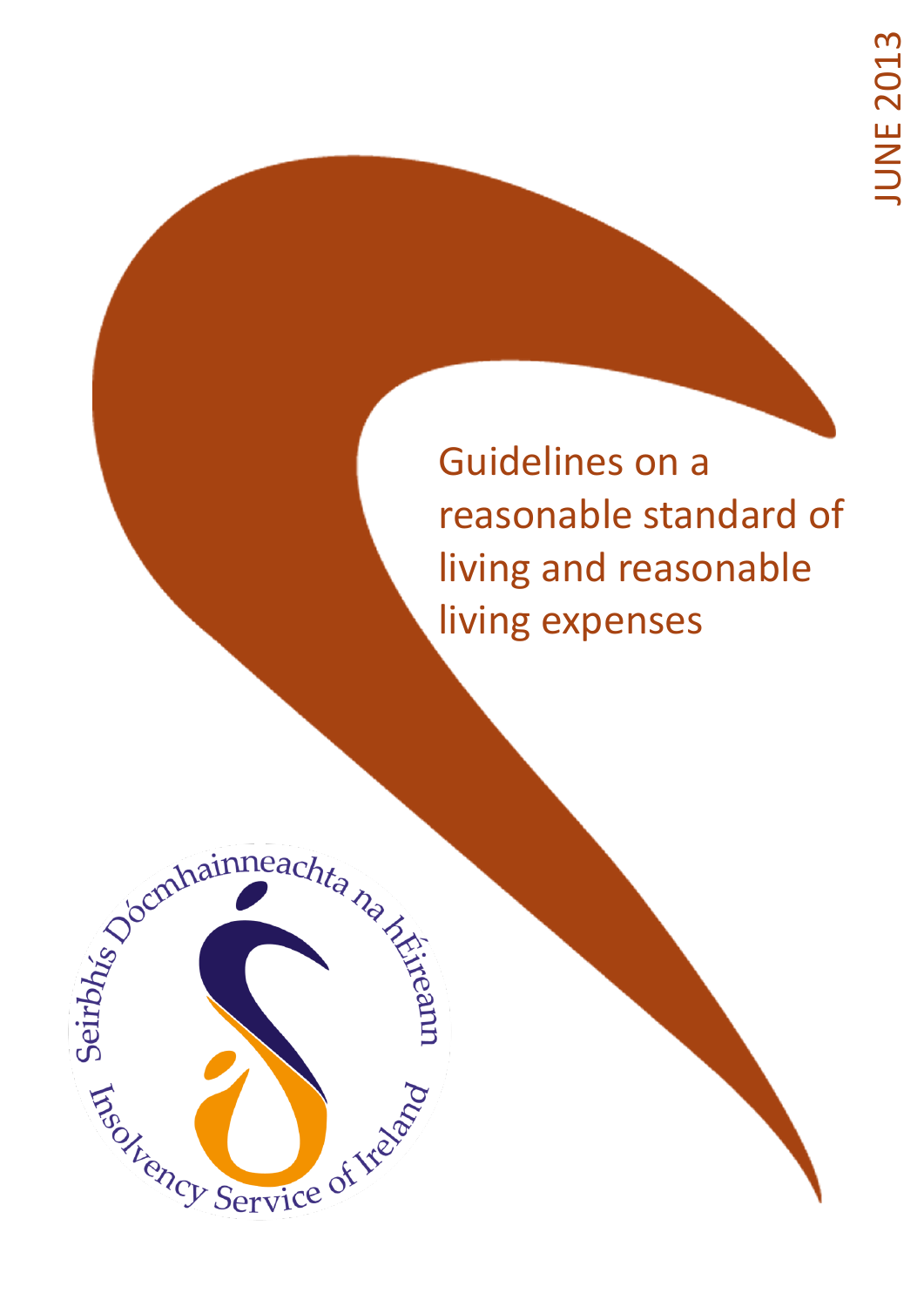### **DISCLAIMER**

The Insolvency Service of Ireland ("ISI"), following consultation with the Minister for Justice and Equality, the Minister for Finance, the Minister for Social Protection and such other persons or bodies as the ISI has considered appropriate has pursuant to section 23 of the Personal Insolvency Act 2012 prepared and is issuing these guidelines as to what constitutes a reasonable standard of living and reasonable living expenses. These guidelines have been prepared and issued by the ISI for the purposes of sections 26, 65(4) and 99(4) of the Personal Insolvency Act 2012 and section 85D of the Bankruptcy Act 1988 (as inserted by section 157 of the Personal Insolvency Act 2012) and for no other purpose. The ISI does not authorise or take any responsibility for the use of these guidelines for any other purpose.

*DATE OF PUBLICATION: JUNE 2013*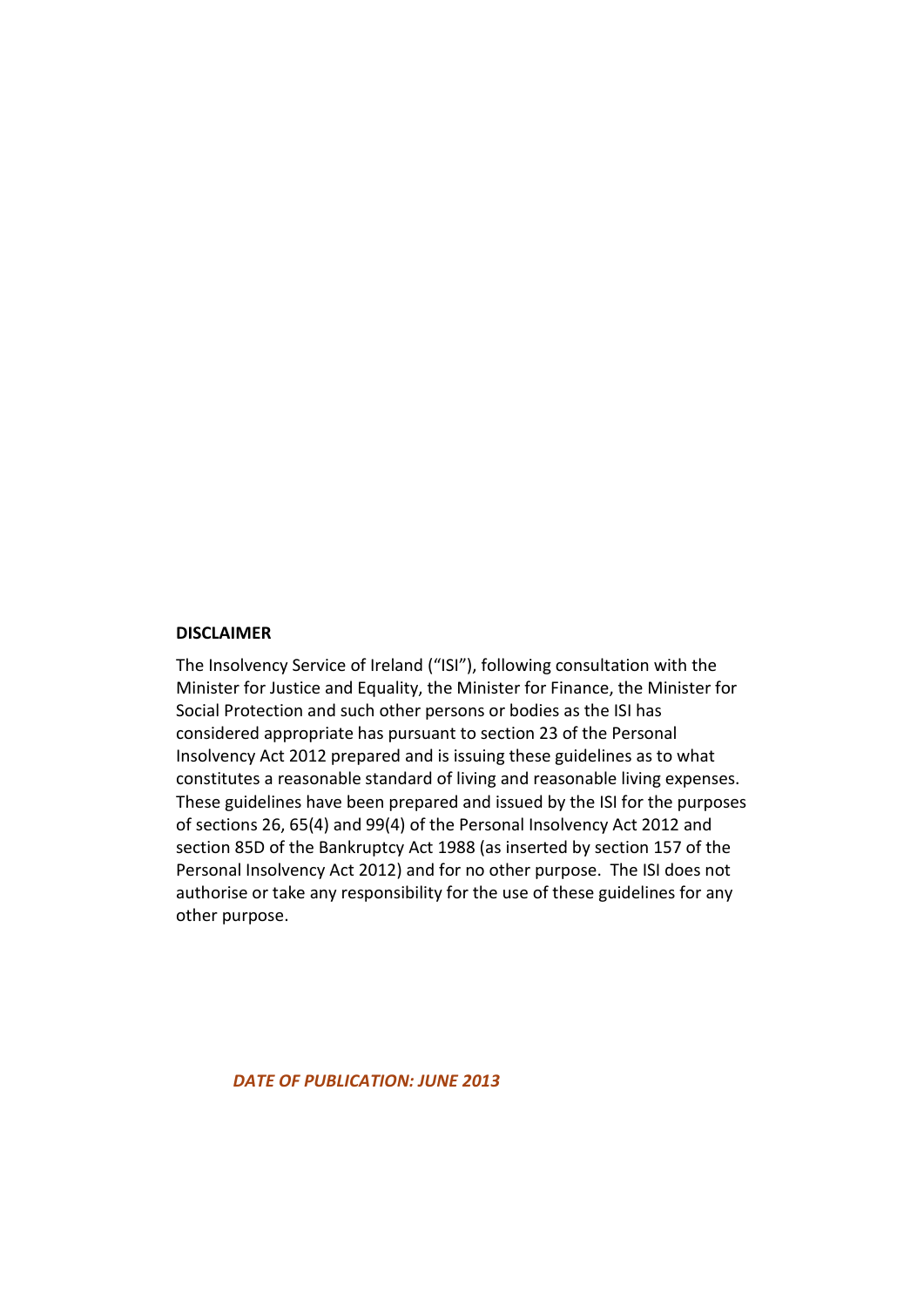# **Contents**

| 1. |                                                                                 |  |
|----|---------------------------------------------------------------------------------|--|
| 2. |                                                                                 |  |
| 3. |                                                                                 |  |
|    |                                                                                 |  |
|    |                                                                                 |  |
|    |                                                                                 |  |
|    | Distinguishing between the DRN and the other new personal insolvency measures16 |  |
| 4. |                                                                                 |  |
| 5. |                                                                                 |  |
| 6. |                                                                                 |  |
| 7. |                                                                                 |  |
| 8. |                                                                                 |  |
| 9. |                                                                                 |  |
|    |                                                                                 |  |
|    |                                                                                 |  |
|    | 10. Examples illustrating the application of reasonable living expenses 45      |  |
|    |                                                                                 |  |
|    |                                                                                 |  |
|    |                                                                                 |  |
|    |                                                                                 |  |
|    |                                                                                 |  |
|    |                                                                                 |  |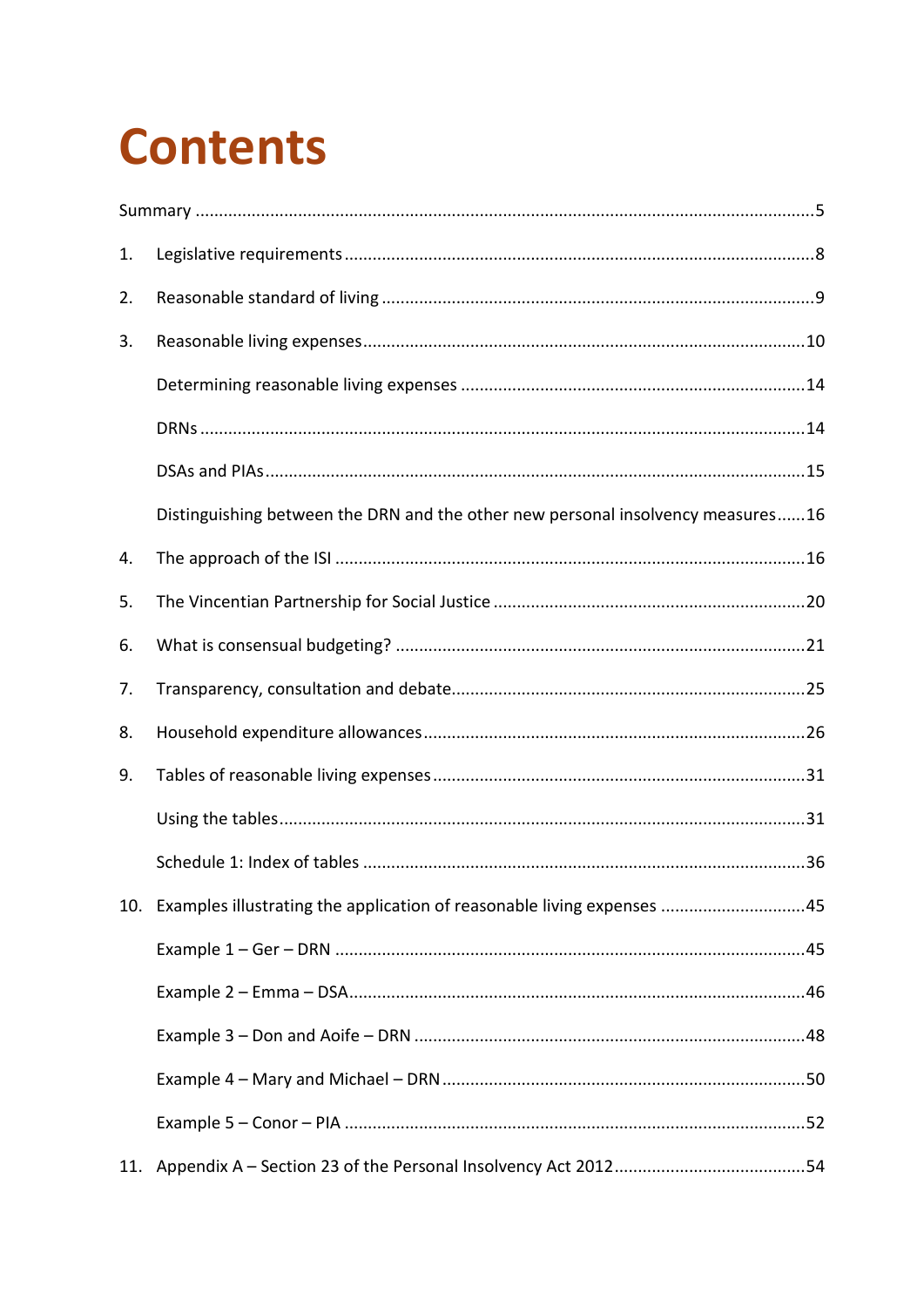|--|--|--|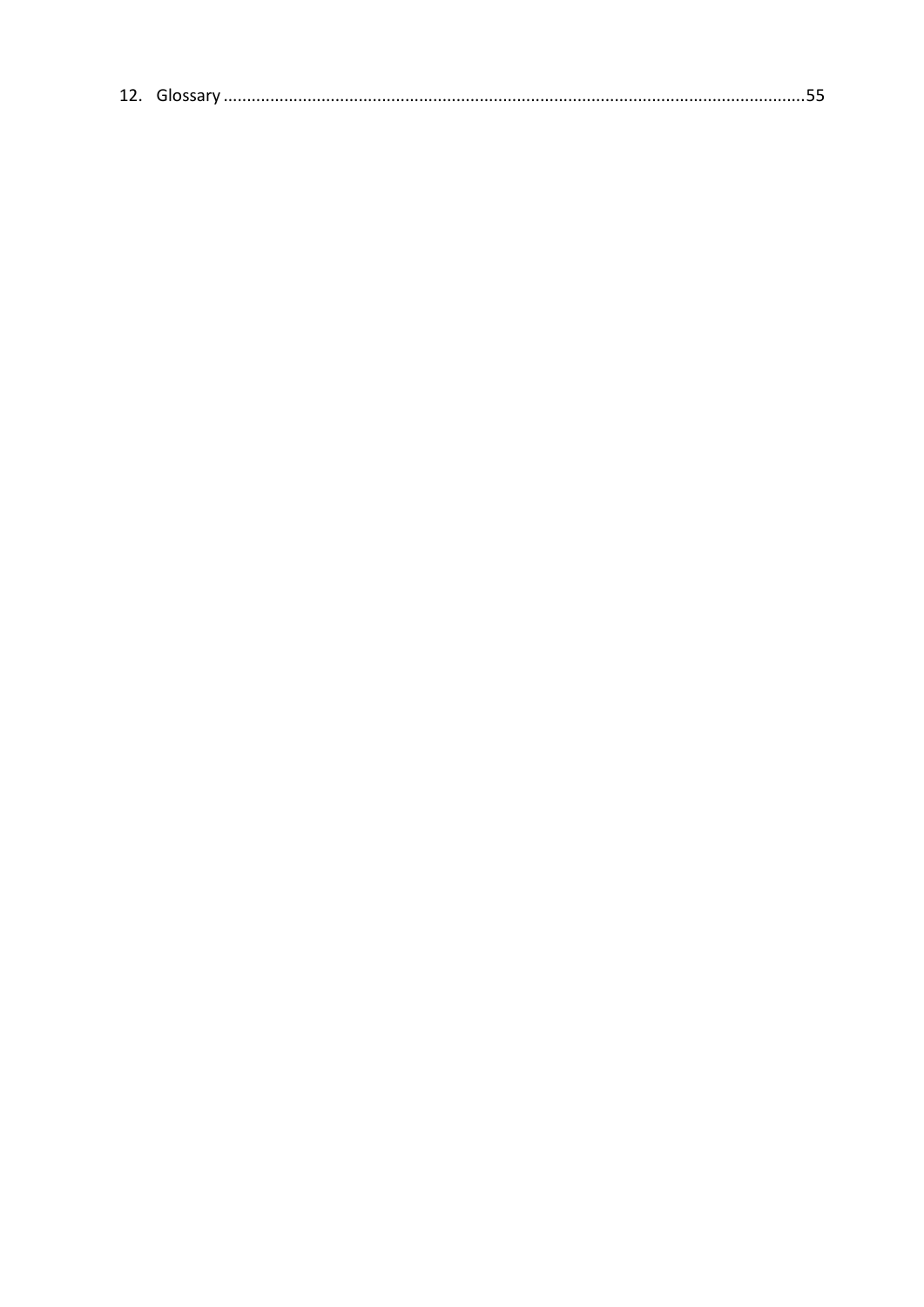### <span id="page-4-0"></span>**Summary**

The Insolvency Service of Ireland ("ISI") was established by the Personal Insolvency Act 2012 ("the Act"). The Act continues the reform of the Bankruptcy Act 1988 and includes the introduction of an automatic discharge from bankruptcy after three years, subject to certain conditions. It also introduces three new alternatives to bankruptcy ("new arrangements"), namely a Debt Relief Notice ("DRN"), a Debt Settlement Arrangement ("DSA") and a Personal Insolvency Arrangement ("PIA").

The ISI believes the new arrangements will play an important part in addressing financial difficulties currently faced by many insolvent debtors and their creditors by enabling a resolution of over-indebtedness in an orderly and rational manner without recourse to bankruptcy.

The ISI is charged with a number of functions under the Act. Section 9 of the Act lists that one of those functions is to prepare and issue guidelines as to what constitutes a reasonable standard of living and reasonable living expenses under section 23 of the Act<sup>[1](#page-4-1)</sup>.

These guidelines are relevant to the assessment of a debtor's eligibility for a DRN, the formulation of DSA and PIA proposals and the Court's making of a bankruptcy payment order. In particular, they are intended to give direction to Approved Intermediaries ("AIs") and guidance to Personal Insolvency Practitioners ("PIPs") in assessing, for relevant provisions of the Act, what may be considered 'reasonable' in the context of a standard of living and living expenses. Guidelines on a reasonable standard of living and reasonable living expenses are essential to the process of moving towards long-term restructuring measures in that they enable the debt servicing capacity of a distressed debtor to be calculated in a fair and consistent manner so that the sustainability of repayments can be established. The guidelines safeguard a minimum standard of living so as to protect debtors while facilitating creditors in recovering all, or at least a portion, of the debts due to them.

Section 23 of the Act requires the ISI to have regard to certain criteria in preparing guidelines on a reasonable standard of living and reasonable living expenses. The ISI, in view of these requirements and following a series of meetings and consultations (listed on page [17\)](#page-16-0), has decided to use a model ("ISI model") which is a modified version of the consensual budget

<span id="page-4-1"></span>Version 2 June 2013 **5**  $<sup>1</sup>$  The text of Section 23 is reproduced in full as Appendix A to these guidelines.</sup>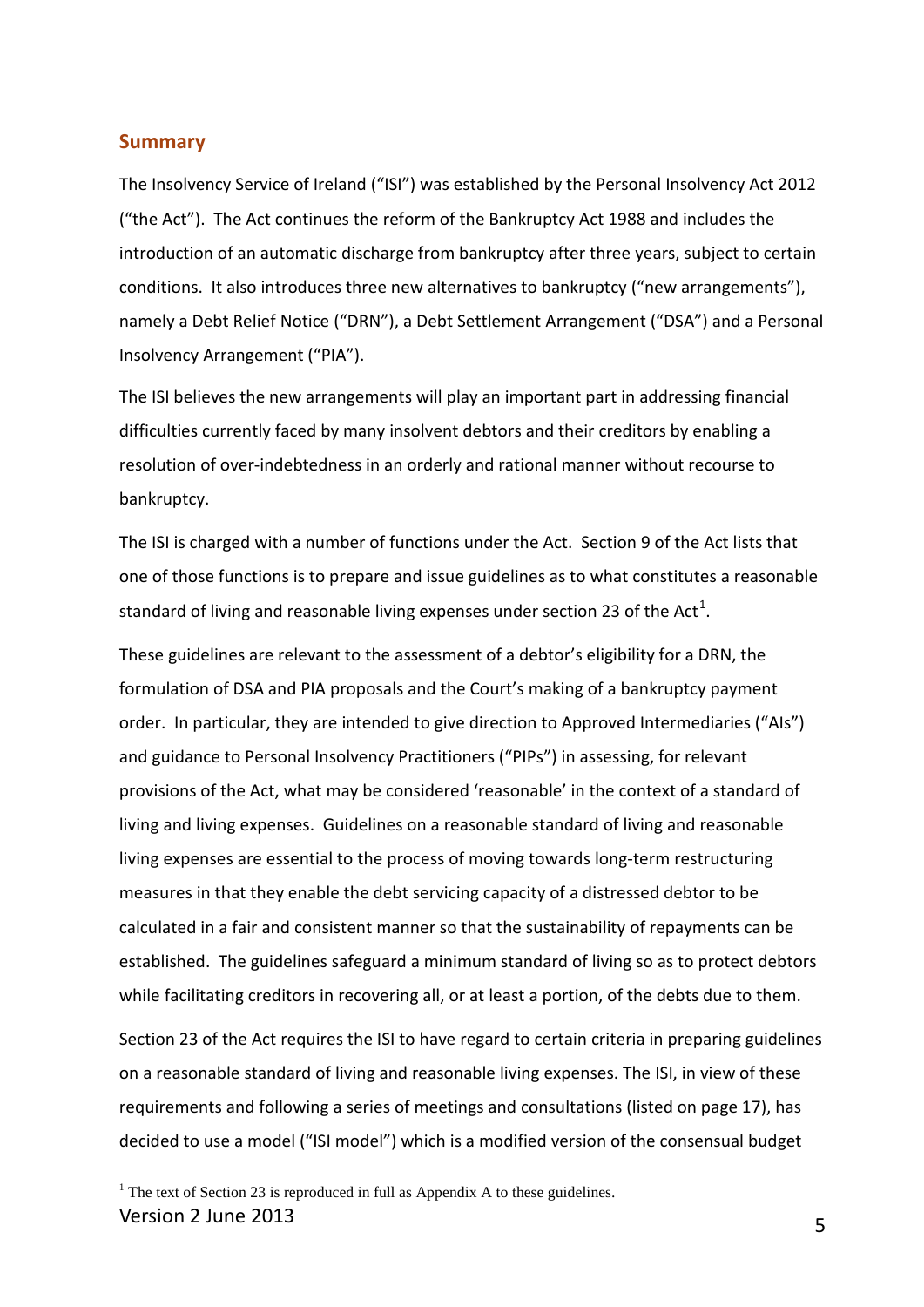standards model originally developed in Ireland by the Vincentian Partnership for Social Justice ("VPSJ model")<sup>[2](#page-5-0)</sup>.

The ISI model allows for food for a nutritionally balanced diet, clothing, personal care, health, household goods, household services, communications, social inclusion and participation, education, transport, household energy, childcare, insurance and modest allowances for savings and contingencies.

Under the ISI model, a 'reasonable standard of living' does not mean that a person should live at a luxury level but neither does it mean that a person should only live at subsistence level. A debtor should be able to participate in the life of the community, as other citizens do. It should be possible for the debtor 'to eat nutritious food …, to have clothes for different weather and situations, to keep the home clean and tidy, to have furniture and equipment at home for rest and recreation, to be able to devote some time to leisure activities, and to read books, newspapers and watch television<sup>'[3](#page-5-1)</sup>. It follows that 'reasonable living expenses' are the expenses a person will necessarily incur in achieving a reasonable standard of living which fulfils these criteria.

The use of the ISI model satisfies the requirement contained in section 23 of the Act to have regard to differences in the size and composition of households. The cost of a child, for example, varies according to the age of the child and this is taken into account under the ISI model. So too is the requirement to facilitate the social inclusion of debtors and their dependants and their active participation in economic activity in the State.

These guidelines set a base level for a reasonable standard of living and reasonable living expenses. Where either a DSA or a PIA is proposed, the decision on the reasonableness or otherwise of living expenses will be a matter for the creditors to determine on a case-by-case basis with the PIP acting to facilitate debtors and creditors in working out an arrangement acceptable to both.

<span id="page-5-0"></span><sup>2</sup> http://www.budgeting.ie/

<span id="page-5-1"></span><sup>3</sup> Nordenankur, '*More than A Minimum Budget in Sweden'* in 'Money Matters - Reference Budgets for Social Inclusion'; European Consumer Debt Network (No. 6, 2009) page 8.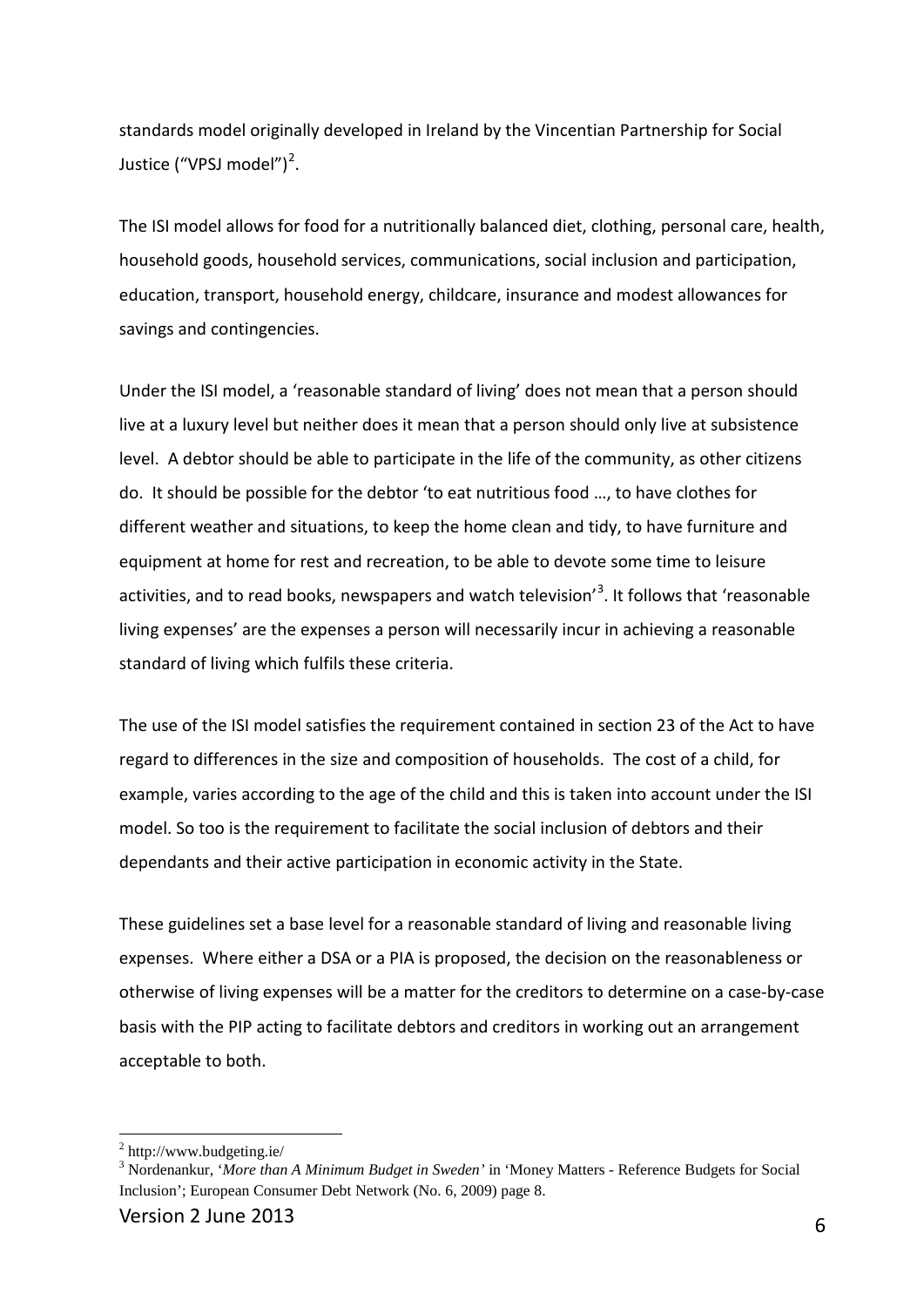In formulating the ISI model, the ISI liaised with the Central Statistics Office (CSO) and the Central Bank of Ireland and compared the output of the ISI model to a CSO analysis of the Household Budget Survey and an analysis by the Central Bank of Ireland of cases in the Mortgage Arrears Resolution Process. While certain expenditure categories may vary across the above referenced sources, in aggregate the expenditure levels generated through the ISI model are not materially different to the CSO or the Central Bank of Ireland analyses.

One of the greatest strengths of using consensual budget standards is the level of transparency it affords. Each category of expenditure is supported by detailed lists of items within each category which are individually priced. Different people will naturally have different opinions on what is meant by reasonable living expenses but the level of transparency offered by this method should help inform any discussion.

The ISI is required to update these guidelines at intervals of not more than a year under the Act. These guidelines will be kept under review and the ISI may amend them at any time if the ISI considers this is warranted.

The current version of these guidelines is publicly available on the website of the ISI at [www.isi.gov.ie.](https://dl-web.dropbox.com/ISI/Guides/Documents/RLE/www.isi.gov.ie)

The ISI welcomes comments on these guidelines by email to  $r \leq \omega$  is *gov.ie.*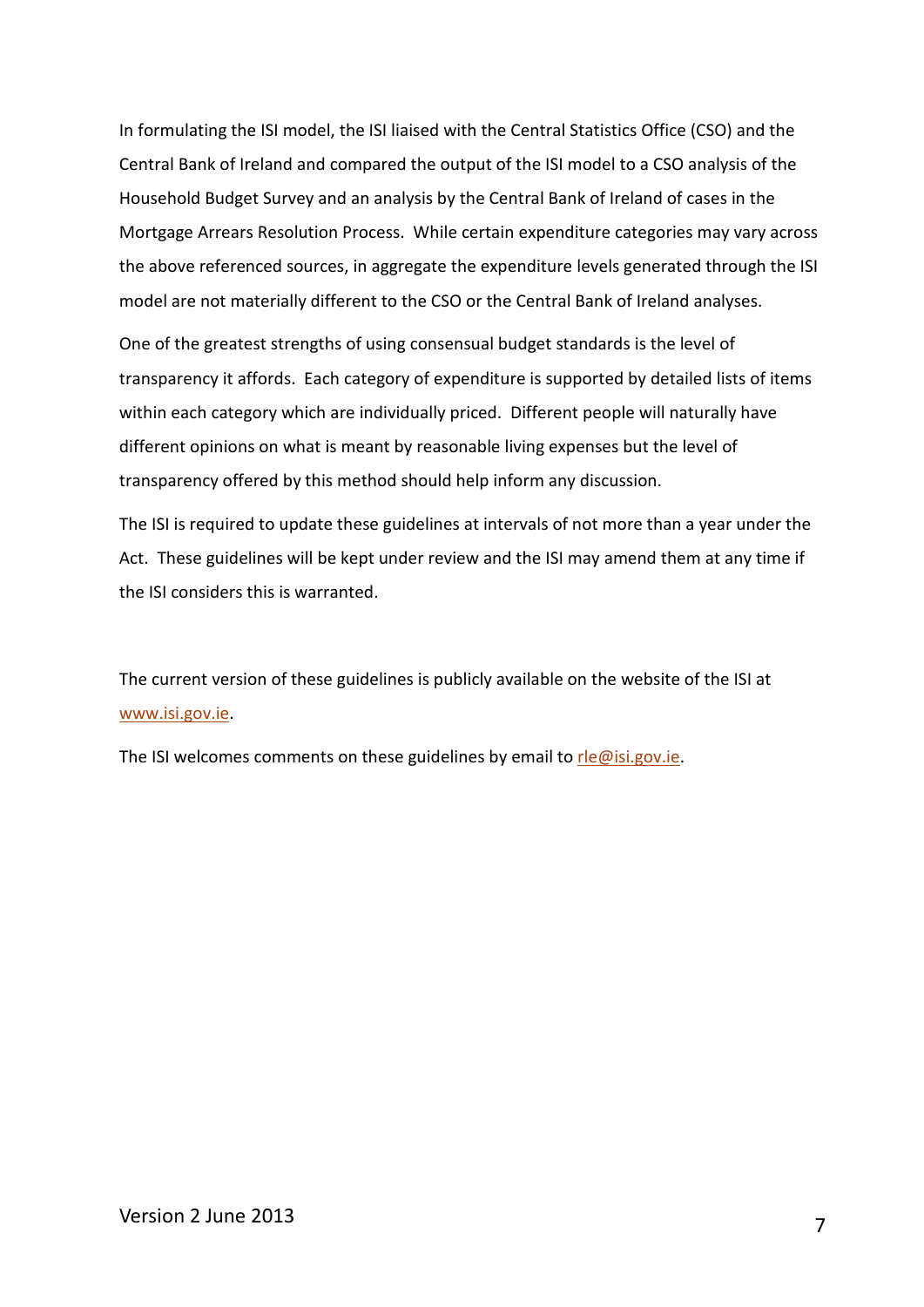# <span id="page-7-0"></span>**1. Legislative requirements**

Section 9 of the Act lists the preparation and issuance of guidelines as to what constitutes a reasonable standard of living and reasonable living expenses under section 23 of the Act amongst the principal functions of the ISI.

Section 23 of the Act requires the ISI to hold consultations on these guidelines and specifies certain factors which are to be taken into account in preparing the guidelines. Section 23(3) of the Act requires the ISI to have regard to:

- a) such measures and indicators of poverty set out in Government policy publications on poverty and social inclusion as the ISI considers appropriate;
- b) such official statistics (within the meaning of the Statistics Act 1993) and surveys relating to household income and expenditure published by the Central Statistics Office as the Insolvency Service considers appropriate;
- c) the Consumer Price Index (All Items) published by the Central Statistics Office or any equivalent index published from time to time by that Office;
- d) such other information as the ISI considers appropriate for the performance of its functions under this section;
- e) differences in the size and composition of households, and the differing needs of persons, having regard to matters such as their age, health and whether they have a physical, sensory, mental health or intellectual disability; and
- f) the need to facilitate the social inclusion of debtors and their dependants, and their active participation in economic activity in the State.

Section 23(1) of the Act provides that these guidelines are prepared and issued by the ISI for the purposes of sections 26, 65(4) and 99(4) of the Act and section 85D (as inserted by section 157 of the Act) of the Bankruptcy Act 1988.

Section 23 of the Act is set out in full in Appendix A.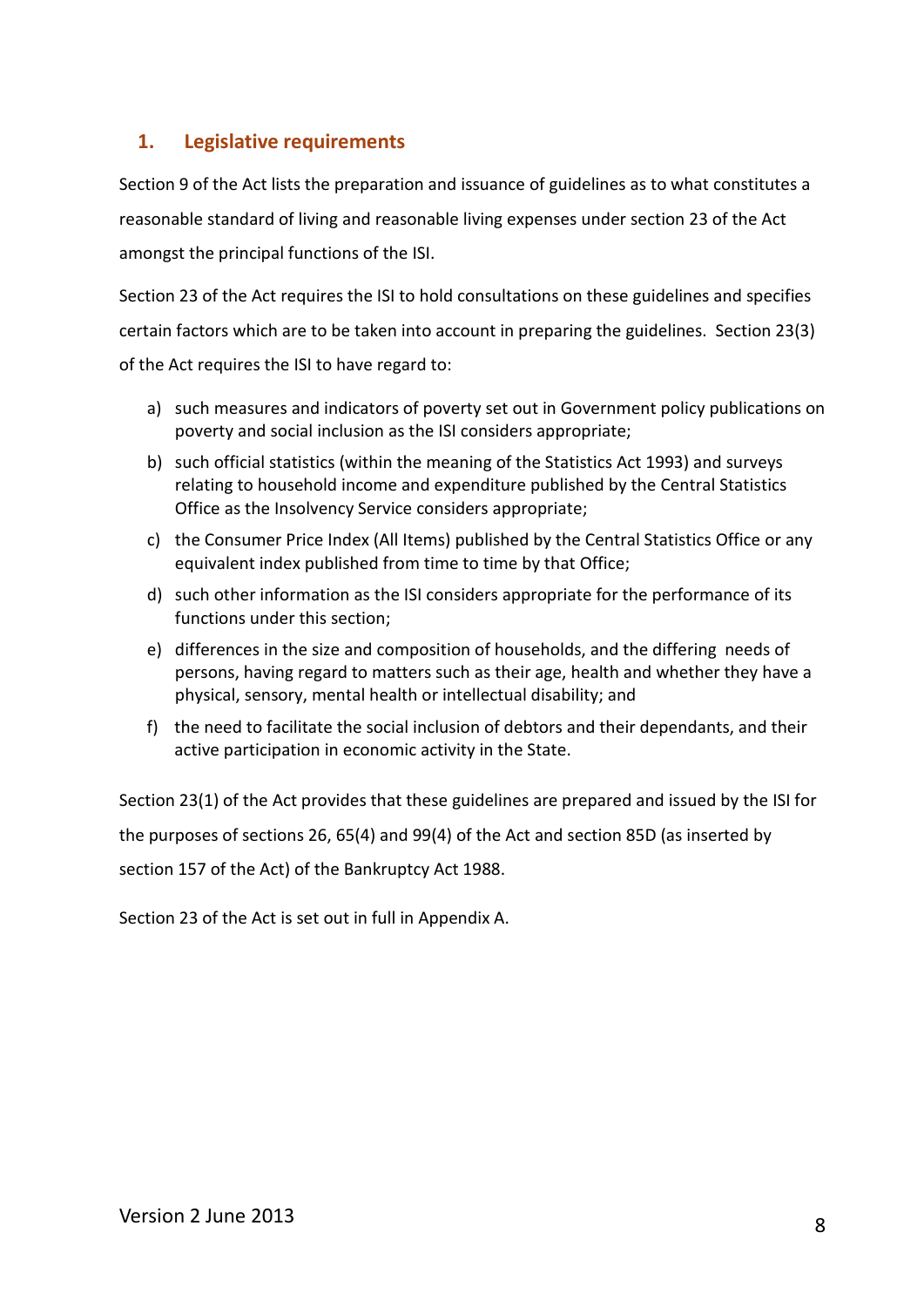# <span id="page-8-0"></span>**2. Reasonable standard of living**

The ISI considers that, for the purposes of the Act, a reasonable standard of living is one which meets a person's physical, psychological and social needs. Under the ISI model, a 'reasonable standard of living' does not mean that a person should live at a luxury level but neither does it mean that a person should only live at subsistence level. A debtor should be able to participate in the life of the community, as other citizens do. It should be possible for the debtor 'to eat nutritious food …, to have clothes for different weather and situations, to keep the home clean and tidy, to have furniture and equipment at home for rest and recreation, to be able to devote some time to leisure activities, and to read books, newspapers and watch television'<sup>[4](#page-8-1)</sup>.

It follows that 'reasonable living expenses' are the expenses a person will necessarily incur in achieving a 'reasonable standard of living' which fulfils these criteria.

<span id="page-8-1"></span><sup>4</sup> Nordenankur, '*More than A Minimum Budget in Sweden'* in 'Money Matters - Reference Budgets for Social Inclusion'; European Consumer Debt Network (No. 6, 2009) page 8.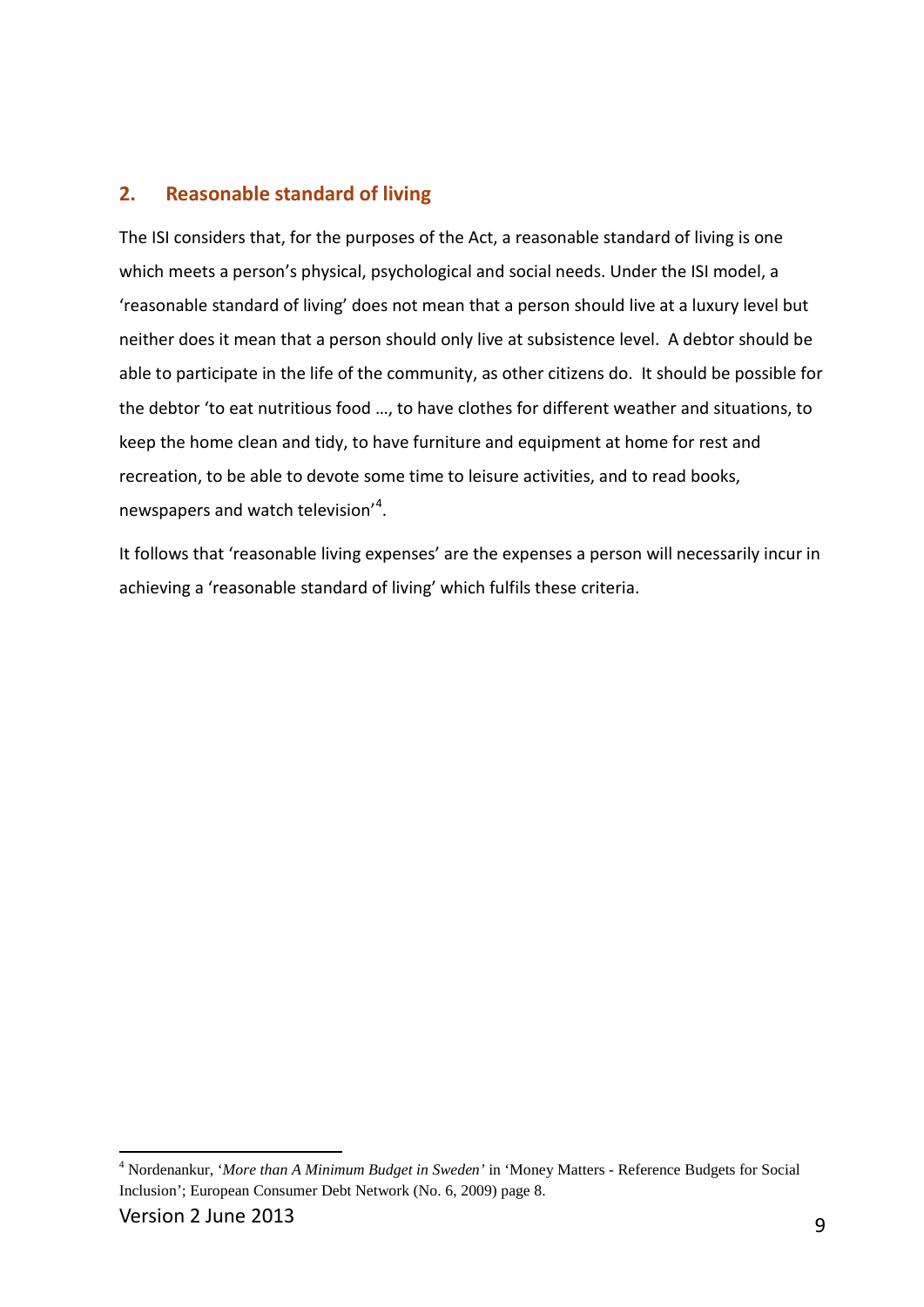# <span id="page-9-0"></span>**3. Reasonable living expenses**

Under the ISI model, reasonable living expenses are the expenses a person necessarily incurs in achieving a reasonable standard of living, this being one which meets a person's physical, psychological and social needs.

Reasonable living expenses will vary depending on a number of factors such as the particular composition of a household and the *need* for a car. Beyond that, when determining reasonable living expenses, provision needs to be made for reasonable housing costs in terms of rent or mortgage payments as well as for reasonable payments in respect of childcare where this expense arises. To use the tables contained in Schedule 1, the Approved Intermediary ("AI") or Personal Insolvency Practitioner ("PIP") should follow a four-step process shown here in Figure 1 and described below:



**Figure 1: Determinants of reasonable living expenses.**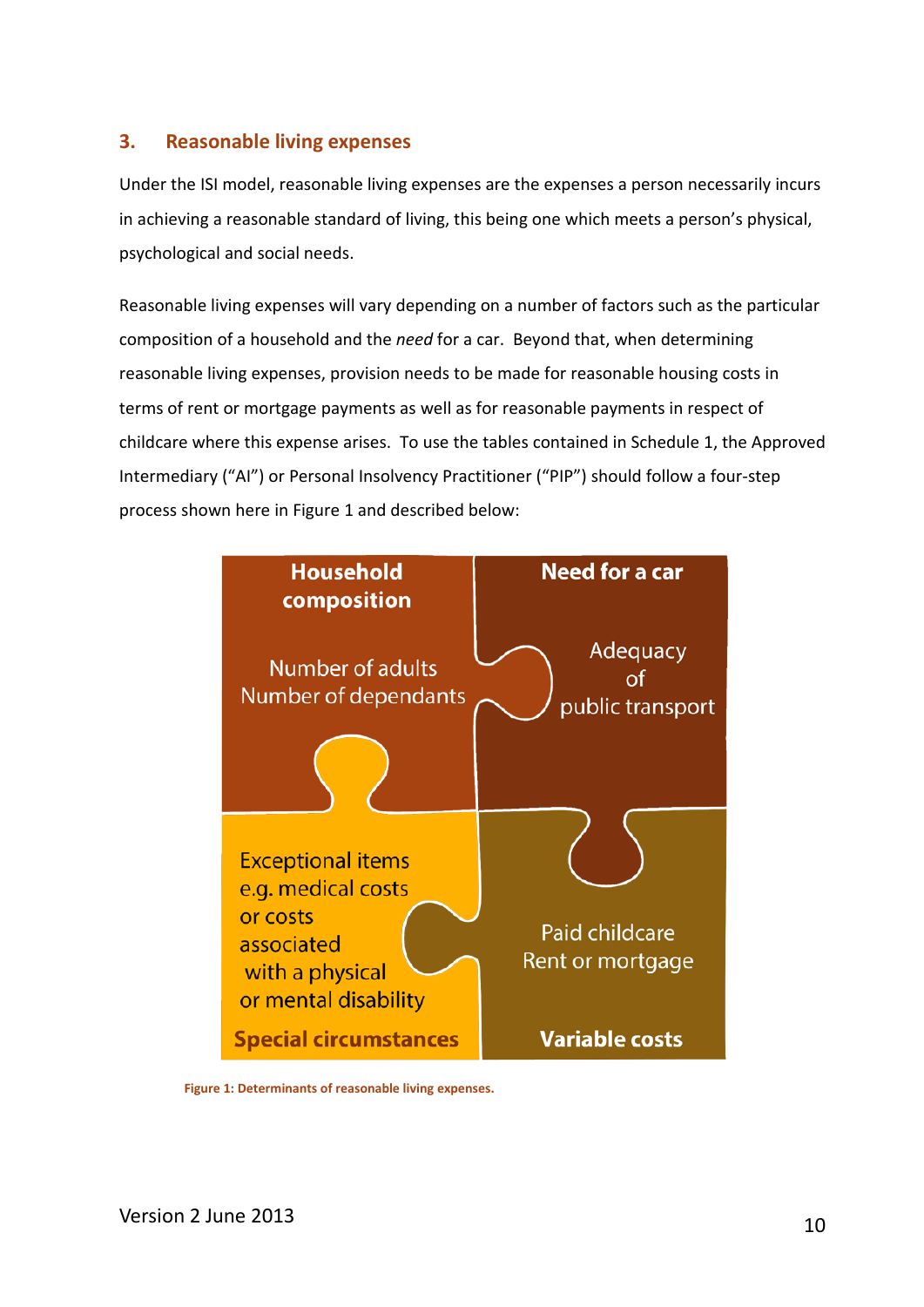### **1. Household composition:**

The AI or PIP should begin by selecting the set of tables in Schedule 1 which best fits the situation of the debtor based on household composition i.e. whether or not the applicant has children and whether he or she is the only adult in the household.

### **2. Need for a car:**

The household will not normally need a car where the applicant lives in an urban location with adequate public transport links. Where public transport is not adequate to meet the needs of the household, the AI or PIP should choose the vehicle option based on the needs of the household (needs, not wants). A car will be required where a debtor needs it to travel to and from work. Where a car is not included, the ISI model includes costs associated with the use of public transport.

### **3. Childcare and housing costs:**

### **a. Childcare costs**

A significant expense connected with employment arises where childcare is needed, particularly at the first two stages of childhood i.e. infancy and pre-school.

Under the ISI model, childcare costs are brought in under 'other costs'. This means that reasonable costs incurred for childcare – as with housing costs - are added to the total for set costs to produce the final figure for reasonable living expenses.

Where childcare is paid for, the reasonableness of this expense should be considered by the AI or PIP taking into account the hours of childcare needed, the type of childcare (e.g. crèche, childminder, etc.) and the typical cost of childcare in the debtor's locality. Proof in the form of receipts, bank statements or similar may have to be sought where childcare costs appear excessive. Where applicable, the Early Childhood Care and Education ("ECCE") Scheme, which provides a free year of childcare and early education for children of pre-school age, should be deducted when calculating childcare costs given that each of the new arrangements continues over a number of years.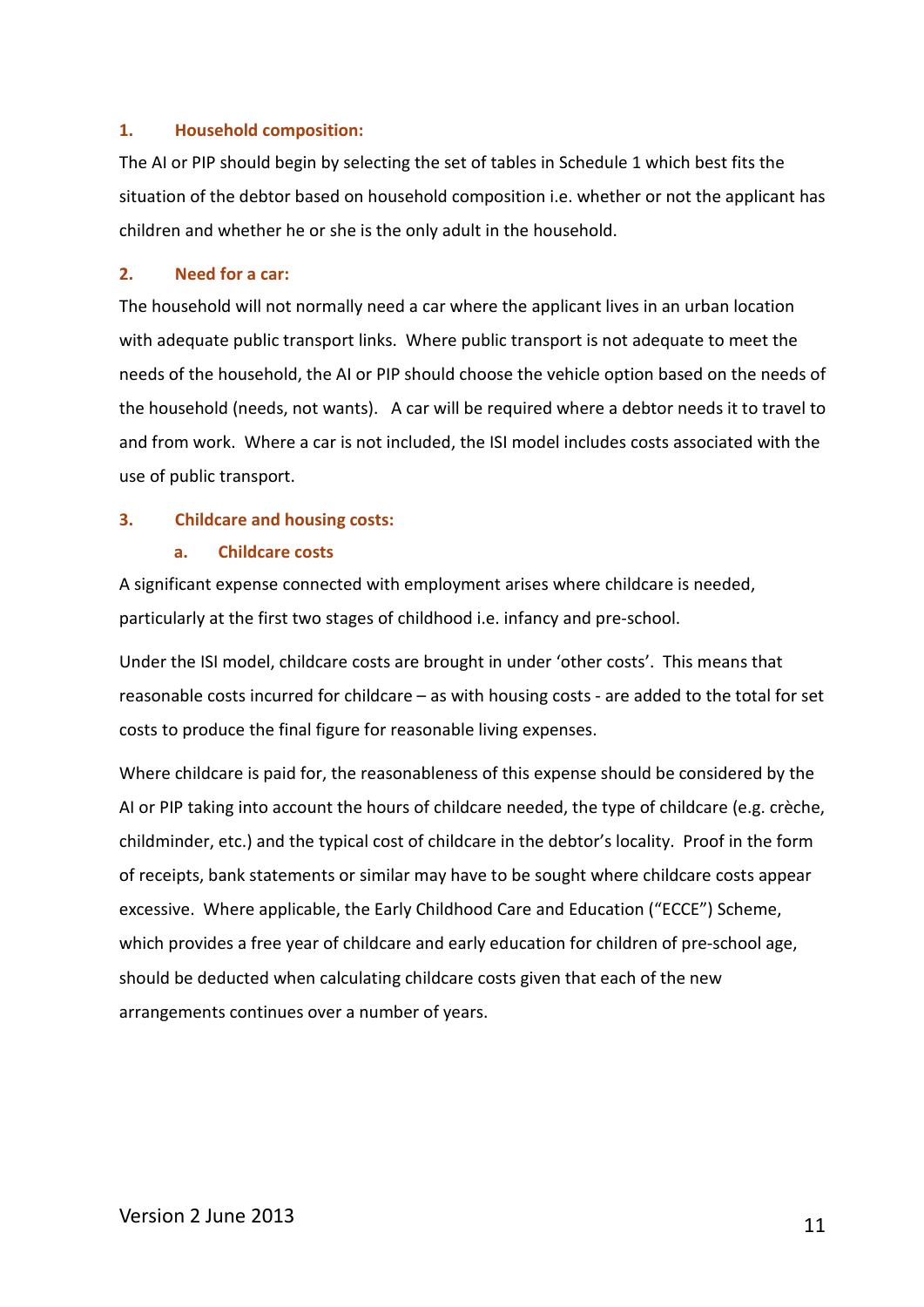### **b. Housing costs**

As with childcare, housing can also be a significant expense. In considering what constitutes a reasonable and sustainable accommodation expenditure in an individual case, the AI or PIP shall have regard to the following matters:

- The costs likely to be incurred by the debtor by remaining in occupation of his or her current accommodation;
- The ability of other persons residing with the debtor to contribute to the costs of maintaining the debtor's current accommodation; and
- The reasonable living accommodation needs of the debtor and his or her dependants and, having regard to those needs, the cost of alternative accommodation.

In forming an opinion on the reasonable living accommodation needs of the debtor and his or her dependants the AI or PIP shall take into consideration the size and composition of the household, and the differing needs of persons having regard to the matters set out in section 23(3)(e) of the Act.

The AI or PIP, in assessing the reasonableness of the existing housing costs of the debtor and the cost of alternative accommodation, may draw on his or her knowledge of the local housing market and on such publicly available data sources as he or she considers appropriate. These sources may include the Central Statistics Office Rental Indices, the Private Residential Tenancies Board ("PRTB") databases, the Residential Property Price Register produced by the Property Services Regulatory Authority ("PSRA"), the quarterly Daft.ie Rental Reports and leading websites advertising properties for rent or sale. The AI or PIP should support his or her assessment as to the reasonableness of housing and childcare costs by reference to the matters he or she has taken into account in arriving at his or her opinion.

### **4. Special circumstances:**

The Act contains a requirement to take account of the differing needs of persons, having regard to matters such as their age, health and whether they have a physical, sensory, mental health or intellectual disability. Given the number of possible variables, and the individual nature of physical and mental health conditions and disabilities, the ISI believes this aspect is best addressed through making allowance in these guidelines for a debtor to

Version 2 June 2013 12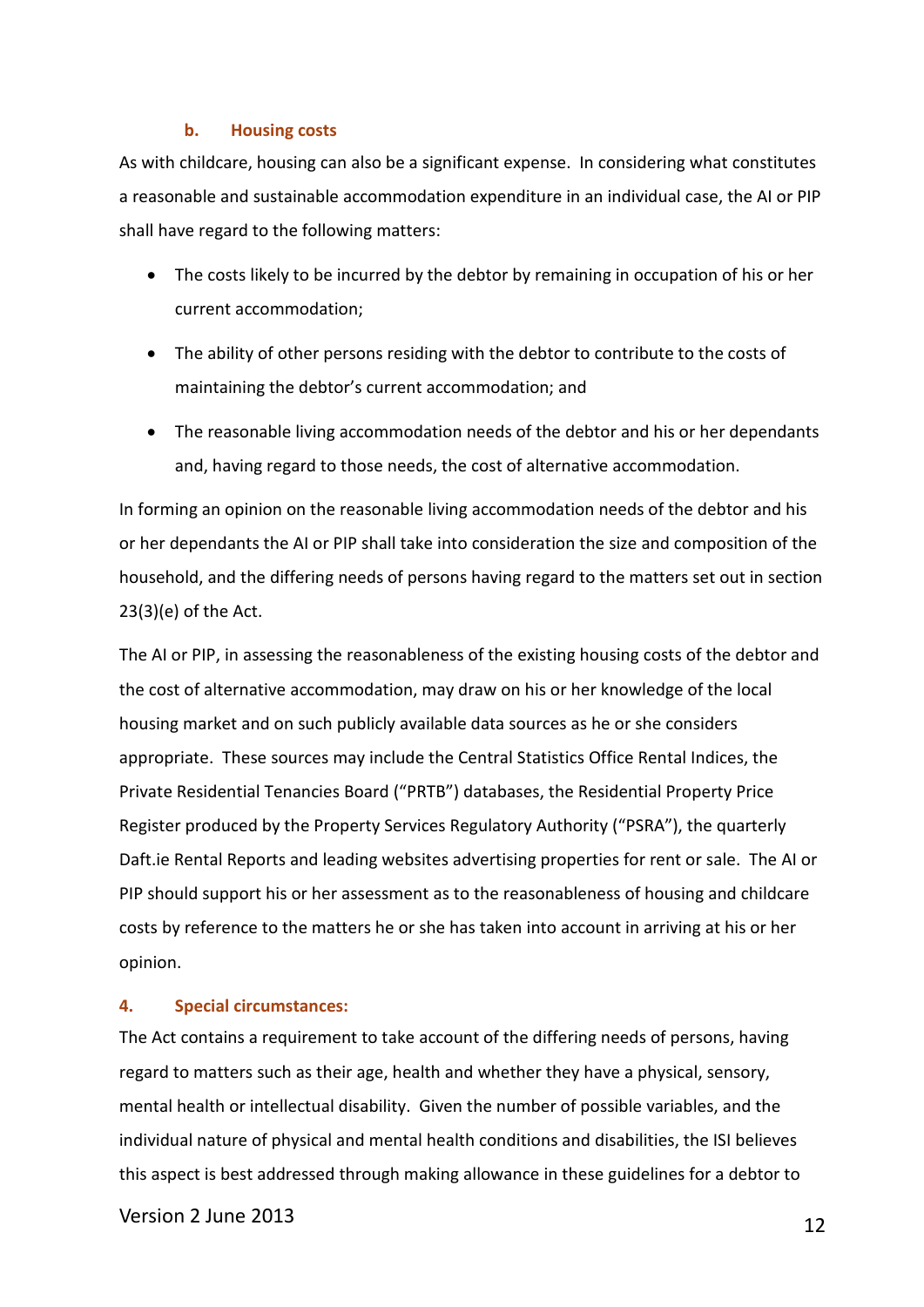specify reasonable costs which arise as a consequence of ill-health or disability<sup>[5](#page-12-0)</sup>. The PIP may request that the debtor provide appropriate documentation in support of extra expenses related to disability, for example evidence from a professional, such as a doctor or disability service, to support a claim for allowances in respect of special circumstances<sup>[6](#page-12-1)</sup>.

The category of special circumstances may also be used where a debtor has persons other than his or her minor children financially dependent on him or her, such as where the debtor is contributing financially to the care of an adult dependent such as, for example, an elderly relative or a college-going child. The PIP may request that the debtor provide documentation in support of these expenses prior to recognising under this category the additional costs incurred in such cases.

The output from the above work, based on various household compositions and circumstances, is to be found in Schedule 1 on page 36.

<span id="page-12-0"></span><sup>5</sup> In *'A Strategy for Equality': Report of the Commission on the Status of Persons with Disabilities (1996)* the Commission identified five areas where the cost of living for people with a disability could be higher than for people without a disability. These are: mobility and communication, medical costs, equipment and assistive technology, care and assistance and general living expenses.

<span id="page-12-1"></span><sup>6</sup> In '*Disability and the Cost of Living': National Disability Authority (2004)* the NDA concluded that while it is not possible to come up with any reliable 'typical' additional cost of living related to disability, the evidence suggests that a significant minority of people with disabilities face additional costs of living related to their disability; that those additional costs of living can vary with the nature of the disability and its complexity or severity; and that while there are schemes of State supports which address some of these areas of need or their costs, some people are either not covered or have their extra needs or extra costs only partly met.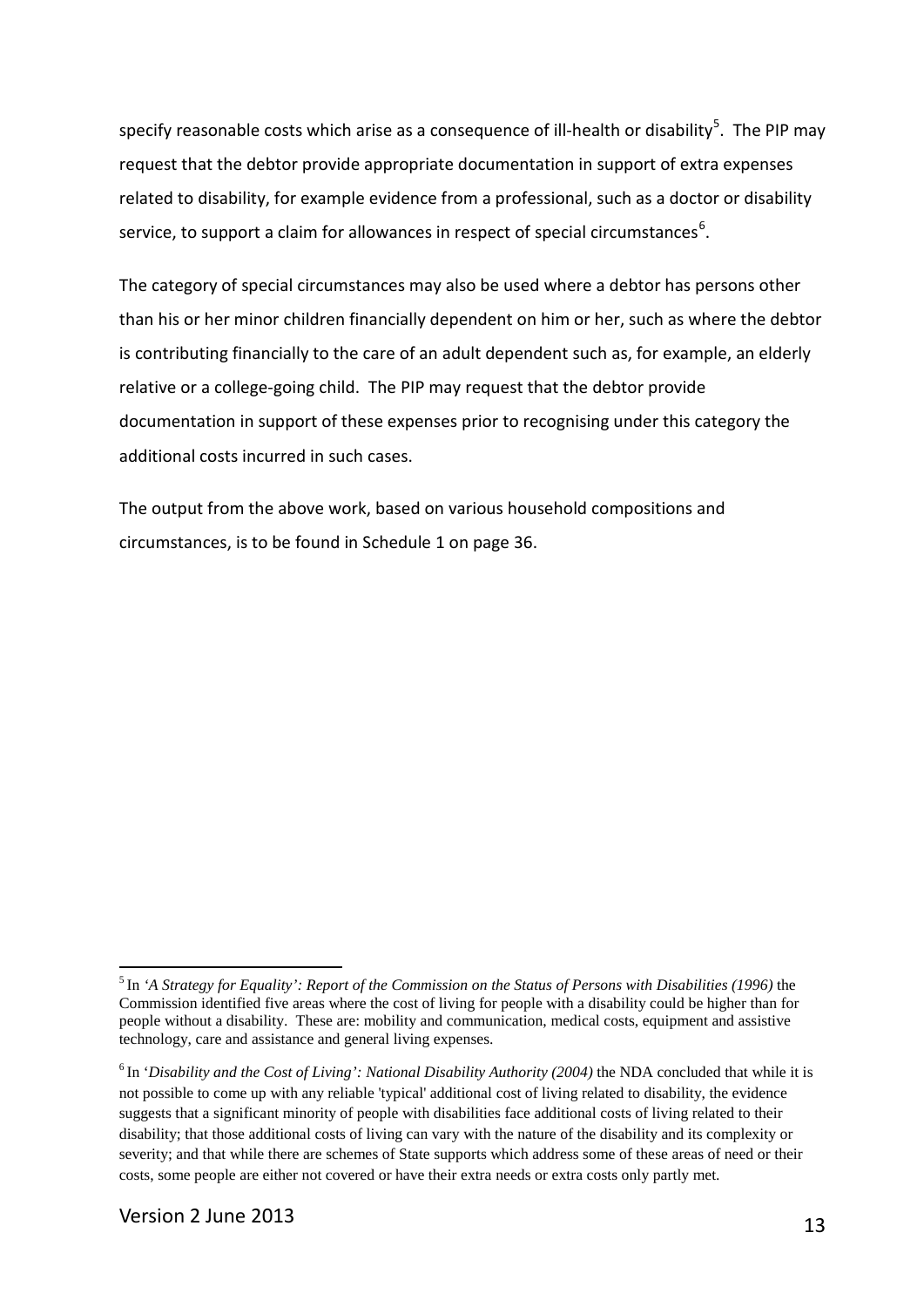## <span id="page-13-0"></span>Determining reasonable living expenses

The ISI has prepared these guidelines to, amongst other things, give direction to AIs and guidance to PIPs in assessing what may be considered 'reasonable' in the context of reasonable living expenses for certain purposes of the Act. The ISI recognises that reasonable living expenses will necessarily vary depending on the debtor's relationship status, employment status, his or her need for a vehicle, and the number and ages of his or her children (if any). These factors have been reflected in the tables in Schedule 1 of these guidelines.

While reasonable living expenses have to be calculated to a mainly objective standard, it is important that some flexibility be allowed so as to recognise and provide for the differing needs of persons; particularly in relation to ill-health and disability. This flexibility is contemplated by the Act in section 23(3)(e).

### <span id="page-13-1"></span>DRNs

Section 26(2)(b) of the Act provides that to be eligible for a DRN the debtor must have net disposable income, calculated in accordance with *subsection (5)*, of €60 or less a month. The Act sets out the basis on which net disposable income is to be calculated. Essentially it is the income available to the debtor less specified deductions, as shown below:

# **INCOME**

- *Salary or wages*
- *Welfare benefits (other than child benefit)*
- *Pension income*
- *Contributions from other household members*
- *Any other income*

# **EXPENDITURE**

- *Reasonable living expenses*
- *Income tax payable*
- *Social insurance contributions*

**-**

- *Payments of excluded debts*
- *Payments of excludable debts that are not permitted debts*
- *Such other levies and charges on the debtor's income as may be prescribed*

# **NET DISPOSABLE INCOME**

**=**

**Figure 2: Calculation of net disposable income.**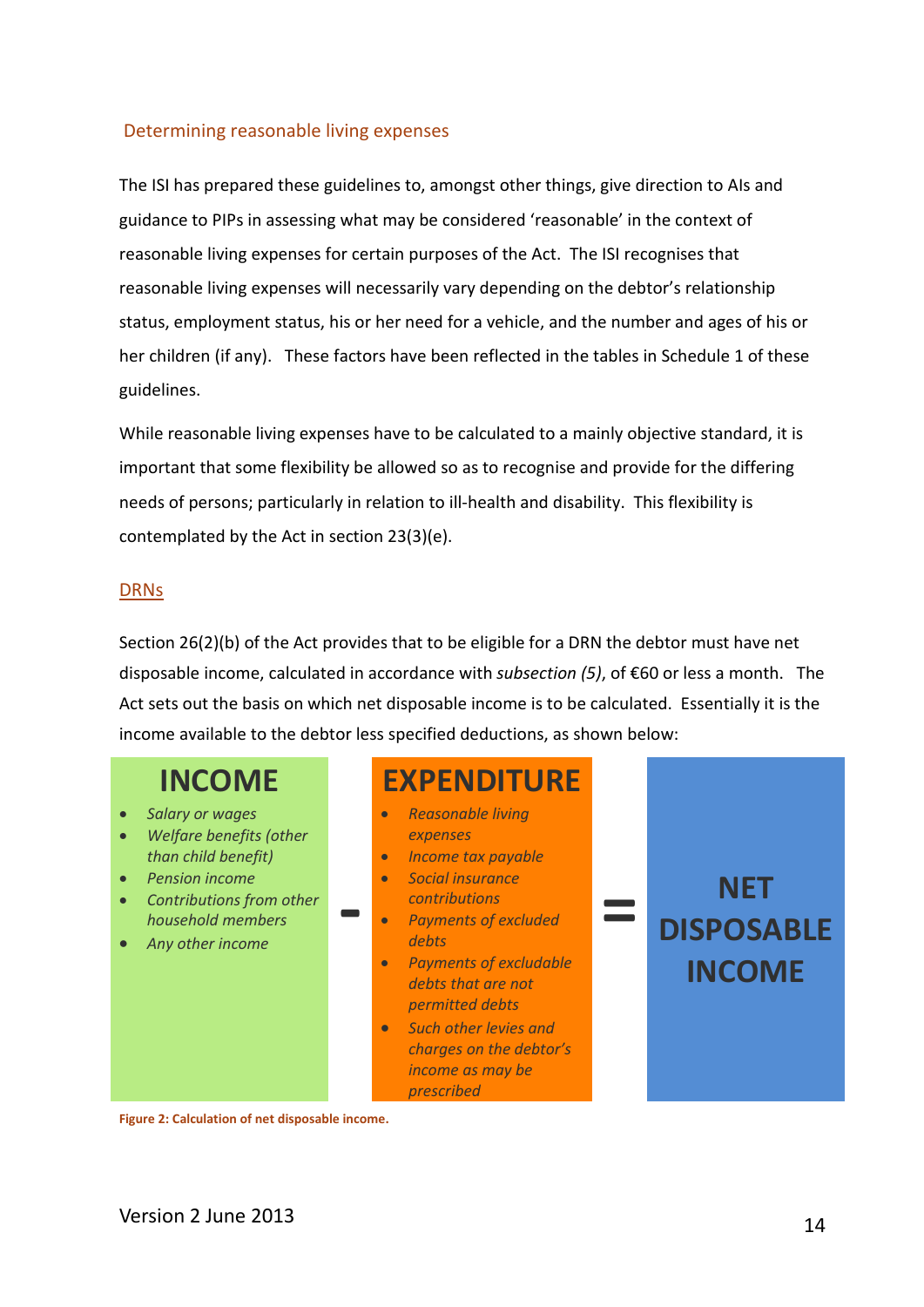All of these income and expenditure items, other than reasonable living expenses, are a matter of fact. What is 'reasonable' is an objective standard, but one open to interpretation. As contemplated by section 23(3)(e) of the Act , it may vary from one person to another but it is fundamental to achieving fairness and consistency in evaluating eligibility for DRNs that reasonable living expenses be as objective as possible. It would clearly be wrong to penalise the frugal by making it easier for a debtor to pass the test for net disposable income simply by spending more of his or her money on anything he or she considers reasonable.

### <span id="page-14-0"></span>DSAs and PIAs

Section 65(2)(d) of the Act provides that a DSA shall not contain any terms which would require the debtor to make payments of such an amount that the debtor would not have sufficient income to maintain a reasonable standard of living for himself or herself and his or her dependants. Section 65(4) of the Act specifies that, in determining whether a debtor would have a sufficient income to maintain a reasonable standard of living for the debtor and his or her dependants, regard shall be had to these guidelines. Section 99(2)(e) and section 99(4) of the Act contain corresponding provisions in respect of a PIA.

It is important that individuals in financial difficulty, who are also in employment, be given some incentive to continue working. A reduction to the income level which that individual would have if he or she were to be unemployed and in receipt of social welfare could take away the incentive to go to work. In the context of working debtors entering into DSAs and PIAs, such individuals should be able to retain some of the money they are earning before the balance of their income goes to discharge their debt.

There will be a need for PIPs to engage with creditors and debtors in order to ensure that workable arrangements are put in place. Creditors have an interest in getting all, or at least a portion, of their debts repaid and so have an interest in the debtor being at work, getting a financial benefit from working and thereby having the ability to pay off a greater amount of his or her debts over a period of time, than might otherwise be the case if they were not at work.

A balance will have to be struck between the allocation of earnings to creditors and their retention by the debtor. This will vary from individual to individual, depending on personal

Version 2 June 2013 15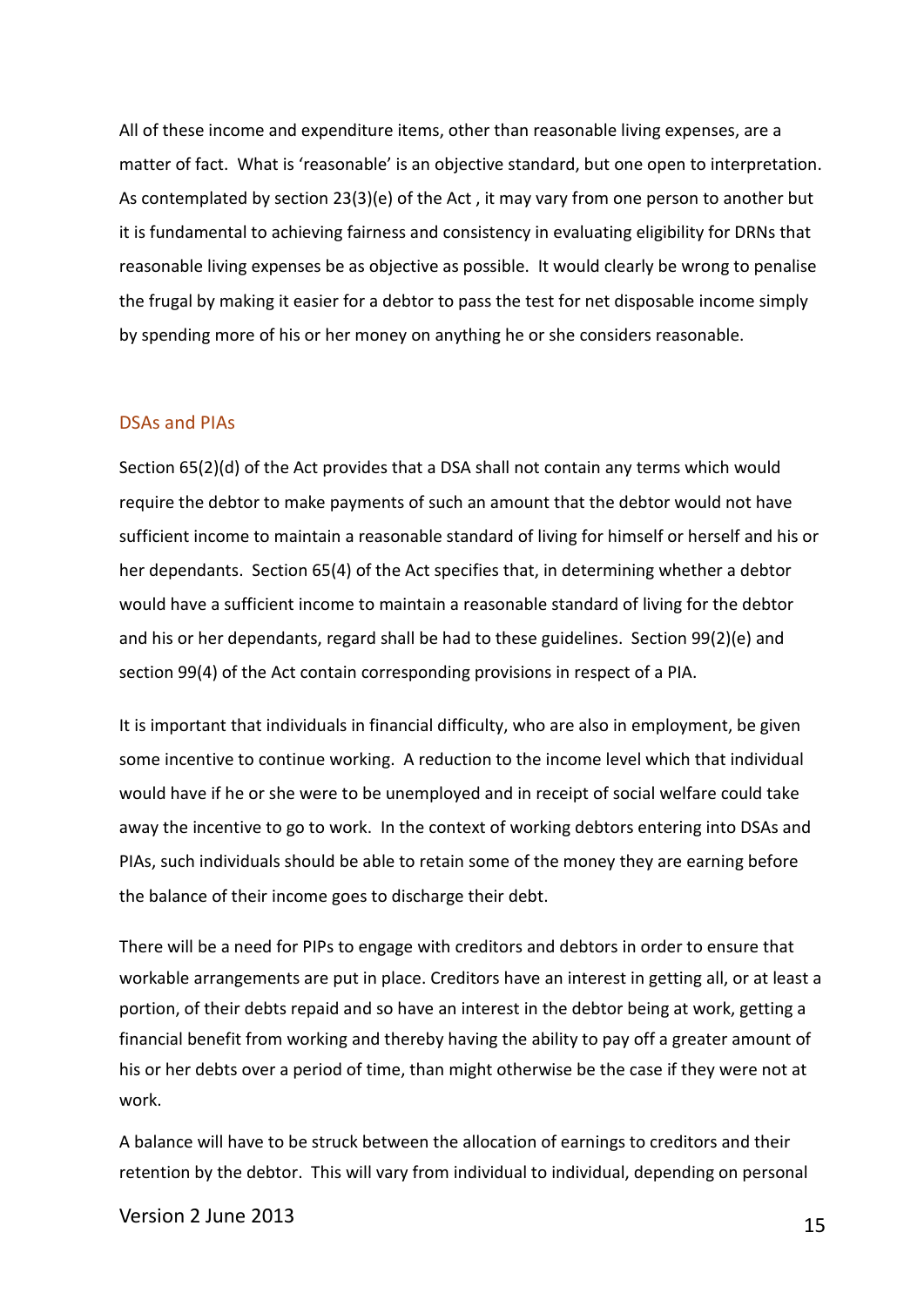circumstances, family situation, debt levels, income, health and a range of other issues. Ultimately, where either a DSA or a PIA is proposed, the decision on the reasonableness or otherwise of living expenses will be a matter for the creditors to determine on a case-by-case basis in accordance with the voting thresholds set out in section 73 or, as applicable, section 110 of the Act. This is subject to the provision that the debtor will not be required to make payments of such an amount that he or she would not have sufficient income to maintain a reasonable standard of living. Where a PIP has put forward a proposal which contains unrealistic or disproportionate living expenses there is a likelihood that creditors will vote against acceptance of the arrangement on that basis.

## <span id="page-15-0"></span>Distinguishing between the DRN and the other new personal insolvency measures

| <b>DRN</b><br><b>DEBT RELIEF NOTICE</b>                                                                                          | <b>DSA</b><br><b>DEBT SETTLEMENT</b><br><b>ARRANGEMENT</b>                                                                                                                                                                 | PIA<br><b>PERSONAL INSOLVENCY</b><br><b>ARRANGEMENT</b> |
|----------------------------------------------------------------------------------------------------------------------------------|----------------------------------------------------------------------------------------------------------------------------------------------------------------------------------------------------------------------------|---------------------------------------------------------|
| <b>Strict application of the</b><br>reasonable living<br>expenses model in<br>determining the<br>eligibility of an<br>applicant. | Ultimately, it is a matter for the Personal Insolvency<br>Practitioner to determine an acceptable level of<br>reasonable living expenses and for creditors to agree<br>on this and vote in favour of it.                   |                                                         |
| To be eligible the<br>applicant must have €60<br>or less in net disposable<br>income a month.                                    | The Act requires that the debtor have sufficient<br>income to maintain a reasonable standard of living.<br>Accordingly, reasonable living expenses should not be<br>at a level below that proposed under these guidelines. |                                                         |
| <b>Actual expenditure would</b><br>not give reasonable<br>results. An objective<br>standard must be set.                         | Reasonable living standards may be higher than these<br>guidelines propose where acceptable to creditors.<br>This may occur where creditors can see value for<br>themselves in incentivising the debtor.                   |                                                         |

**Figure 3: Differences between a DRN and the other new insolvency measures**

# <span id="page-15-1"></span>**4. The approach of the ISI**

In developing these guidelines, in addition to those persons the Act required the ISI to consult, the ISI consulted with a number of additional persons or bodies which the ISI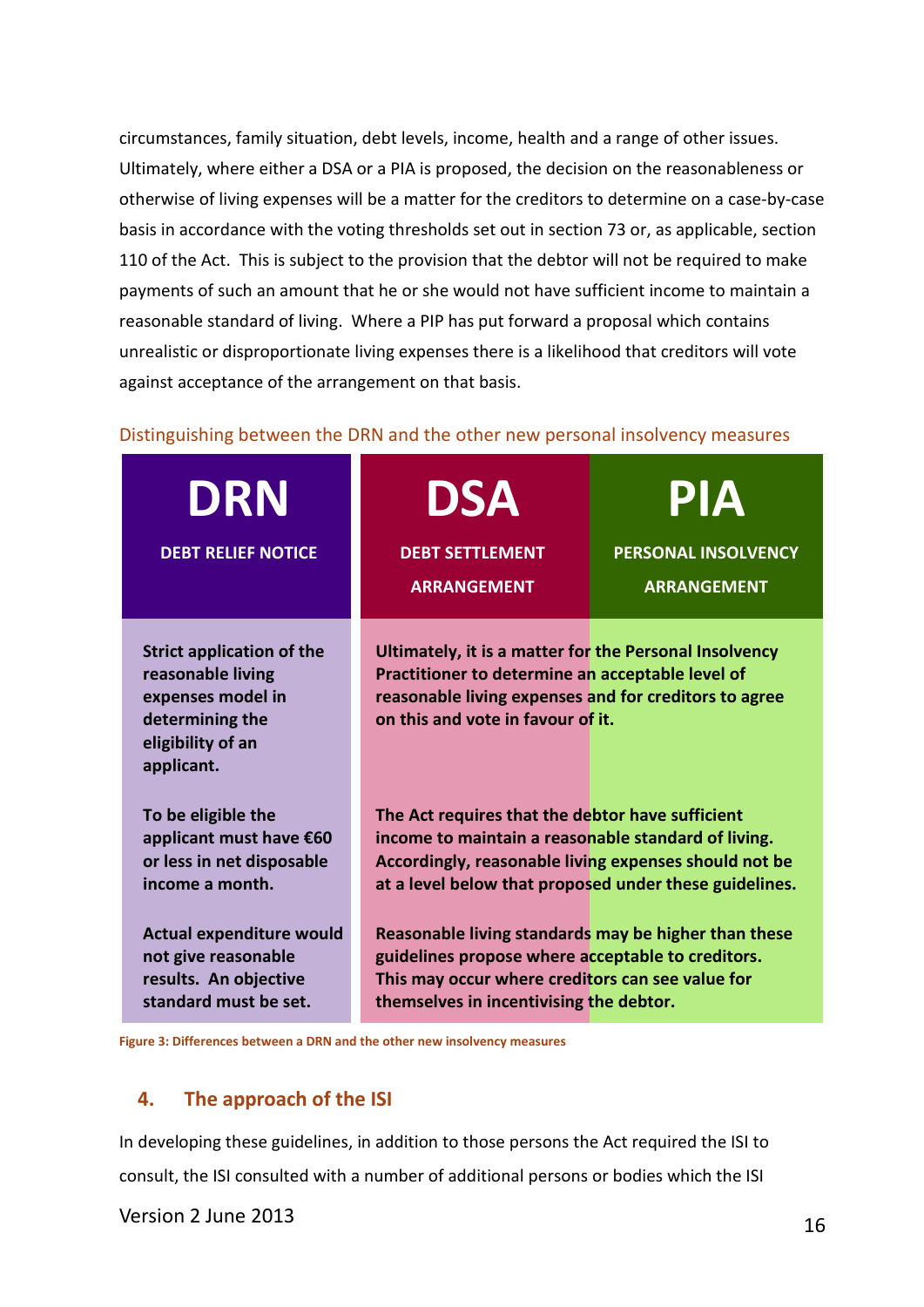considered appropriate to consult. These included the Money Advice and Budgeting Service, the Free Legal Advice Centres, the Vincentian Partnership for Social Justice, the Central Statistics Office, the Economic and Social Research Institute, the Official Assignee in Bankruptcy, representatives from the financial services sector, the Central Bank of Ireland and the Citizens Information Board.

The ISI also consulted with the Minister for Social Protection, the Minister for Finance and the Minister for Justice and Equality as required by the Act.

Following these consultations, and bearing in mind the requirements under the Act, the ISI has decided to use as its model ("ISI model") a modified version of the consensual budgeting

Under the consensual budgeting model, a minimum essential standard of living is one which meets a person's physical, psychological and social needs.

It is a standard of living that is based on needs, not wants, but it is more than survival and allows for meaningful participation in society. It should not be regarded as a standard of living for people in poverty.

<span id="page-16-0"></span>model ("VPSJ model") originally developed in Ireland by the Vincentian Partnership for Social Justice ("VPSJ")<sup>[7](#page-16-1)</sup>. These guidelines have been prepared and issued by the ISI for the purposes of sections 26, 65(4) and 99(4) of the Personal Insolvency Act 2012 and section 85D of the Bankruptcy Act 1988 (as inserted by section 157 of the Personal Insolvency Act 2012) and for no other purpose.

The work of the VPSJ was noted by the Law Reform Commission in a December 2010 report on *Personal Debt Management and Debt Enforcement[8](#page-16-2)* as a possible basis for guidelines on reasonable living standards.

The logic behind the figures is in line with a 2008 study<sup>[9](#page-16-3)</sup>

conducted by the European Commission which, in seeking to establish a single European definition of over-indebtedness, considered that regard had to be paid to the standard of living of the household. For a household to be classed as over-indebted, the Commission believed that it must be unable to meet its contractual commitments without reducing its

<span id="page-16-1"></span><sup>&</sup>lt;sup>7</sup> More information on the work of VPSJ is available at  $\frac{http://www.budgeting.io/}{http://www.budgeting.io/}$ .

<span id="page-16-2"></span><sup>8</sup> *Personal Debt Management and Debt Enforcement, Law Reform Commission, (LRC 100 - 2010) page 129.*

<span id="page-16-3"></span><sup>9</sup> *Towards A Common Operational European Definition of Over-Indebtedness* (European Commission, Directorate-General for Employment, Social Affairs and Equal Opportunities 2008).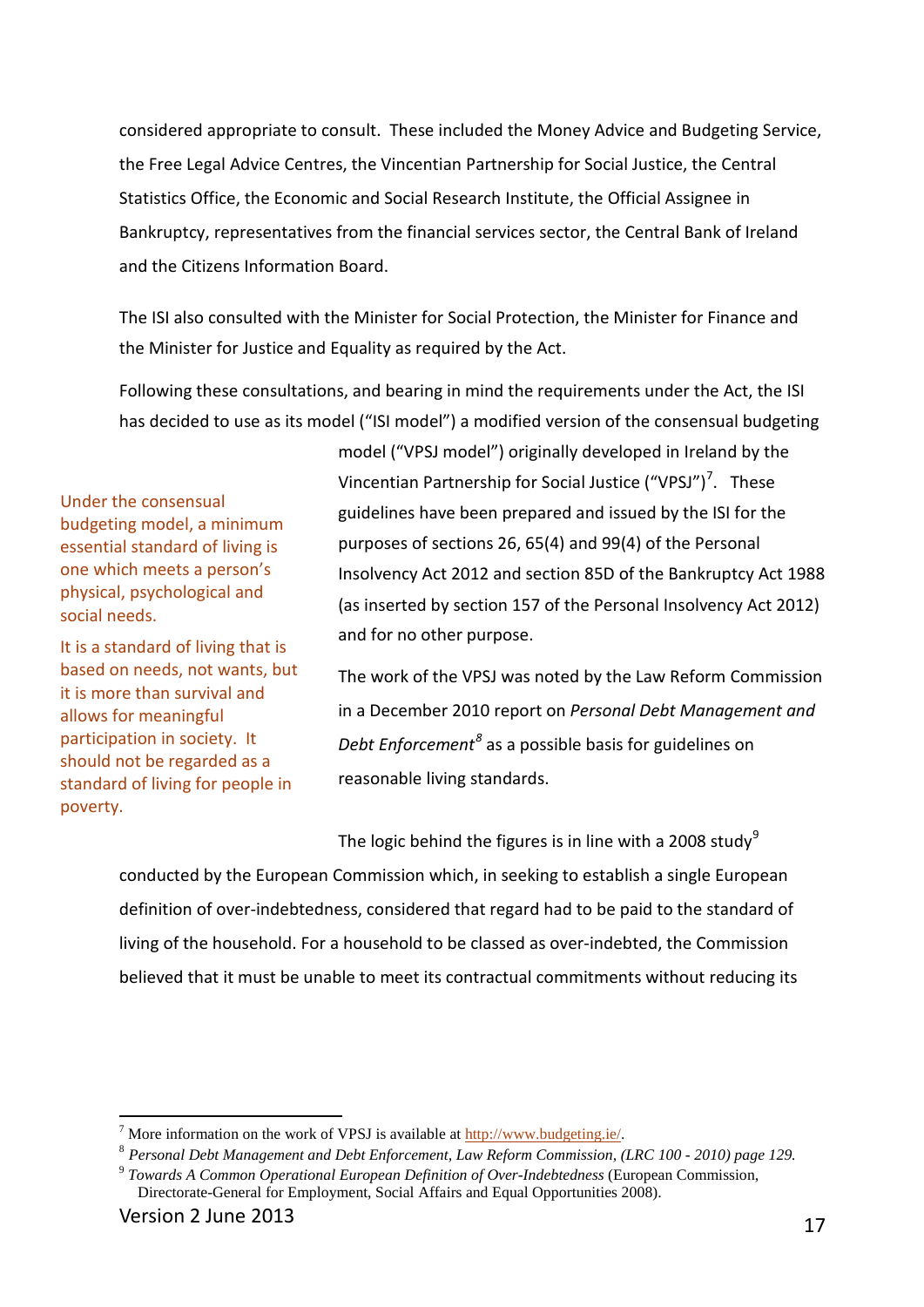minimum standard of living. The Commission elaborated on this point in 20[10](#page-17-0)<sup>10</sup> in defining an over-indebted household as one:

*'whose existing and foreseeable resources are insufficient to meet its financial commitments without lowering its living standards, which has both social and policy implications if this means reducing them below what is regarded as the minimum acceptable in the country concerned'.*

There is also a requirement under the Act at section 23(3)(e) to take account of the differing needs of persons, having regard to matters such as their age, health and whether they have a physical, sensory, mental health or intellectual disability. Taking into account the number of possible variables, and the very individual nature of physical and mental conditions and

The ISI considers that, for the purposes of the Personal Insolvency Act 2012, a reasonable standard of living is one which meets a person's physical, psychological and social needs and reasonable living expenses are expenses necessarily incurred in achieving this standard of living.

disabilities, the ISI believes this aspect is best addressed by permitting a debtor to specify reasonable costs over and above a typical household which are necessarily incurred for these reasons.

The ISI did consider some items of expenditure included in the VPSJ model not to be appropriate in the context of personal insolvency. The ISI has adapted the VPSJ model to exclude private medical insurance, holiday costs, having more than one car and payment of discretionary items (such as voluntary donations). The ISI model is predicated on needs rather than wants and private health insurance should normally be excluded

on the basis that it is not a necessity. Notwithstanding this general rule, some situations may arise where it is reasonable for a pre-existing private health insurance policy to be kept in place.

Examples of such situations include where the employer of an applicant pays the premium or where the applicant or a dependent has a health condition which would otherwise result in a higher expenditure on health as compared to the insurance premium. It might also be proposed to retain a policy where an existing medical condition would make it difficult or impossible to regain insurance cover in the future or where an individual is of an age such that it is reasonable for a private health insurance policy to be maintained. In such circumstances the AI or PIP may consider continuance of private health insurance as an

<span id="page-17-0"></span> <sup>10</sup> *Over-indebtedness - New evidence from the EU-SILC special module* (European Commission, Research note 4/2010) page 4.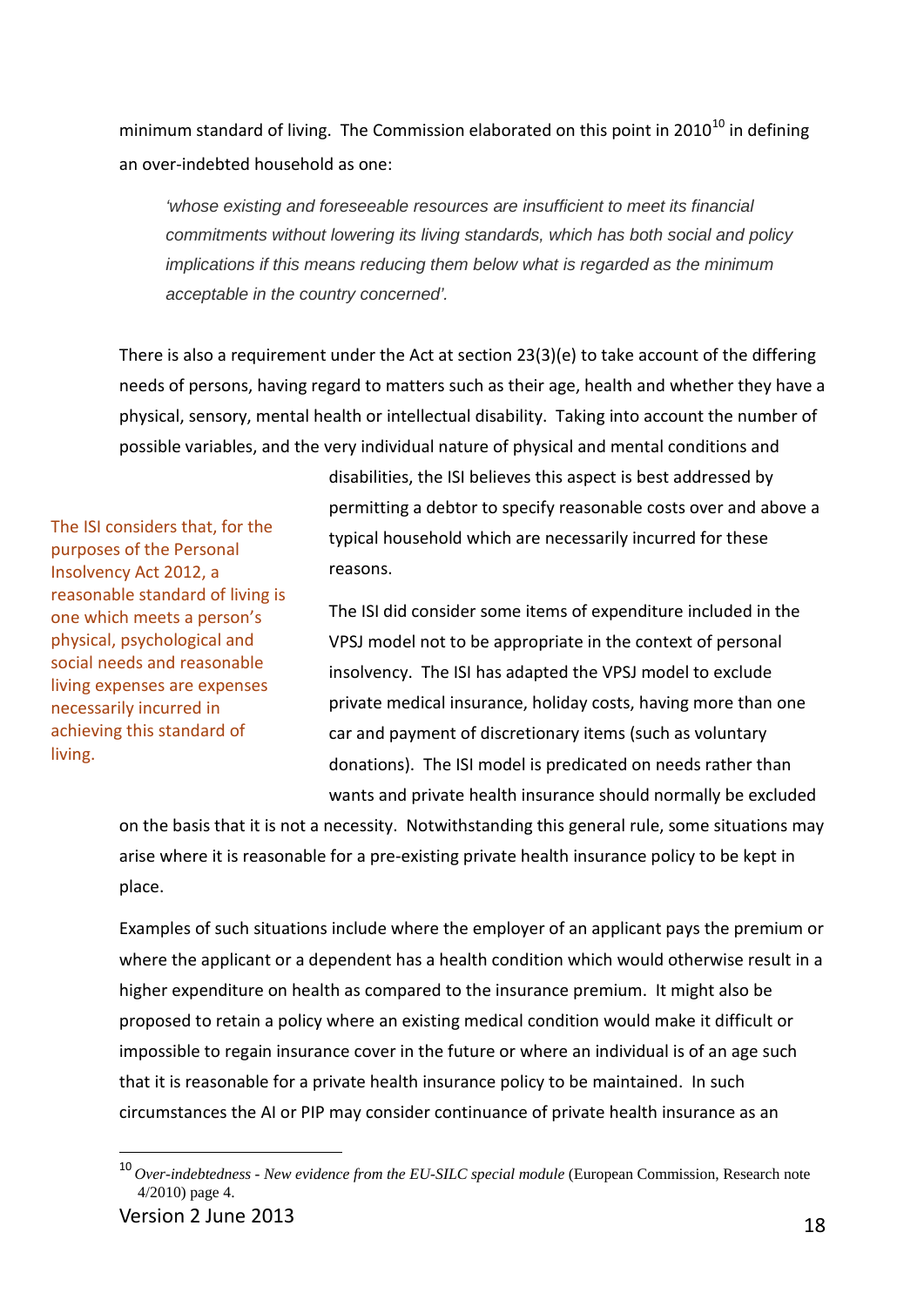exceptional item and should include an explanatory note to that effect in the relevant section of the application form.

Expenditures on electricity and home heating under the VPSJ model are based on a specific standard of housing and the ISI required these costs to be more broadly applicable. The ISI has therefore opted to use average expenditures on electricity and home heating from the Household Budget Survey for the ISI model.

In addition, the ISI has adjusted the original model to reflect the fact that child benefit payments are, under section 26(5)(b)(ii) of the Act, not to be included in assessing income for the purposes of determining eligibility for a DRN. On the basis that child benefit payments are intended to be spent on a child, child benefit has been deducted from the reasonable living expenses of a child. To do otherwise would effectively mean double counting child benefit in the ISI model. Also, the capital cost of a car, set at a value of €5,950-€8,500 in the original consensual budget standards model, has been reduced to €2,000.

In choosing this model, the ISI liaised with the Central Statistics Office and the Central Bank of Ireland and compared the output of this model to a CSO analysis of the Household Budget Survey conducted in February 2013 and an analysis by the Central Bank of Ireland of cases in the Mortgage Arrears Resolution Process conducted in January 2013. While certain expenditure categories may vary across the above referenced sources, in aggregate the expenditure levels generated through the ISI model are not materially different to the CSO or the Central Bank analyses.

The reasonable standard of living and reasonable living expenses set out in these guidelines have been developed by the ISI in accordance with its statutory functions under the Act. The figures used in these guidelines have unique application to personal insolvency and are not intended to be used for purposes other than the stated purposes of these guidelines under the Act.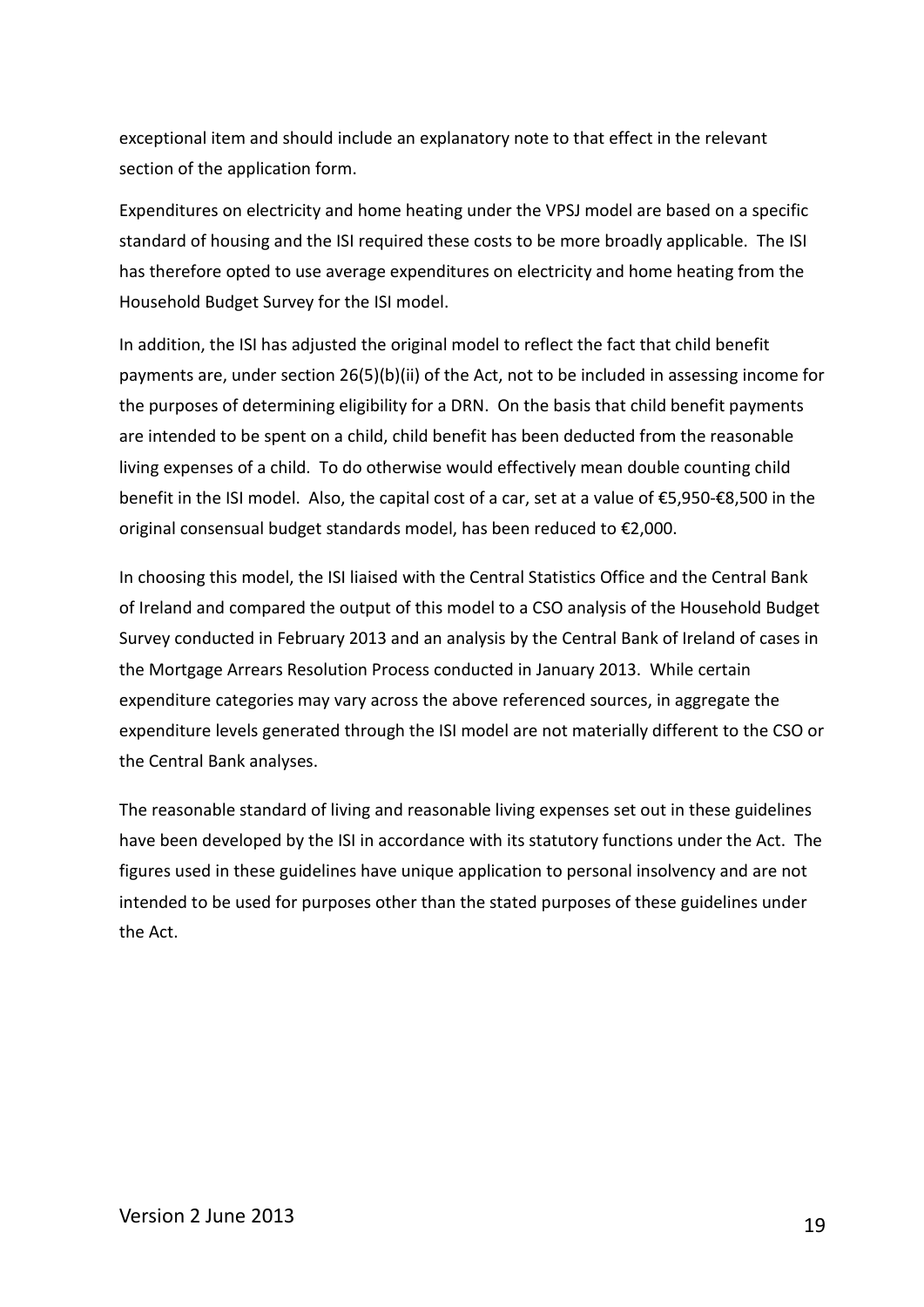# <span id="page-19-0"></span>**5. The Vincentian Partnership for Social Justice**

The Vincentian Partnership for Social Justice ("VPSJ") was established in 1996 to work for social and economic change by tackling poverty and social exclusion; it is made up of the Society of St Vincent de Paul, the Vincentian Congregation, the Daughters of Charity, and the Sisters of the Holy Faith.

As part of this work, the VPSJ has conducted research in Ireland for over 12 years so as to develop necessary expenditure figures for different types of households.

In brief, these household expenditure figures are arrived at through a process of consensual budgeting using focus groups with experts being involved where needed (such as nutritionists for the food elements of the budgets). The approach adopted is that the standard be set at a minimum but acceptable level.

The approach of the VPSJ goes a long way to addressing the requirements set out in section 23 of the Act. The minimum but acceptable standard which emerges from their consensual budgeting work means that the requirement to avoid impoverishing insolvent debtors and to facilitate both their social inclusion and economic participation is already built in.

Differences in the size and composition of households are accommodated in respect of dependent children under the VPSJ research which takes account of the way in which the cost of a child varies depending on the age and lifestage of the child. Categorising children into infant, pre-school, primary school level or secondary school level enables a more accurate assessment to be made of the reasonable living expenses of a household.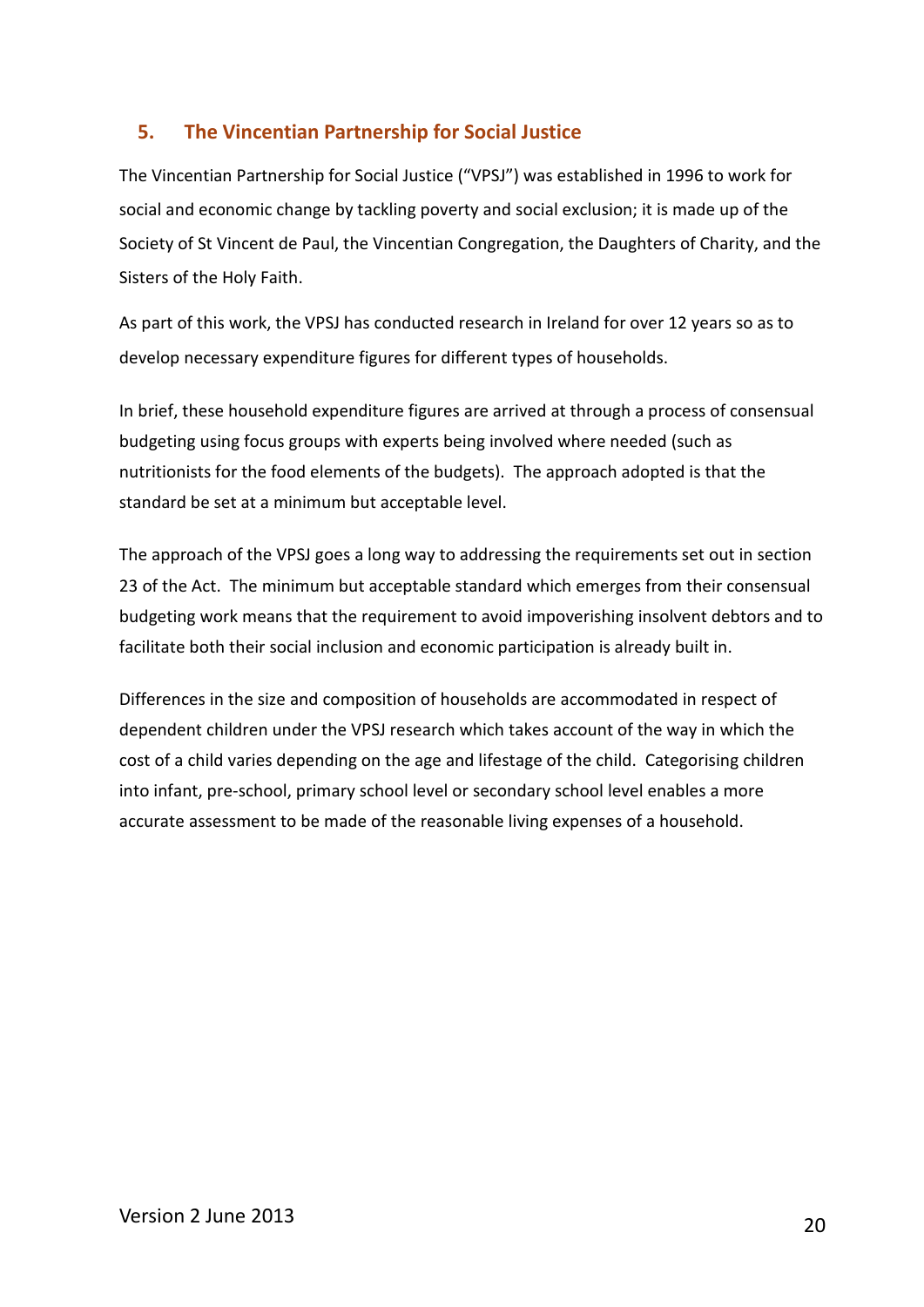# <span id="page-20-0"></span>**6. What is consensual budgeting?**

Ernst Engel, the [German](http://en.wikipedia.org/wiki/Germany) [statistician](http://en.wikipedia.org/wiki/Statistician) and [economist,](http://en.wikipedia.org/wiki/Economist) is credited with the development of a consensual budget standards approach in the mid  $19^{th}$  century<sup>[11](#page-20-1)</sup> though it was Seebohm Rowntree who developed and popularised it in the English speaking world through his studies on poverty in York $^{12}$  $^{12}$  $^{12}$ .

The consensual budget standards model is a form of reference budget $^{13}$  $^{13}$  $^{13}$  based on a detailed budget approach using focus groups. Reference budgets, by definition, refer to something, such as a consensus arrived at by focus groups or they may refer to average consumer expenditure. The ISI considered both of these approaches to see which would be more applicable to personal insolvency in Ireland and determined that consensual budget

The Vincentian Partnership for Social Justice has developed a consensual budget standards model for Ireland. This model allows for food for a nutritionally balanced diet, clothing, personal care, health, household goods, household services, communications, social inclusion and participation, education, transport, housing energy, personal costs, childcare, insurance and modest allowances for savings and contingencies.

standards best satisfied the requirements of the Act.

The VPSJ consensual budget standards model is an adaptation of the *Low Cost but Acceptable* standard of living constructed by the Family Budget Unit of the University of York and draws also on the work of the Centre for Research and Social Policy at the University of Loughborough<sup>[14](#page-20-4)</sup>.

How this works in practice is that panels of ordinary people in each household type compile lists of budget items necessary for a family to achieve a minimum acceptable standard of living. In a series of sessions, members of the focus groups separately arrive at a negotiated consensus about the goods and services a household requires in order to have a minimum standard of living. Experts are consulted so as to ensure that the negotiated

consensus meets basic criteria such as, for example, nutritional standards.

<span id="page-20-1"></span><sup>&</sup>lt;sup>11</sup> Parker, H.: Low Cost but Acceptable: A Minimum Income Standard for the UK: Families with Young Children (Policy Press, 1998).

<span id="page-20-2"></span><sup>&</sup>lt;sup>12</sup> Rowntree B.S., Poverty: A Study of Town Life (MacMillan & Co., 1901).

<span id="page-20-3"></span><sup>&</sup>lt;sup>13</sup> Reference budgets are also sometimes known as 'budget standards', 'standard budgets' or 'example budgets'.

<span id="page-20-4"></span><sup>&</sup>lt;sup>14</sup> Further information on the methodology used is available online at [http://www.budgeting.ie/.](http://www.budgeting.ie/index.php?option=com_content&view=article&id=32&Itemid=100007)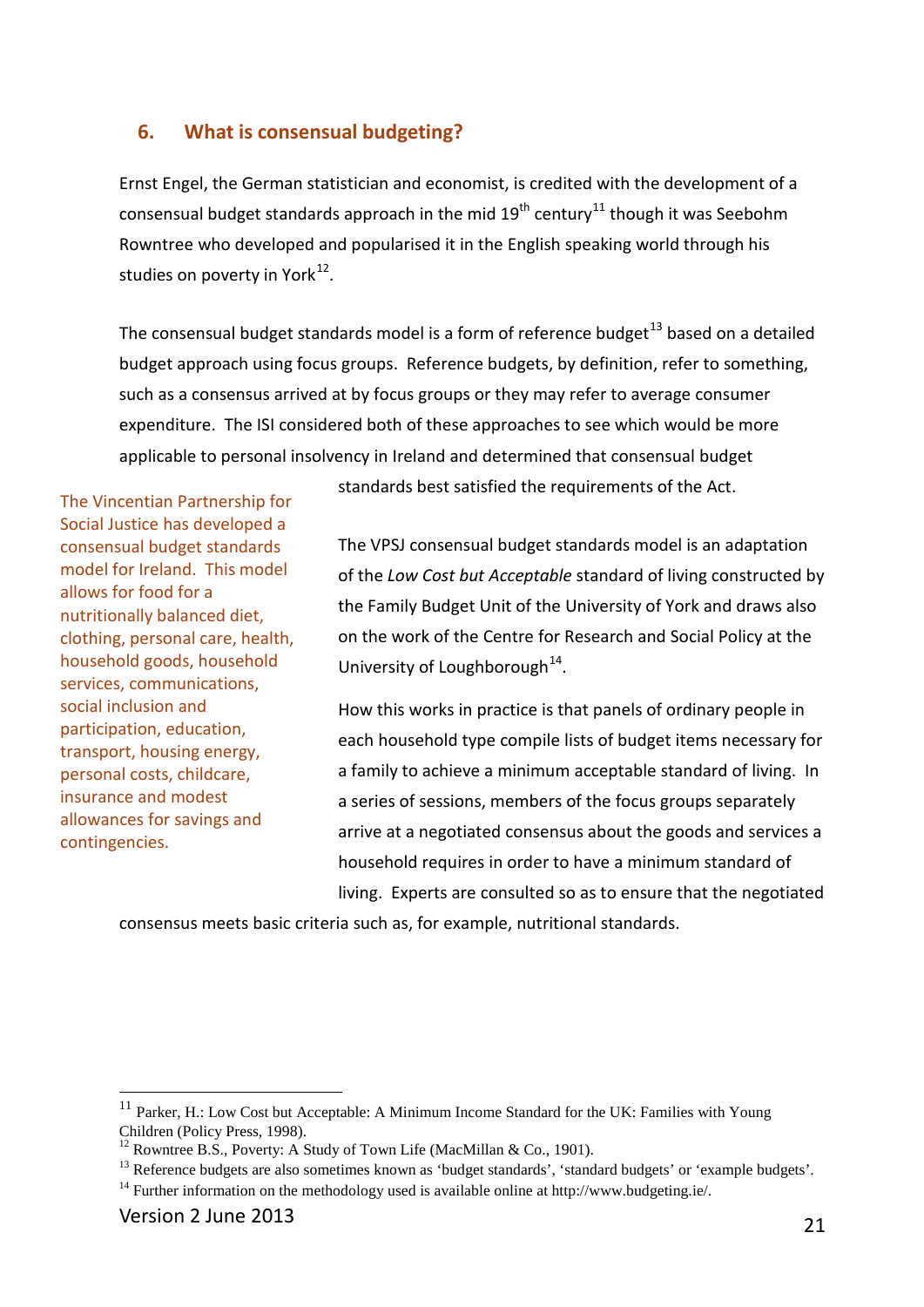Each focus group consists of between 8 and 12 people from a mixture of social and economic backgrounds, and represents the household under consideration e.g. focus groups of parents with children determine the minimum requirements of such households. In order to ensure

This consensual budgeting model addresses the dual questions of:

1. What is a reasonable standard of living in Ireland today?

and

2. How much expenditure must a household necessarily incur to achieve this standard?

reliability and validity three different focus groups are separately established for each household type.

Each focus group acts as their own budget standard committee where 'the actual expenditure choices and judgements that are made by people in real life on the ground, as they manage their money contributes to the final consensus<sup>[15](#page-21-0)</sup> on minimum essential living standard requirements. Experts are consulted when necessary (e.g. nutritionists and energy experts). There are four phases in the focus group stage of the consensual budget standards process<sup>[16](#page-21-1)</sup>:



**Figure 4: The four phases in the focus group stage.**

# 1. Orientation Phase:

The initial phase explores the language, concepts and priorities that people use in thinking about spending and consumption. During this phase the group develops a working definition of a minimum essential standard of living and identifies the difference between needs and wants.

<span id="page-21-1"></span><span id="page-21-0"></span><sup>&</sup>lt;sup>15</sup> (Middleton, 2000: 62-3).<br><sup>16</sup> For a more detailed description of Consensual Budget Standards see Middleton, S. (2000) and Bradshaw et al., (2008).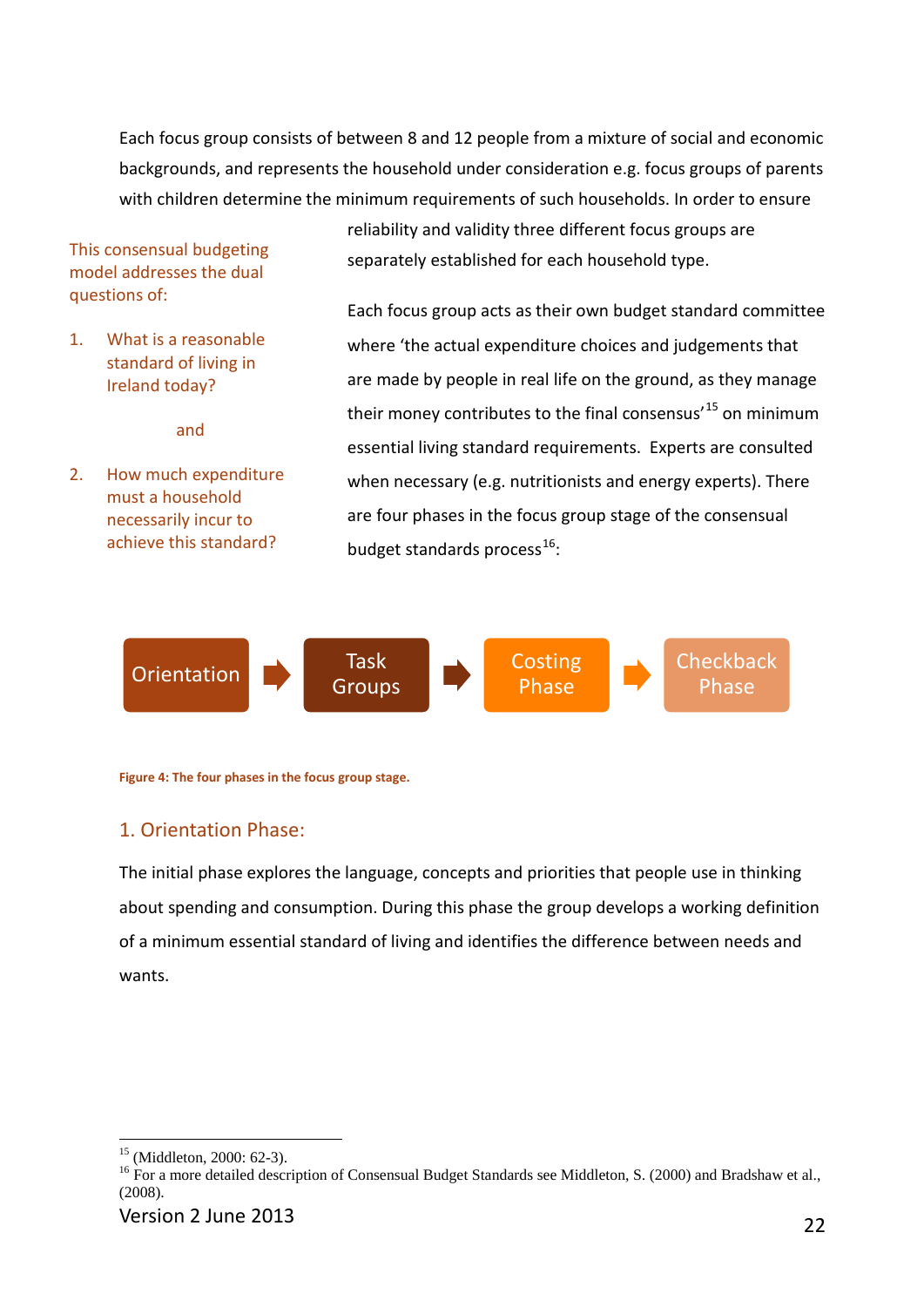# 2. Task Groups:

In this phase, each budget component is considered in turn (i.e. food, clothing, personal care, household goods, household services, social inclusion, fuel, transport etc). Each item is then categorised as essential, desirable or luxury. Together, the participants produce an agreed list of essential items.

Two groups are involved at this phase. The second task group examines the consensus of the first task group and makes any necessary changes by adding to or subtracting from the list of the first group.

# 3. Costing Phase:

The items agreed by the focus group are costed by the researchers to compile a minimum essential budget. Up to two thousand individual items are priced.

# 4. Checkback Phase:

The final phase involves the rechecking of items and costs in order to reach a final consensus. Firstly, participants are asked whether they think the amount allocated to provide the agreed list of items is too high or too low. Secondly, the group is asked how much they would be prepared to reduce the budget.

Where appropriate, these lists are checked by experts (e.g. nutritionists), and where there are difficulties (with nutritional standards, for example), these are reported to subsequent groups who are able to amend the budgets if necessary. The budgets include both material possessions and the cost of activities and services required for social participation.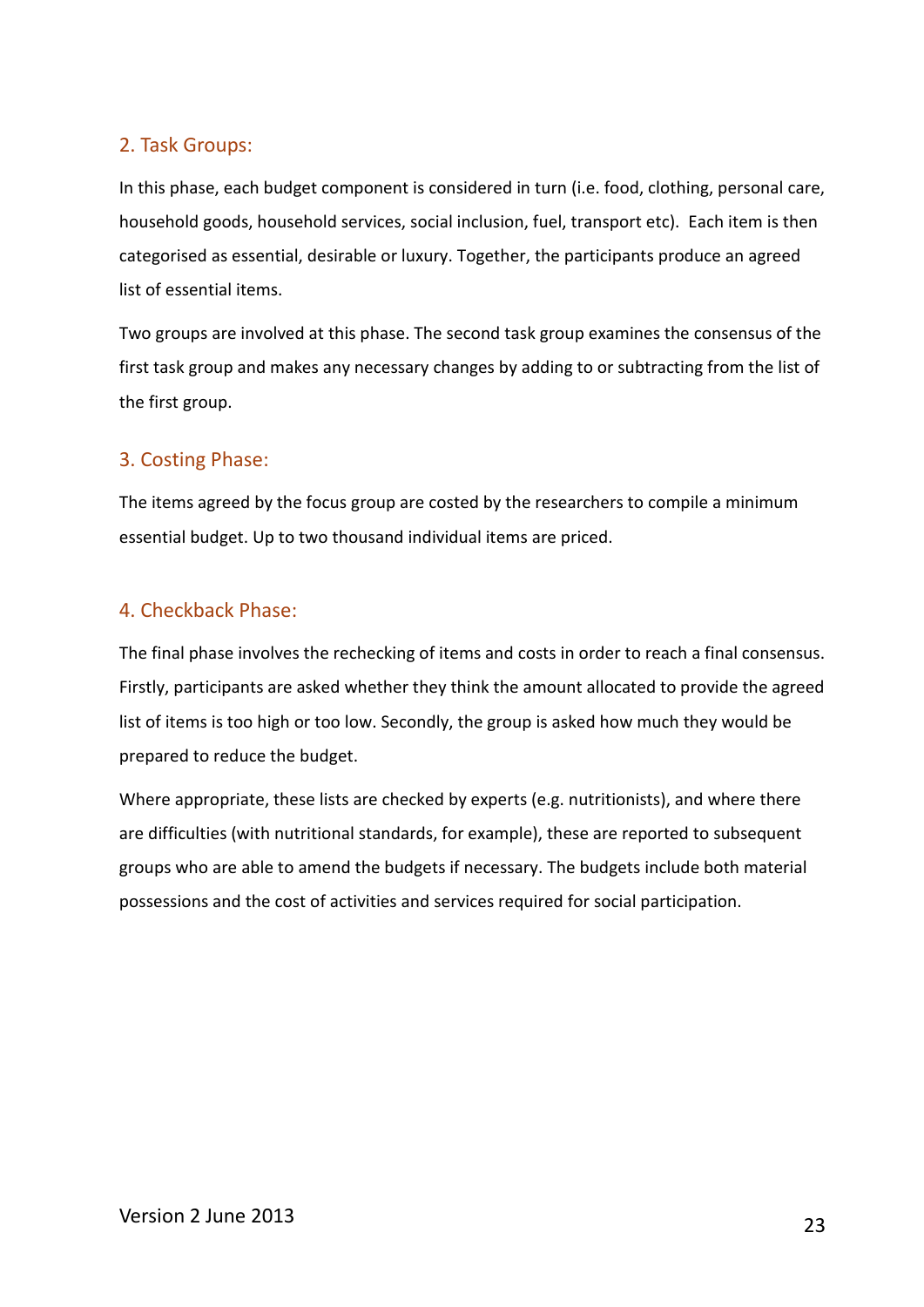Focus groups have put a strong emphasis on ensuring that families do not just have basics like food and shelter, but also can afford a minimum of social participation that is necessary to have an acceptable living standard<sup>17</sup>.

The VPSJ has observed that focus groups have been very clear in their view that a minimum standard of living is neither a survival standard nor a standard for people in poverty; rather it is a standard of living that should allow for people to engage in activities that are considered the norm for Irish society.

This approach to a reasonable standard of living corresponds to that set out in section 23(3)(f) of the Act which requires the social inclusion of debtors and their dependents and their active participation in economic activity in the State to be facilitated.

<span id="page-23-0"></span><sup>&</sup>lt;sup>17</sup> This experience is not confined to Ireland. A similar finding is reported from research done in the Netherlands in which focus groups were described as '*consistent in that they all explicitly set aside an amount for social participation. Under this we include hobbies and sports for both adults and children, holidays, going out, going visiting (including giving gifts) and receiving visitors (including celebrating birthdays)*'. 'The Minimum Agreed Upon - Consensual budget standards for the Netherlands', The Netherlands Institute for Social Research and the National Institute for Family Finance Information, (Utrecht, 2010) at page 148.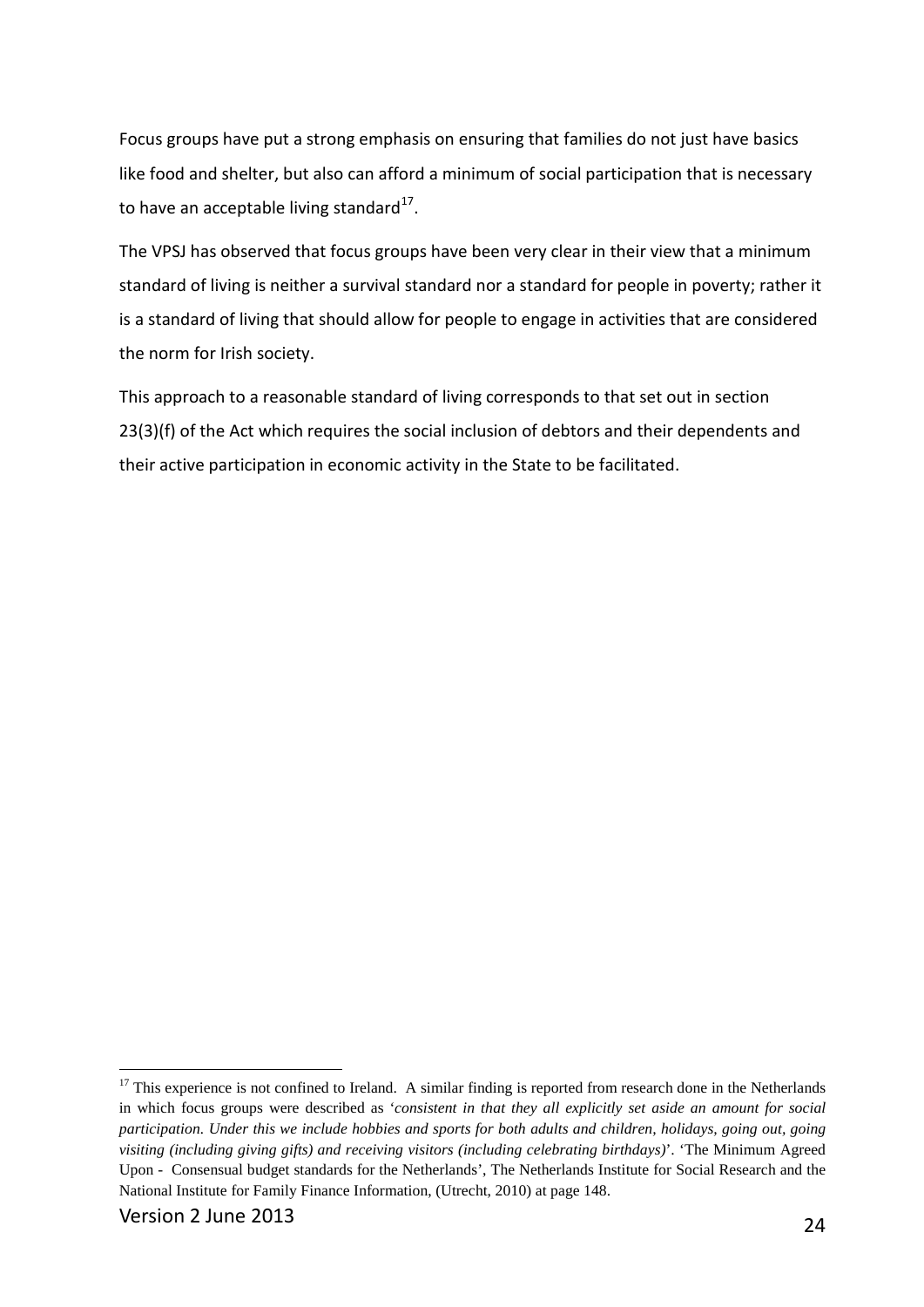# <span id="page-24-0"></span>**7. Transparency, consultation and debate**

The use of the consensual budgeting method brings with it a high degree of transparency. Every item of expenditure has been listed and costed. Professor Jonathan Bradshaw of the University of York in a foreword to the initial 2004 Irish research observed that 'all budget standards are derived using a combination of science and normative judgement' and that inevitably 'there will be arguments about the Vincentian Irish budget standards'<sup>18</sup>.

Discussion and debate on the question of what constitutes reasonable living expenses is to be welcomed and it should be borne in mind that changes can be made to these guidelines from time to time by the ISI where sound reasons exist to support such changes.

The ISI is committed under section 23(6) of the Act to issuing guidelines at least every year and under section 23(5) to making them available to the public on its website. The guidelines may be revised from time to time to take account of new issues and new circumstances that arise as experience of operating the Act develops.

<span id="page-24-1"></span>Version 2 June 2013 25  $\overline{a}$ <sup>18</sup> Bradshaw in ['Low Cost but Acceptable Budgets for Three Households',](http://www.budgeting.ie/images/stories/Publications/Low%20Cost%20but%20Acceptable%20Budgets%20for%20Three%20Housholds.pdf.) VPSJ (2004) at page 11.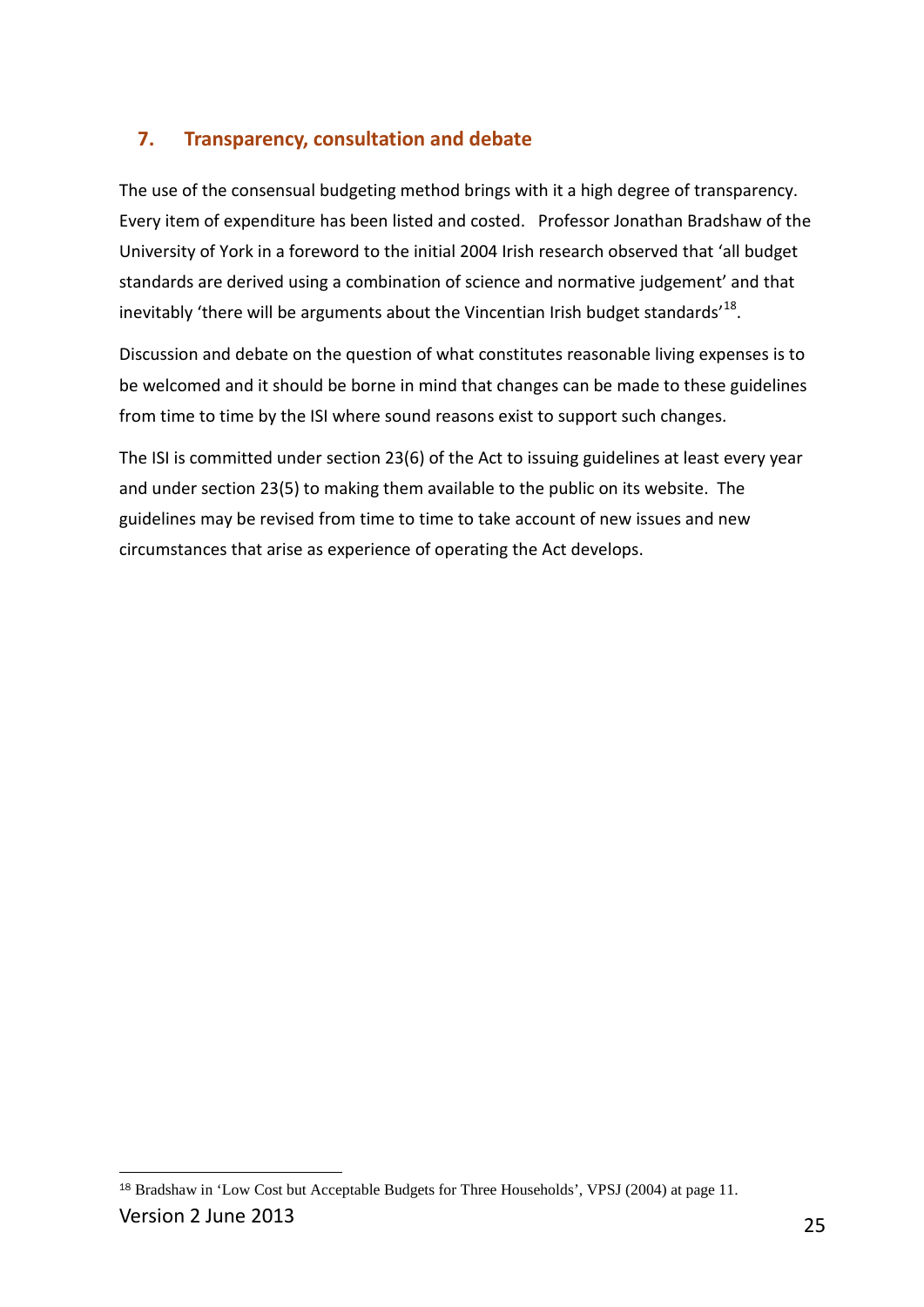# <span id="page-25-0"></span>**8. Household expenditure allowances**

The focus groups (discussed earlier on pages 22-23) reach a consensus view on the reasonable needs of particular household types.

Once these reasonable needs are established, each item is then costed to derive a figure representing reasonable living expenses. The headline figure for reasonable living expenses is made up of 15 main categories, namely;

- 1. Food
- 2. Clothing
- 3. Personal Care
- 4. Health
- 5. Household Goods
- 6. Household Services
- 7. Communications
- 8. Education
- 9. Transport
- 10. Household Energy
- 11. Insurance
- 12. Savings and Contingencies
- 13. Social Inclusion and Participation
- 14. Housing
- 15. Childcare

**Figure 5: The main categories of expenditures.**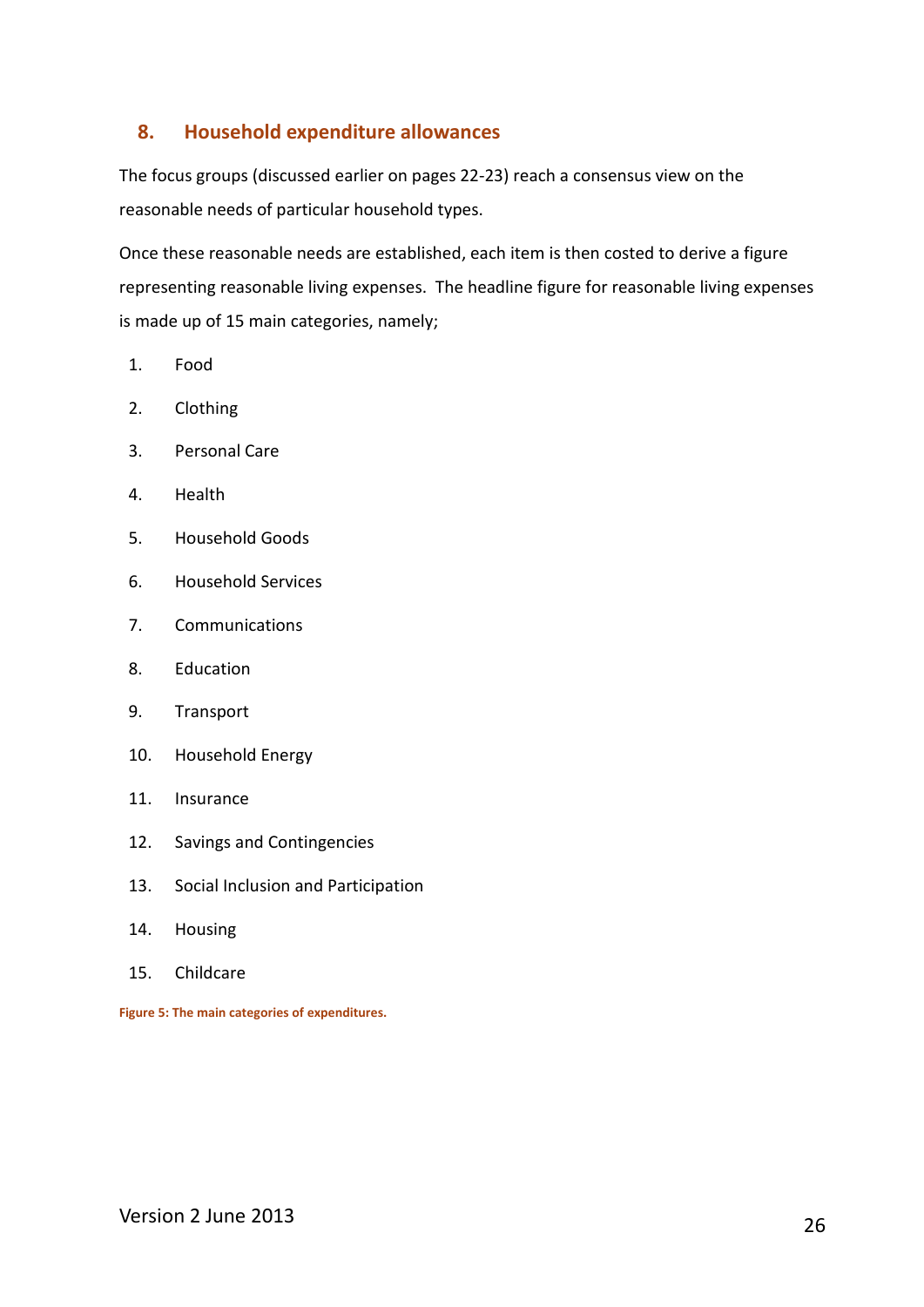As a general principle, the ISI wishes to see debtors retaining the autonomy to make their own choices as to what is best for them, though necessarily within the constraints of reasonableness and the overall expenditure limits. Thus, while the focus groups have decided that cable or satellite television subscriptions are not necessary and that allowance for a SAORVIEW approved set-top-box or television is sufficient, a debtor may choose to retain such a subscription by prioritising it within his or her budget.

So long as an applicant for one of the three new personal insolvency processes under the Act comes within the overall headline figure for reasonable living expenses, the ISI will not be prescriptive in terms of what the applicant can or cannot spend their money on.

Only where an applicant spends in excess of what is considered to be reasonable under these guidelines will it become necessary for the AI or PIP to look at his or her spending across the categories of expenditure.

Figure 6 on pages [29-](#page-28-0)30 sets out the main categories of expenditure and gives a short overview of the types of goods and services contained within each category of expenditure. As outlined earlier, the ISI has modified some of the categories by eliminating some specific expenditure items on the basis that they were unsuitable in the context of personal insolvency $^{19}$ .

The ISI has reconfigured the weekly figures to present them on a monthly basis. This was done to achieve consistency with the requirement contained in section 26(2)(b) of the Act that the net disposable income of a debtor must amount to €60 or less a month in order to be eligible to apply for a DRN.

Housing costs have been kept out of the expenditure categories within the ISI model of reasonable living expenses. Given the number and variety of housing situations possible, the ISI considers this item is best treated by including the actual accommodation costs of an applicant where these are reasonable. Under the provisions for either a DSA or a PIA, a PIP is to have regard to the costs likely to be incurred by the debtor by remaining in occupation of his or her principal private residence. Where the PIP forms the opinion that the costs of continuing to reside in the debtor's principal private residence are disproportionately large

<span id="page-26-0"></span><sup>&</sup>lt;sup>19</sup> The full content of the expenditures categories included by the focus groups in the consensual budgets can be found on the website [www.budgeting.ie.](http://www.budgeting.ie/)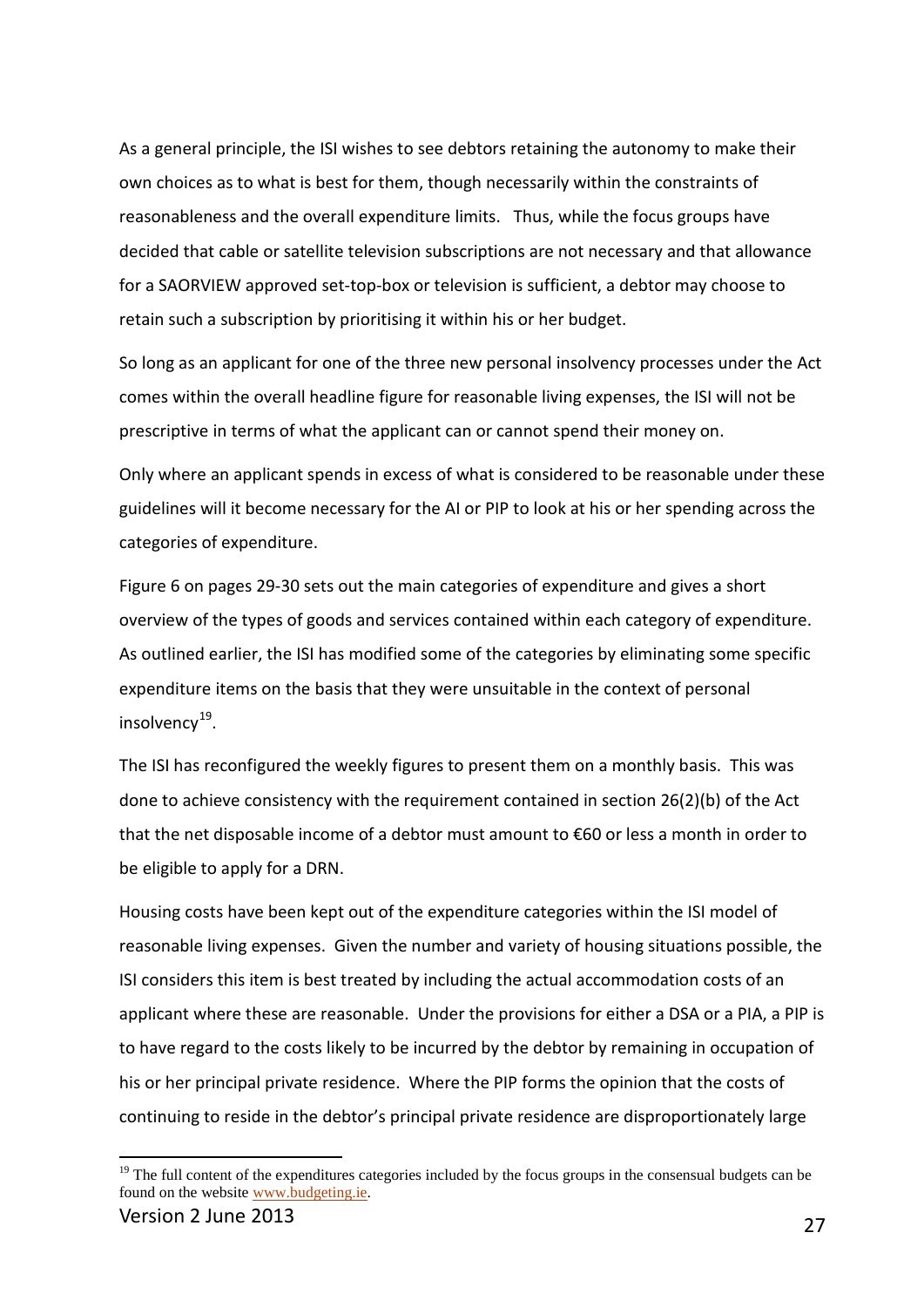he or she will not be required to formulate a proposal on the basis of the debtor continuing to occupy the property.

An applicant seeking a DRN will generally not be the owner of the property in which he or she is living given the eligibility requirement that the assets of an applicant, including real property, must be worth no more than €400.

Regardless of whether the debtor owns or rents their principal private residence, the same principle should apply that he or she should only have to consider surrendering the property where the costs of continuing to reside in it are disproportionately large as may occur, for example, where the size of the property exceeds the needs of the debtor and his or her dependants. The ISI considers it appropriate at this time to avoid being overly prescriptive in setting out reasonable housing costs choosing instead to specify matters to which a PIP or an AI should have regard in determining the reasonableness of the housing costs of a debtor.

Childcare costs are also subject to variance depending on how much childcare is required and who is providing the childcare. Accordingly, childcare costs, like housing costs, have not been included in the set costs. The reasonable cost of childcare will rather be added to the set costs. These guidelines contain guidance to AIs and PIPs on factors to consider in assessing the reasonableness of childcare costs.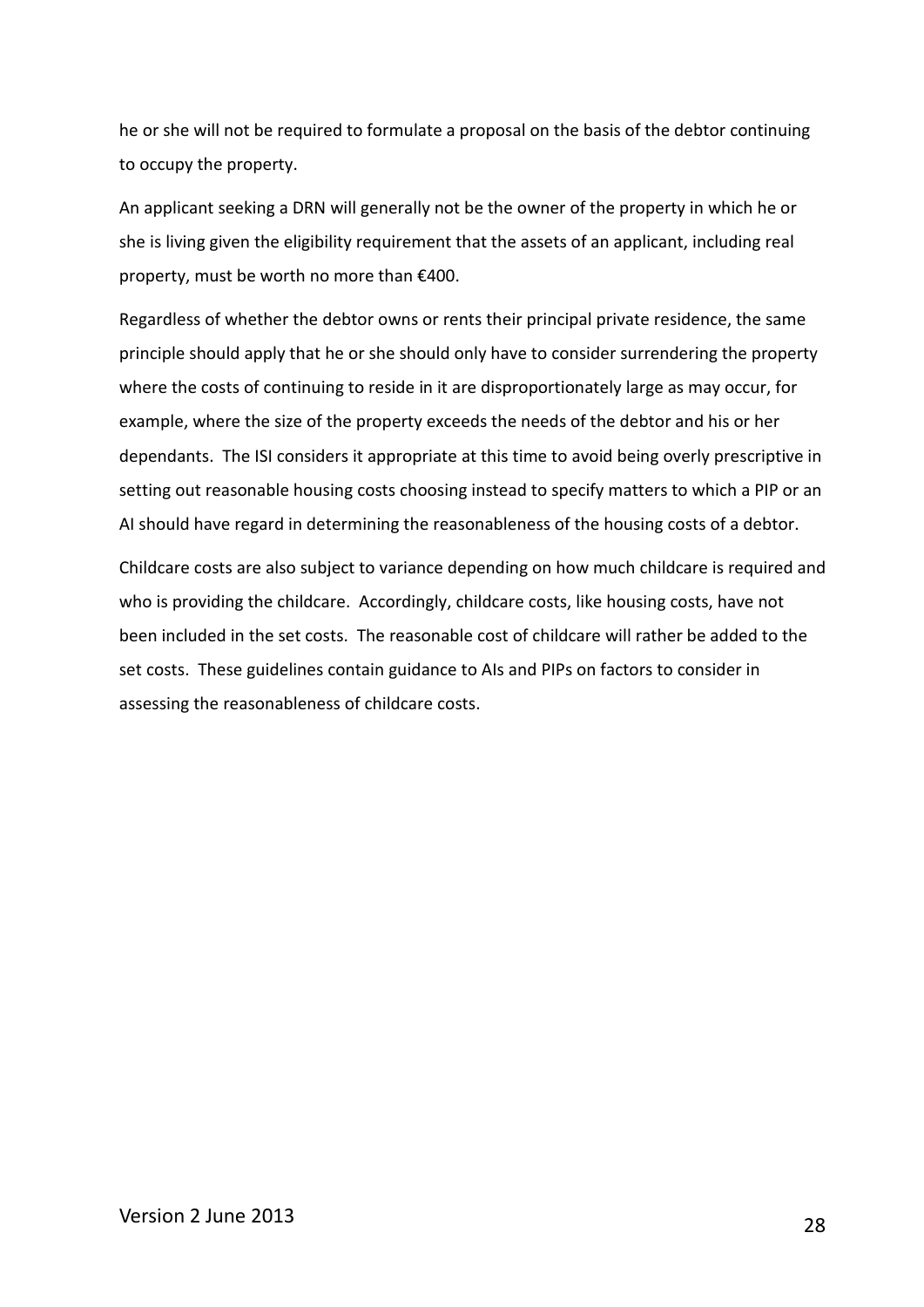<span id="page-28-0"></span>

| <b>Expenditure</b><br>category      | A guide to what is included in each<br>expenditure category.                                                                                                                             | For a single adult<br>of working age<br>living alone this<br>comes to a<br>monthly total of: | For a single adult<br>of working age<br>living alone this<br>comes to an<br>annual total of: |
|-------------------------------------|------------------------------------------------------------------------------------------------------------------------------------------------------------------------------------------|----------------------------------------------------------------------------------------------|----------------------------------------------------------------------------------------------|
| Food                                | The expenditure on food is based on a<br>balanced, nutritious diet. The<br>consensual budget standards model is<br>premised on a healthy lifestyle.                                      | €250.98                                                                                      | €3,011.76                                                                                    |
| Clothing                            | Clothing and footwear for all seasons,<br>including accessories.                                                                                                                         | €35.34                                                                                       | €424.08                                                                                      |
| <b>Personal Care</b>                | Personal hygiene and grooming items.                                                                                                                                                     | €33.06                                                                                       | €396.72                                                                                      |
| <b>Health</b>                       | Medications, and visits to a General<br>Practitioner, Optician, Dentist, etc. It<br>also includes small items such as<br>plasters, antiseptic, and over-the-<br>counter medicines.       | €31.34                                                                                       | €376.08                                                                                      |
| <b>Household Goods</b>              | Furniture, appliances, cleaning products,<br>etc. Single adults of working age living<br>in an urban area are assumed to be<br>living in a rented furnished studio<br>apartment.         | €26.38                                                                                       | €316.56                                                                                      |
| <b>Household</b><br><b>Services</b> | Vital household related services such as<br>waste charges, getting an annual boiler<br>service, and having chimneys swept.                                                               | €27.54                                                                                       | €330.48                                                                                      |
| <b>Communications</b>               | Telephone, postage and basic internet,<br>including an internet dongle/wireless<br>connection at €4.42 per week and<br>phone related costs of €4.71 per week.                            | €41.21                                                                                       | €494.52                                                                                      |
| <b>Education</b>                    | The minimum education needs of a<br>household as decided by the focus<br>groups. This category includes uniforms,<br>books, and stationery where applicable<br>and also adult education. | €23.72                                                                                       | €284.64                                                                                      |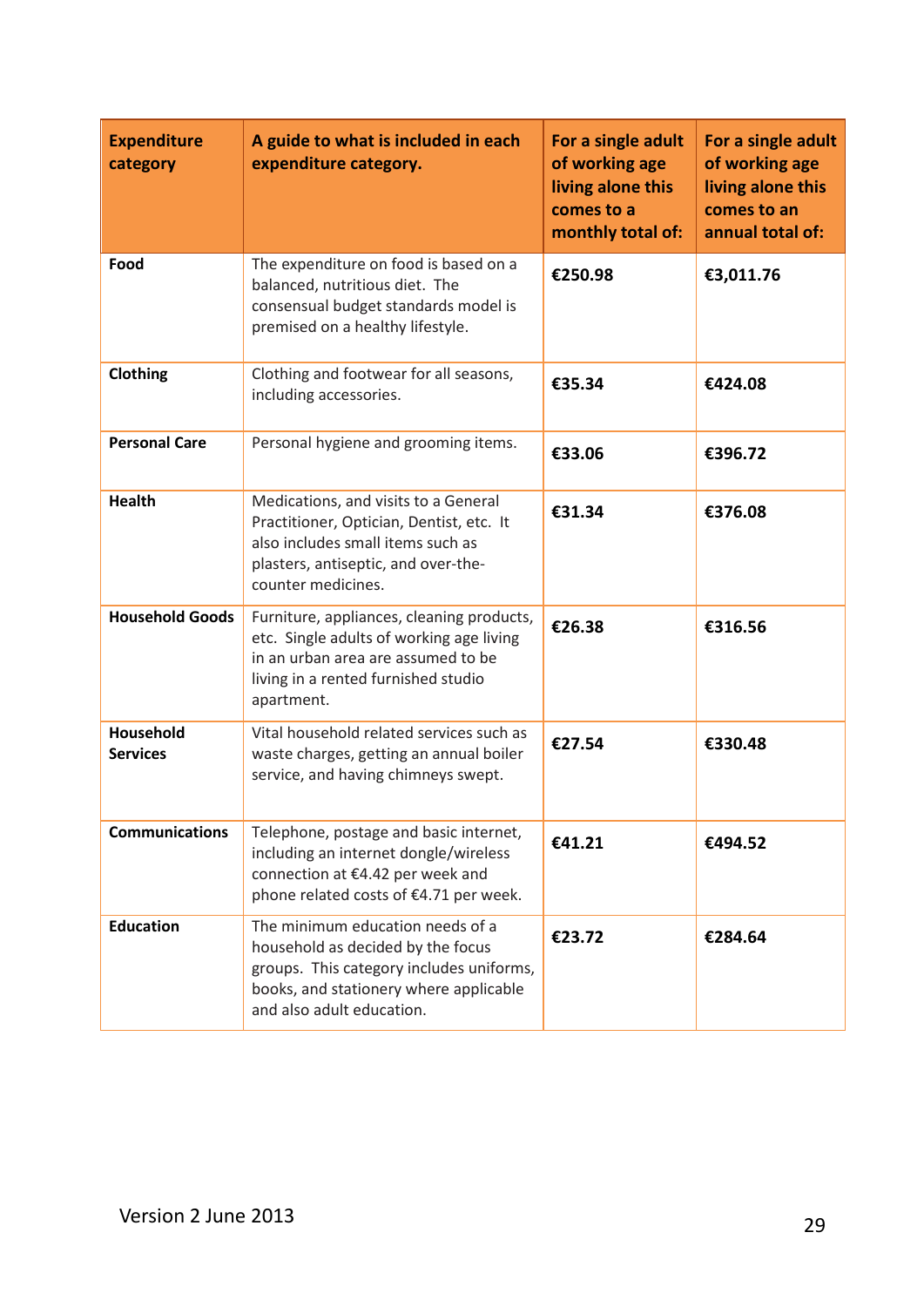| <b>Transport</b>                             | The cost of a car is allowed where public<br>transport is inadequate to get to work,<br>school and the local shop.                                                                                                                    | €149.70 for public<br>transport costs or<br>€237.79 if a car is<br>necessary | €1,796.40 for<br>public transport<br>costs or €2,853.48<br>if a car is<br>necessary |
|----------------------------------------------|---------------------------------------------------------------------------------------------------------------------------------------------------------------------------------------------------------------------------------------|------------------------------------------------------------------------------|-------------------------------------------------------------------------------------|
| <b>Household Energy</b>                      | Electricity and home heating fuel.<br>Electricity and heating costs come from<br>the CSO Household Budget Survey.                                                                                                                     | €60.37 electricity<br>€70.80 heating                                         | €724.44 electricity<br>€849.60 heating                                              |
| Insurance                                    | Home insurance and also car insurance<br>where a car is needed. Note that the ISI<br>model does not ordinarily include<br>private health insurance though this<br>may be included in some circumstances<br>where warranted.           | €12.25 home<br>contents<br>€24.25 car<br>insurance where<br>applicable       | €147.00 home<br>contents<br>€291.00 car<br>insurance where<br>applicable            |
| <b>Savings and</b><br><b>Contingencies</b>   | Savings and life assurance (for<br>households with dependents). For a<br>single person, savings at €5 a week are<br>assumed as is €5 a week to be put aside<br>for contingencies and emergencies <sup>20</sup> .                      | €43.38                                                                       | €520.56                                                                             |
| <b>Social Inclusion</b><br>and Participation | At €29 a week, the minimum considered<br>necessary for participation and<br>inclusion. It includes sports activities<br>and social events such as visits to the<br>cinema. The ISI model does not factor<br>in the cost of a holiday. | €126.10                                                                      | €1,513.20                                                                           |
| <b>Housing</b>                               | The cost of renting or making mortgage<br>payments.                                                                                                                                                                                   | Variable - subject<br>to PIP or AI<br>assessing cost to<br>be reasonable     | Variable - subject<br>to PIP or AI<br>assessing cost to<br>be reasonable            |
| <b>Childcare</b>                             | The cost of full or part-time childcare.<br>This is dependent on the employment<br>status of the adults in the household as<br>well as the age of the child.                                                                          | Variable - subject<br>to PIP or AI<br>assessing cost to<br>be reasonable.    | Variable - subject<br>to PIP or AI<br>assessing cost to<br>be reasonable            |

**Figure 6: The main categories of expenditure with a description of each**

 $\overline{a}$ 

<span id="page-29-0"></span><sup>&</sup>lt;sup>20</sup> In the alternative any relatively small but unforeseen event might well cause the failure of an insolvency arrangement since a person in an insolvency arrangement will likely have only limited access to credit. This savings allowance may also assist in preventing people on low incomes being cut off from sources of regulated credit.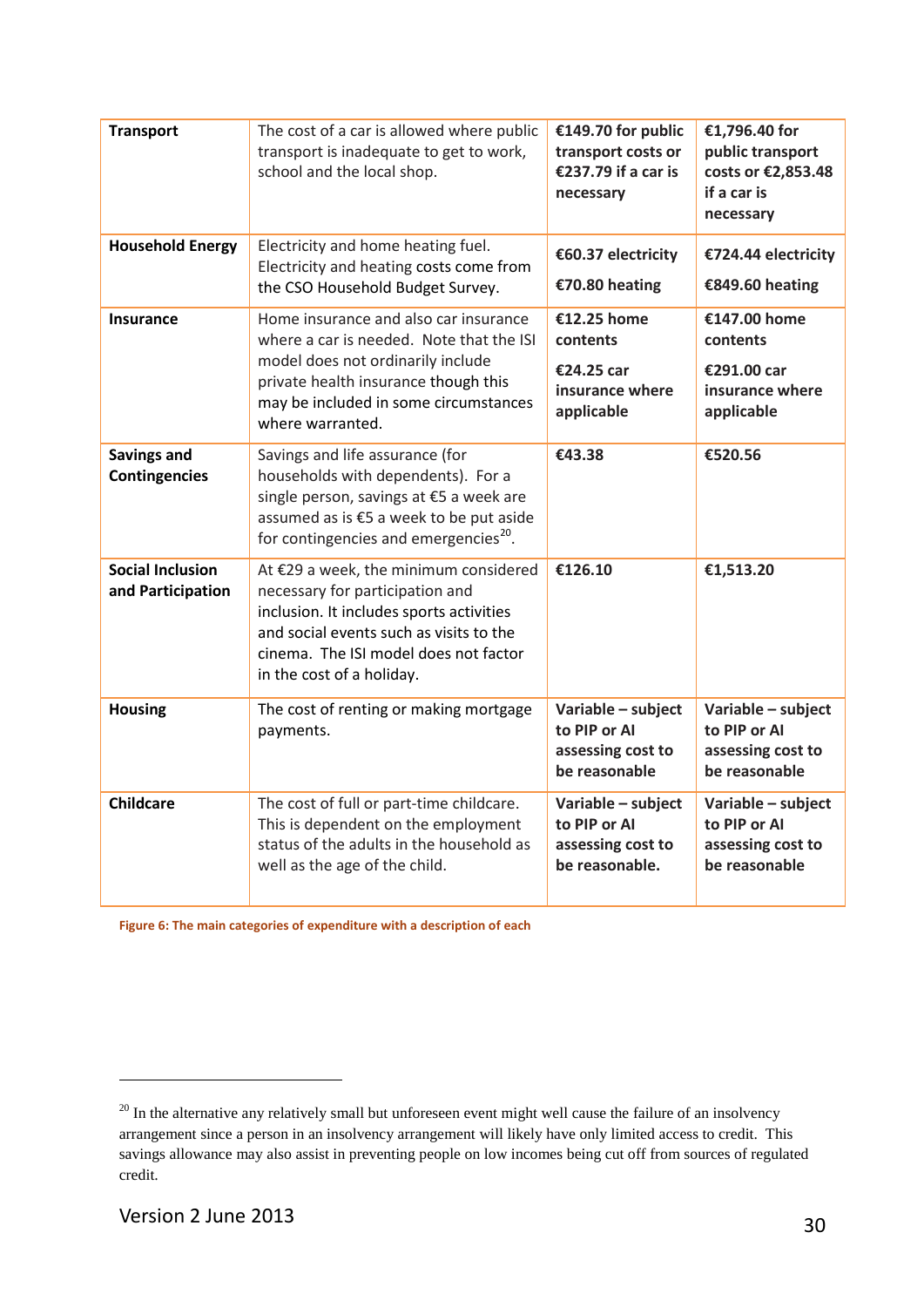# <span id="page-30-0"></span>**9. Tables of reasonable living expenses**

# <span id="page-30-1"></span>**Using the tables**

The costs attributed to a typical household in these guidelines are termed 'set costs'. To these are added the reasonable costs of housing, childcare and special circumstances where these arise. This produces the total for reasonable living expenses for the household.

Where only one adult resides in the household, the reasonable living expenses for that adult and any dependents will be fully attributed to that adult.

Where two adults reside in the household then it will be presumed that the reasonable living expenses of the household are split equally between them, though a debtor may rebut this presumption and produce evidence to show that he or she pays a different proportion of these reasonable living expenses.

Where adults reside together in a house-sharing arrangement, the reasonable living expenses of the debtor should be based on those of a single person. In such cases, the AI or PIP should assess the reasonableness of the rent based on the portion which the debtor pays rather than the rent of the property.

## **Step 1: Set costs – household composition**

The AI or PIP should begin by selecting the set of tables which best fits the situation of the applicant based on household composition i.e. whether or not the applicant is the only adult in the household and whether or not the applicant has children. The set costs of a household are compiled by totalling the costs for each individual in the household. For households with children, the AI or PIP should first identify the costs for the adult(s). To this is then added the cost for the first child. These should correspond to the age group of that child. This step is repeated for each subsequent child. Where there are three or more children in the household, an adjustment will need to be made to capture the additional costs associated with the larger households. These tables enable the calculation of the minimum set costs for single adult households, for households with couples and no children, and for two-parent and one-parent households with one or more children.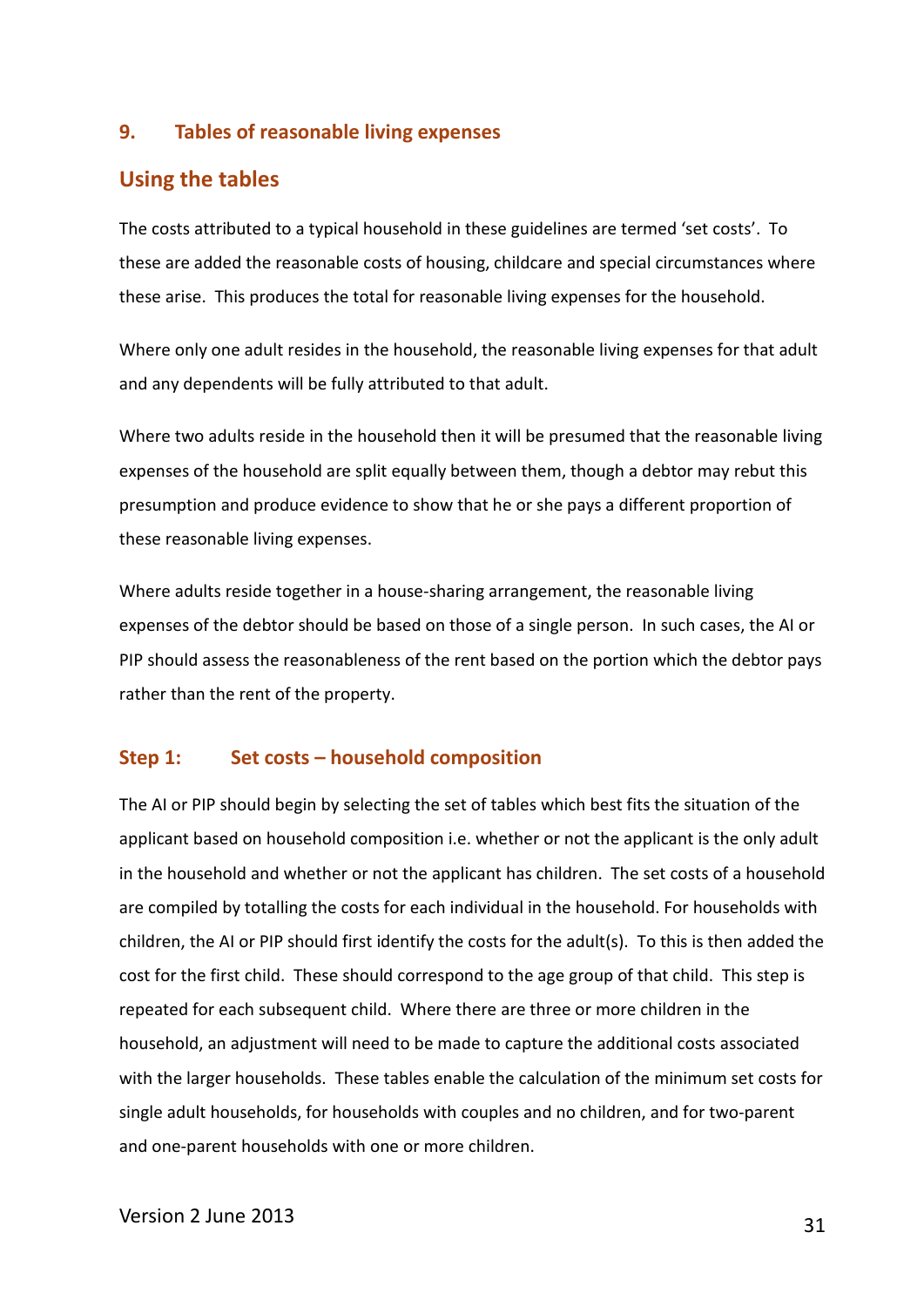# **Step 2: Set costs – need for a motor vehicle**

If the household does not have a motor vehicle and does not need a motor vehicle this will usually mean the applicant lives in an urban location with adequate public transport links. The AI or PIP should choose the vehicle option based on the needs of the household (needs, not wants). Where a car or motor vehicle is not included, the model includes costs associated with the use of public transport.

# **Step 3: Reasonable costs of housing and childcare**

Under the ISI model, childcare costs and housing costs are added to the total for set costs to produce the final figure for reasonable living expenses.

Where childcare or housing costs are paid for, the AI or PIP should assess the reasonableness of these expenses taking into account the factors outlined earlier under the heading 'Childcare and housing costs' on pages 11-12 of these guidelines. The AI or PIP should support his or her assessment as to the reasonableness of childcare and housing costs by reference to the matters he or she has taken into account in arriving at this opinion.

# **Step 4: Special circumstances**

The Act contains a requirement to take account of the differing needs of persons, having regard to matters such as their age, health and whether they have a physical, sensory, mental health or intellectual disability. Given the number of possible variables, and the individual nature of physical and mental health conditions and disabilities, the ISI believes this aspect is best addressed through making allowance in these guidelines for a debtor to specify reasonable costs which arise as a consequence of ill-health, age or disability.

The category of special circumstances may also be used where a debtor has persons other than his or her minor children financially dependent on him or her, such as where the debtor is contributing financially to the care of an adult dependent such as, for example, an elderly relative or a college-going child.

Two illustrations follow to show how set costs are combined to compile household costs for a debtor and his or her dependents.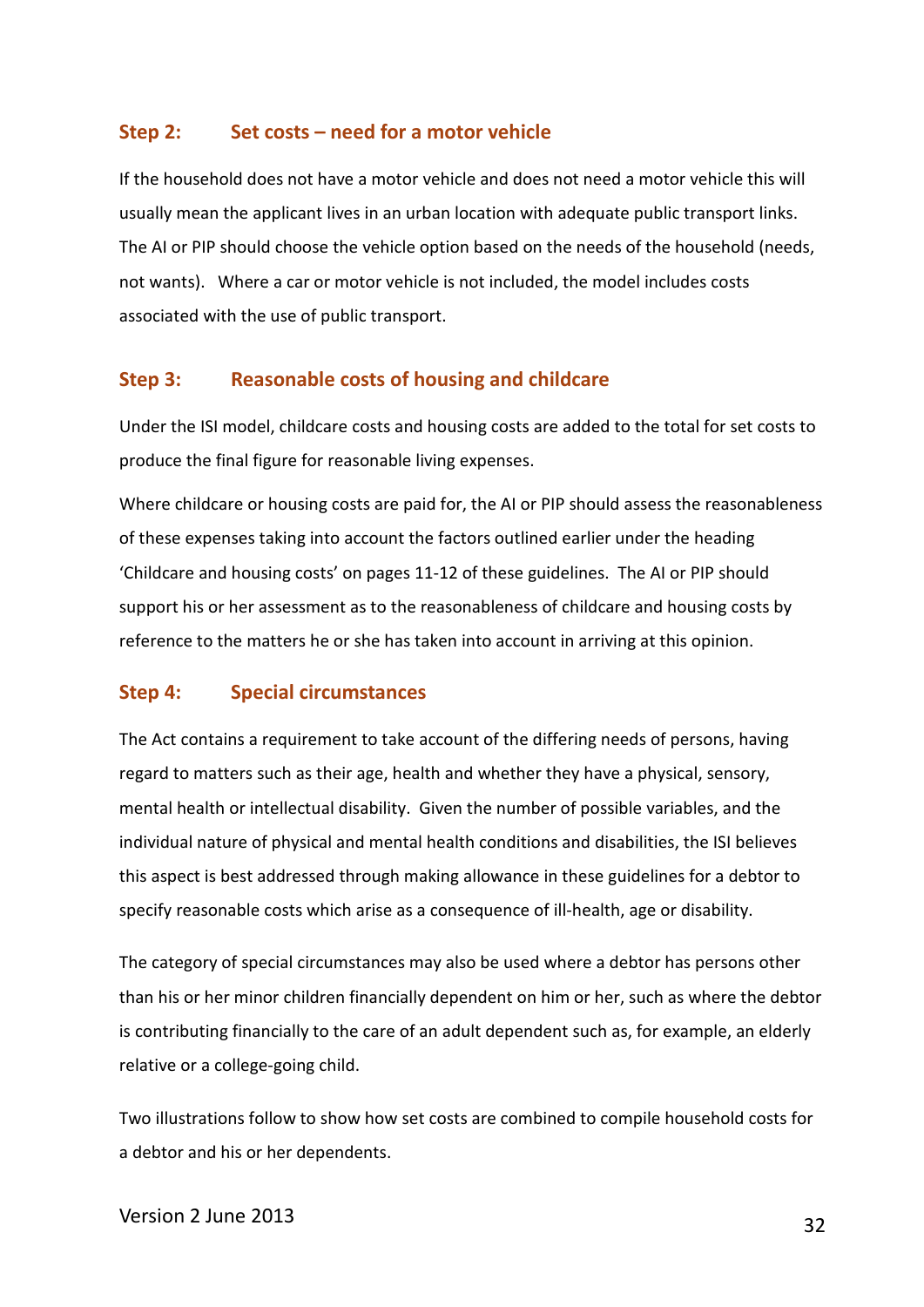# **Illustration 1: Household – One adult, two children aged 3 and 10 years old, and a private car needed**

The cost for the adult, highlighted in blue below, is taken from table 4 on page 40 which shows reasonable living expenses for a single-parent family which has a car. To this is added the appropriate child costs, here highlighted in orange; in this case the Pre-School and Primary School age groups are selected.

| ONE ADULT HOUS EHOLD              |                 |            |                  |            | PRIVATE CAR NEEDED |  |                                      |              |
|-----------------------------------|-----------------|------------|------------------|------------|--------------------|--|--------------------------------------|--------------|
| May 2013                          |                 |            | Child Age Groups |            |                    |  | Adjustment if more than two children |              |
| <b>MONTHLY</b>                    | Adult           | Infant     | Pre-School       | Primary    | Secondary          |  | <b>Third Child</b>                   | Fourth Child |
| Total before deductions           | € 1,091.15      | € 372.26   | € 196.27         | € 337.12   | € 549.91           |  | € $10.81$                            | € 52.72      |
| LESS child benefit                | $\epsilon$ 0.00 | $-6130.00$ | $-6130.00$       | $-6130.00$ | $-E$ 130.00        |  | $\epsilon$ 0.00                      | $-E$ 10.00   |
| Total set costs                   | € 1.091.15      | €242.26    | € 66.27          | € 207.12   | €419.91            |  | $\epsilon$ 10.81                     | €42.72       |
| <b>OTHER COSTS</b>                |                 |            |                  |            |                    |  |                                      |              |
| Childcare                         |                 |            |                  |            |                    |  |                                      |              |
| Housing                           |                 |            |                  |            |                    |  |                                      |              |
| Special circumstances             |                 |            |                  |            |                    |  |                                      |              |
| <b>Reasonable Living Expenses</b> |                 |            |                  |            |                    |  |                                      |              |

To arrive at the total set costs for this household, the AI or PIP will take the total set costs for the adult (circled in blue) which are €1,091.15. To this is added the total set costs for one Pre-School child which are €66.27 and one Primary School child which are €207.12 (circled in orange). Total set costs for this household are  $\epsilon$ 1,364.54 a month. Since this household has fewer than three children no adjustment for additional costs is necessary.

# **Illustration 2: Household – Two-parents, four children aged 3, 5, 10 and 14 years old, and no private car needed**

The relevant table is table 5 on page 41. To the set costs for the couple, circled in blue, are added the appropriate child costs, circled in orange. In this case the Pre-School, Primary School (twice for the two primary age children) and Secondary School age groups are selected.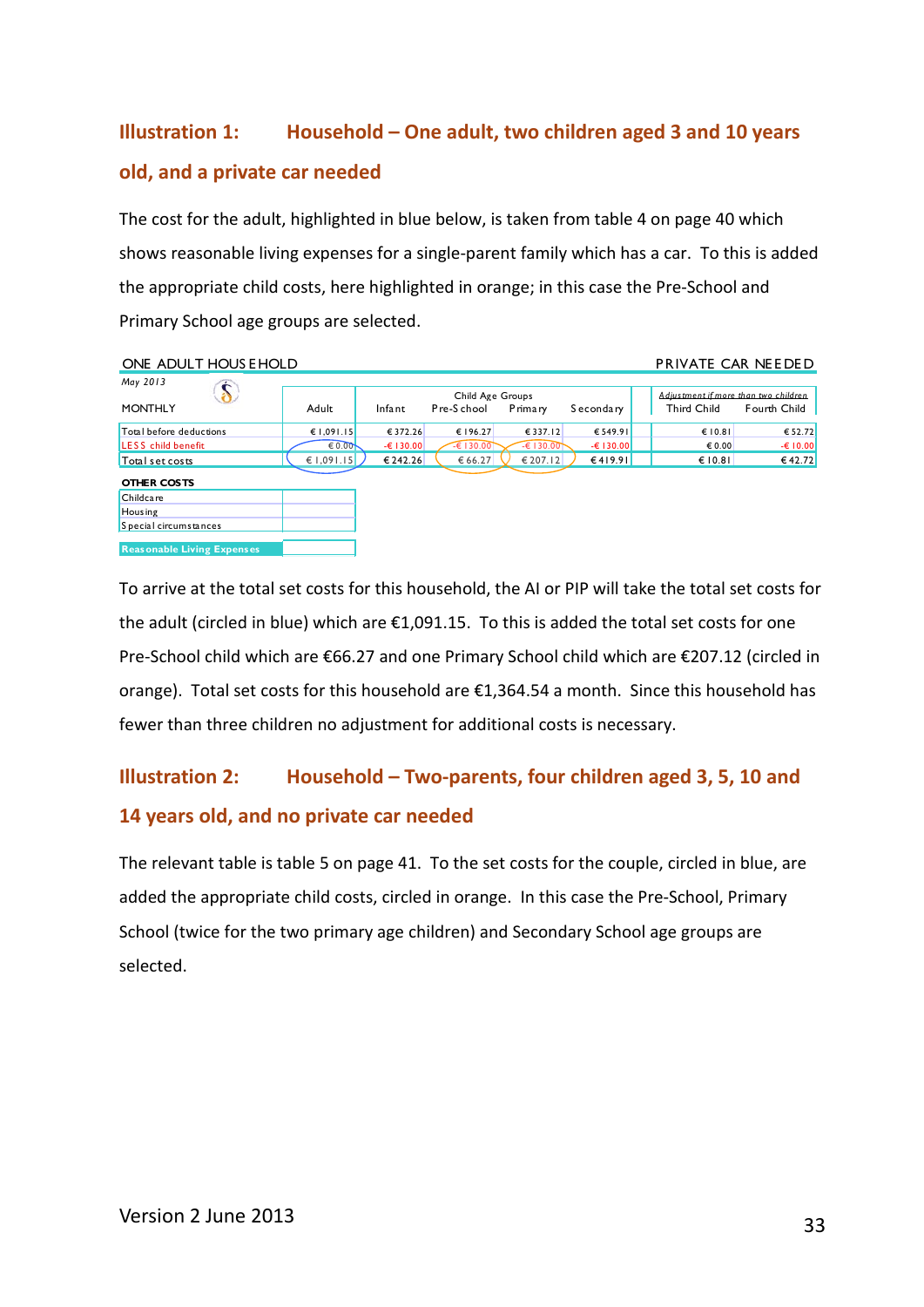| <b>TWO ADULT HOUS EHOLD</b><br>NO CAR NEEDED |                |                   |                                |              |              |                    |                                                      |
|----------------------------------------------|----------------|-------------------|--------------------------------|--------------|--------------|--------------------|------------------------------------------------------|
| May 2013<br><b>MONTHLY</b>                   | Couple         | Infant            | Child Age Groups<br>Pre-School | Primary      | Secondary    | <b>Third Child</b> | Adjustment if more than two children<br>Fourth Child |
| Total before deductions                      | € 1.360.30     | € 372.26          | € 208.52                       | € 349.37     | €562.16      | € 10.81            | € 10.27                                              |
| <b>LESS</b> child benefit                    | $-6.00$        | $-6130.00$        | <del>£130.</del> 00            | $-6 + 30.00$ | $-6 + 30.00$ | €0.00              | €10.00                                               |
| Total set costs                              | $\in$ 1.360.30 | $\epsilon$ 242.26 | €78.52                         | € 219.37     | €432.16      | € 10.81            | $\epsilon$ 0.27                                      |
| <b>OTHER COSTS</b>                           |                |                   |                                |              |              |                    |                                                      |
| Childcare                                    |                |                   |                                | Х2           |              |                    |                                                      |
| Housing                                      |                |                   |                                |              |              |                    |                                                      |
| Special circumstances                        |                |                   |                                |              |              |                    |                                                      |
| <b>Reasonable Living Expenses</b>            |                |                   |                                |              |              |                    |                                                      |

As the household has four children an adjustment is made to reflect the additional costs associated with a third and fourth child. In this example both are included, circled in green.

Working through this example, the AI or PIP will add the figure of €1,360.30 in respect of the two adults, €78.52 in respect of the Pre-School child, €438.74 in respect of the two Primary School children (€219.37 multiplied by two) and €432.16 in respect of the Secondary School child. An adjustment is then made to reflect the additional costs associated with having more than two children – in this example it is  $\epsilon$ 11.08 ( $\epsilon$ 10.81 plus  $\epsilon$ 0.27). The total set costs are €2,320.80.

# **Note in relation to Child Age Groups**

For the purposes of these guidelines, infant means a child between the ages of 0-2 years old inclusive, preschool means a child three years of age, primary school means a child between the ages of 4-11 years old inclusive and secondary school means a child between the ages of 12-18 years old inclusive.

## **Note in relation to Child Benefit**

Child Benefit is deducted from the set costs for each child. Child Benefit is paid at the same rate for the first three children in a household and the rate increases for the fourth child. This increase is accounted for by a further Child Benefit deduction in the fourth child column of the tables.

Version 2 June 2013 34 Child benefit payments are, under section 26(5)(b)(ii) of the Act, not to be included in assessing income for the purposes of determining eligibility for a DRN. On the basis that child benefit payments are intended to be spent on a child, child benefit has been deducted from the reasonable living expenses of a child. To do otherwise would effectively mean double counting child benefit in the ISI model.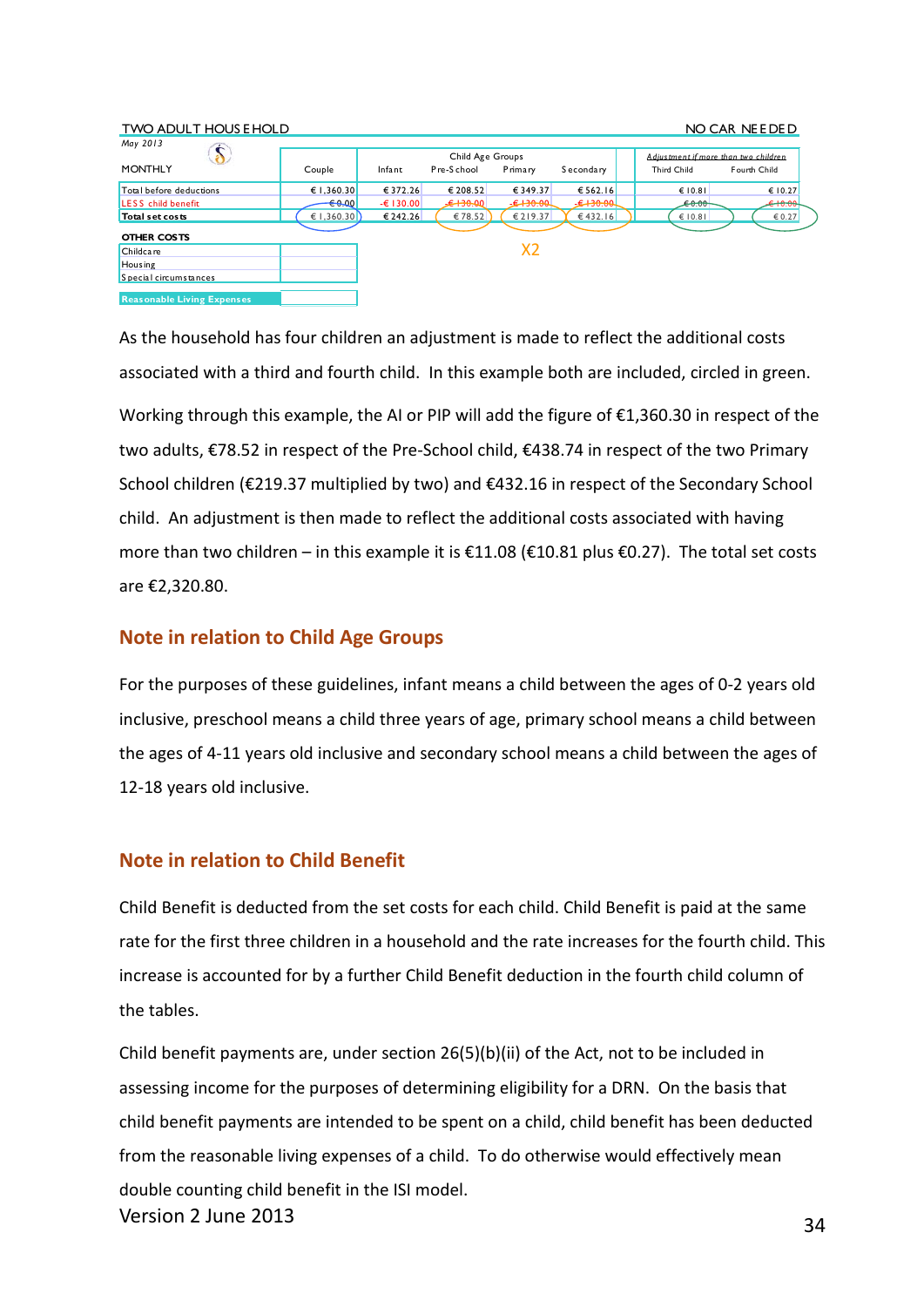# **Note on category totals –v– overall total set costs**

So long as a debtor comes within the overall headline figure for reasonable living expenses, the ISI will not be prescriptive in terms of what the applicant may or may not spend their money on.

Applying this principle, regard should be paid to the overall total of what is termed in these guidelines 'total set costs' expenditures rather than to each of the expenditure categories making up this total.

The overall total set costs is allowed as a minimum for reasonable living expenses without any need to ensure that an individual applicant confines his or her spending to the total for each category.

The category totals in the tables are provided for information and in the interests of transparency. An AI or PIP may also find them of help in discovering areas of overspend where a debtor's actual expenditure is found to exceed the figure for total set costs.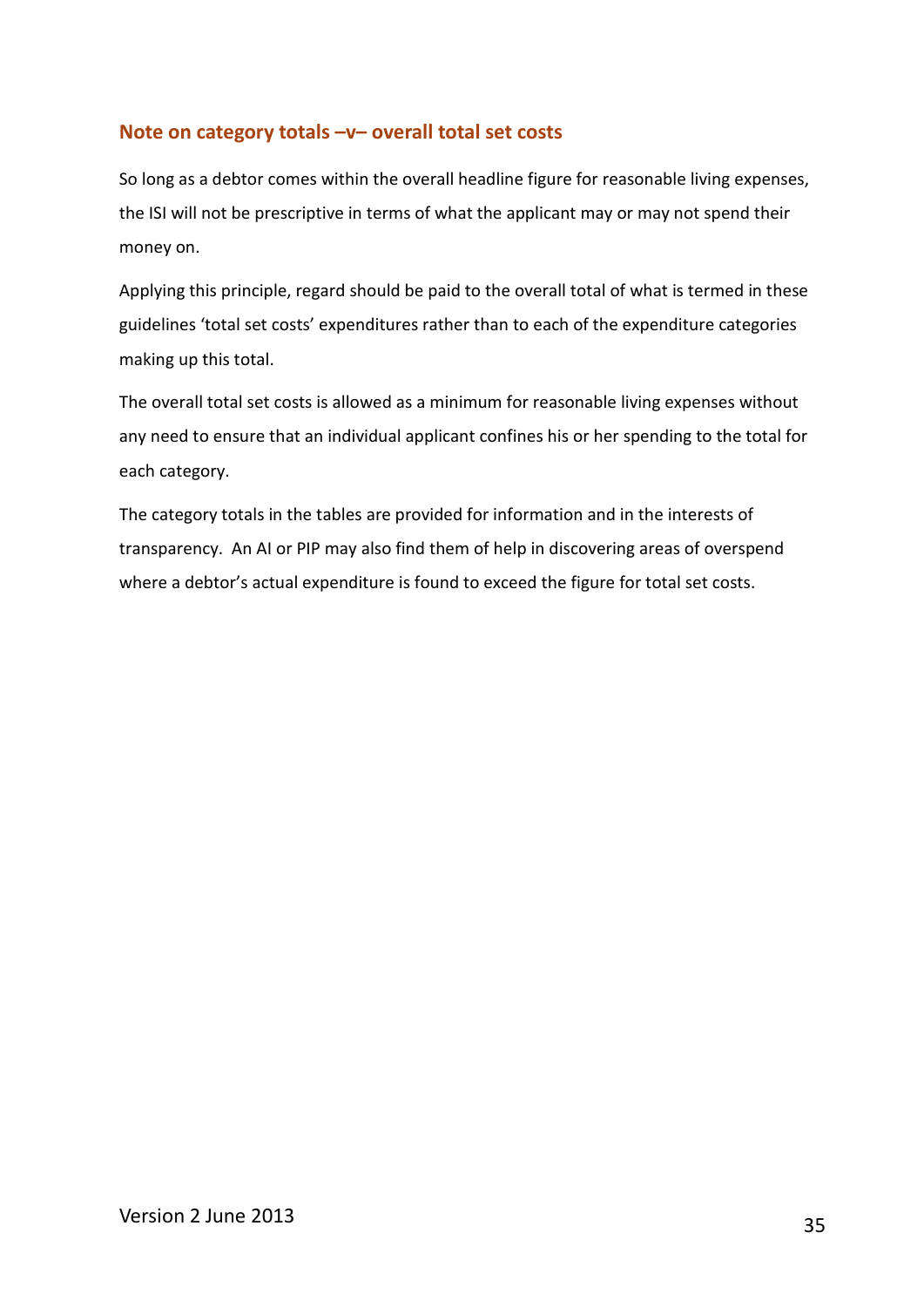# <span id="page-35-0"></span>Schedule 1: Index of tables

| Table 1. | One adult household, no vehicle                       |
|----------|-------------------------------------------------------|
| Table 2. | One adult household, vehicle                          |
| Table 3. | One adult household, one or more children, no vehicle |
| Table 4. | One adult household, one or more children, vehicle    |
| Table 5. | Two adult household, one or more children, no vehicle |
| Table 6. | Two adult household, one or more children, vehicle    |
| Table 7. | Two adult household, no vehicle                       |
| Table 8. | Two adult household, vehicle                          |

Some practical examples follow the tables which should help to show how the level for reasonable living expenses is determined and how it is then used in calculating monthly net disposable income.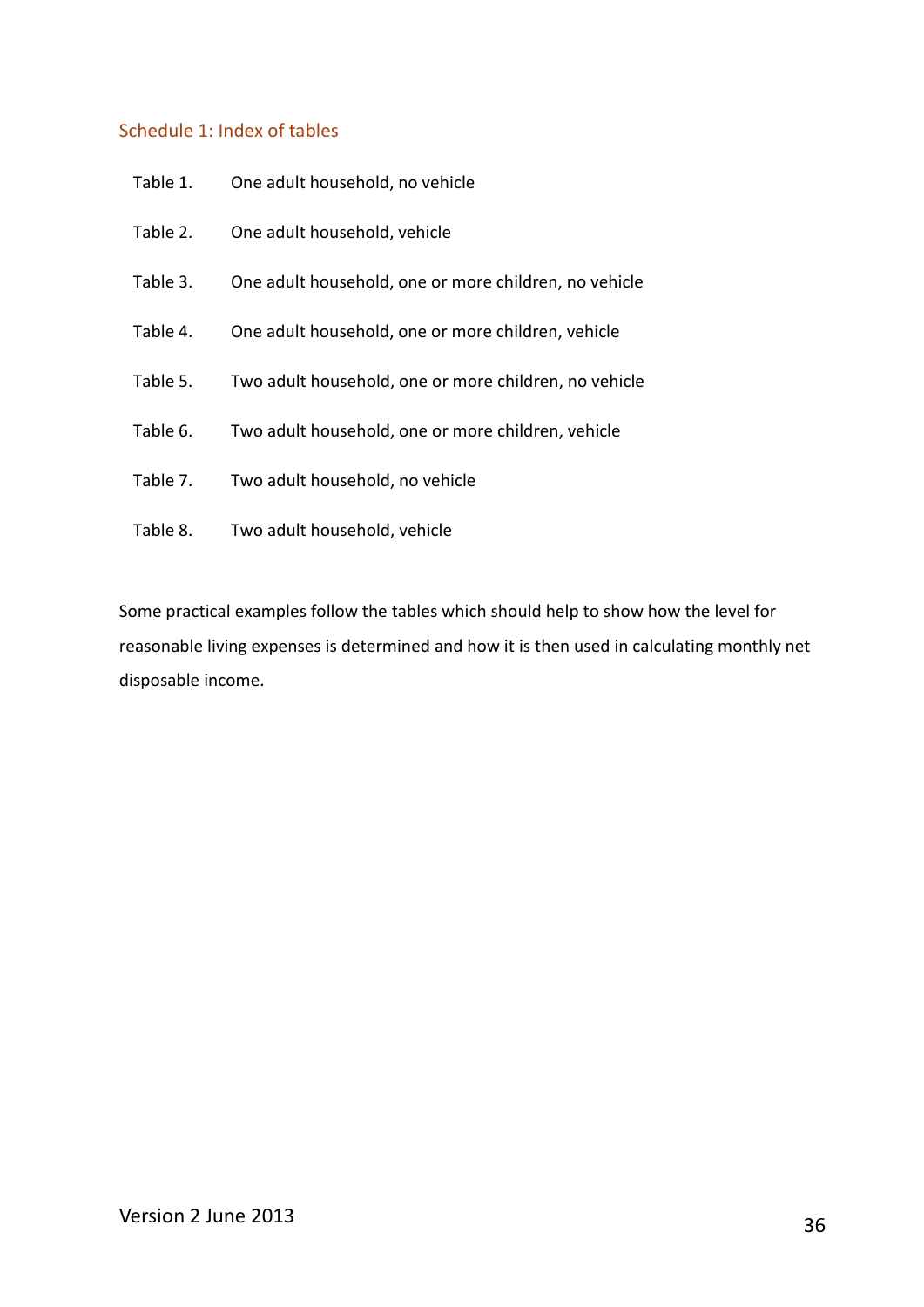# Tables of Reasonable Living Expenses

# **Table 1. One adult household, no vehicle**

#### SINGLE ADULT, WORKING AGE (LIVING ALONE)

| Jun 2013                          |               |
|-----------------------------------|---------------|
| <b>MONTHLY</b>                    | NO CAR NEEDED |
| Total set costs                   | €933.14       |
| <b>OTHER COSTS</b>                |               |
| Housing                           |               |
| Special circumstances             |               |
|                                   |               |
| <b>Reasonable Living Expenses</b> |               |

### **Table 1 One adult household, no vehicle**

| Food                             | € 250.98    |
|----------------------------------|-------------|
| Clothing                         | € 35.34     |
| Personal Care                    | € 33.06     |
| Health                           | € 31.34     |
| <b>Household Goods</b>           | € 26.38     |
| Household Services               | € 27.54     |
| <b>Communications</b>            | €41.21      |
| Social Inclusion & Participation | € 126.10    |
| <b>E</b> ducation                | € 23.72     |
| Transport (Public)               | € 149.70    |
| Household Electricity            | € 60.37     |
| Home Heating                     | €70.80      |
| Personal Costs                   | € 0.97      |
| Home Insurance                   | € 12.25     |
| Car Insurance                    | € 0.00      |
| Savings & Contingencies          | €43.38      |
| Total monthly set costs          | €<br>933.14 |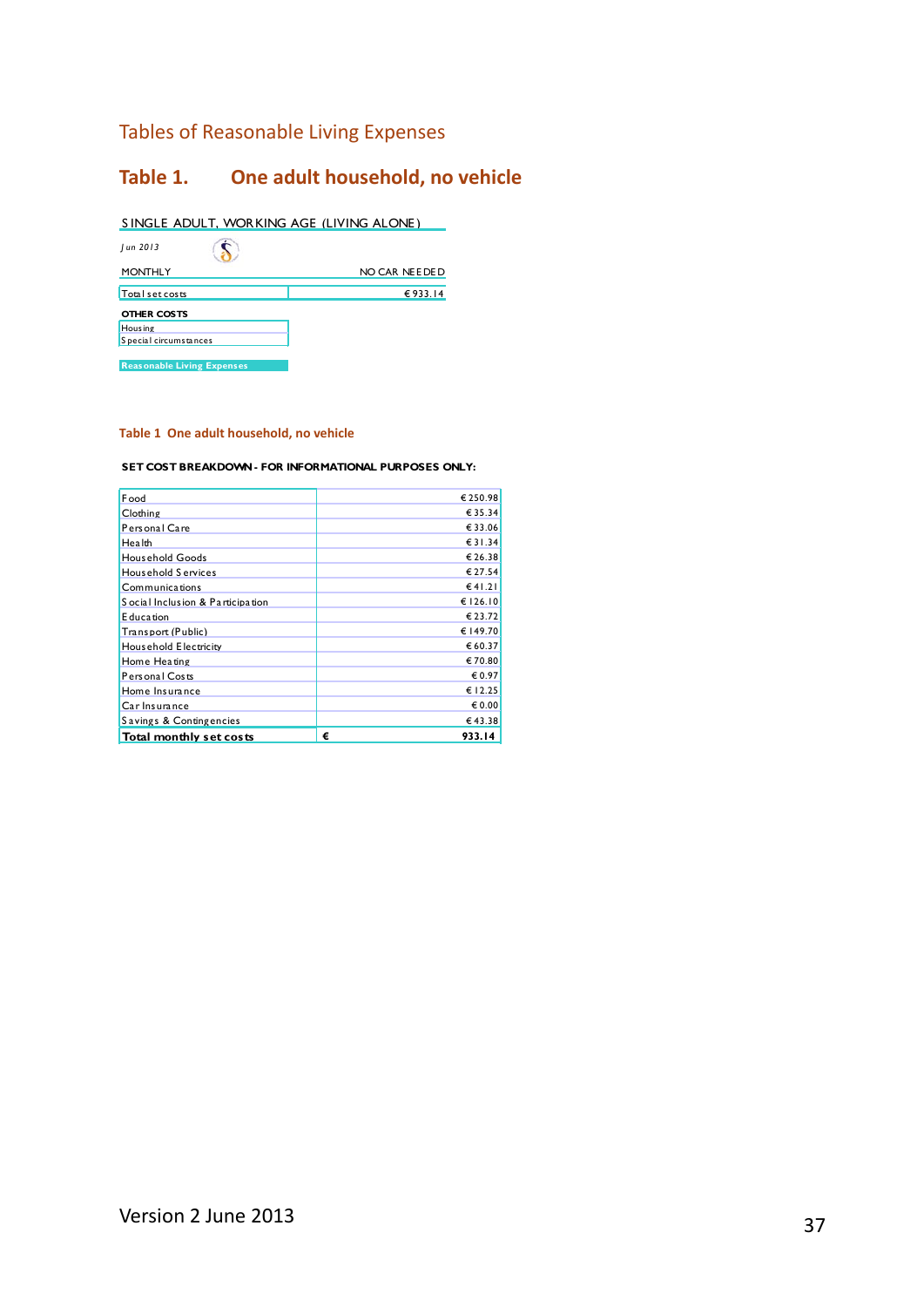# **Table 2. One adult household, vehicle**

| SINGLE ADULT, WORKING AGE (LIVING ALONE) |            |  |
|------------------------------------------|------------|--|
| Jun 2013                                 |            |  |
| <b>MONTHLY</b>                           | CAR NEEDED |  |
| Total set costs                          | € 1,045.48 |  |
| <b>OTHER COSTS</b>                       |            |  |
| Housing                                  |            |  |
| S pecial circumstances                   |            |  |
|                                          |            |  |
| <b>Reasonable Living Expenses</b>        |            |  |

### **Table 2 One adult household, vehicle**

| Food                             | € 250.98      |
|----------------------------------|---------------|
| Clothing                         | € 35.34       |
|                                  |               |
| Personal Care                    | € 33.06       |
| Health                           | € 31.34       |
| Household Goods                  | € 26.38       |
| Household Services               | € 27.54       |
| Communications                   | €41.21        |
| Social Inclusion & Participation | € 126.10      |
| E ducation                       | € 23.72       |
| Transport (Private)              | € 237.79      |
| Household Electricity            | € 60.37       |
| Home Heating                     | €70.80        |
| Personal Costs                   | € 0.97        |
| Home Insurance                   | € 12.25       |
| Car Insurance                    | € 24.25       |
| Savings & Contingencies          | €43.38        |
| Total monthly set costs          | €<br>1.045.48 |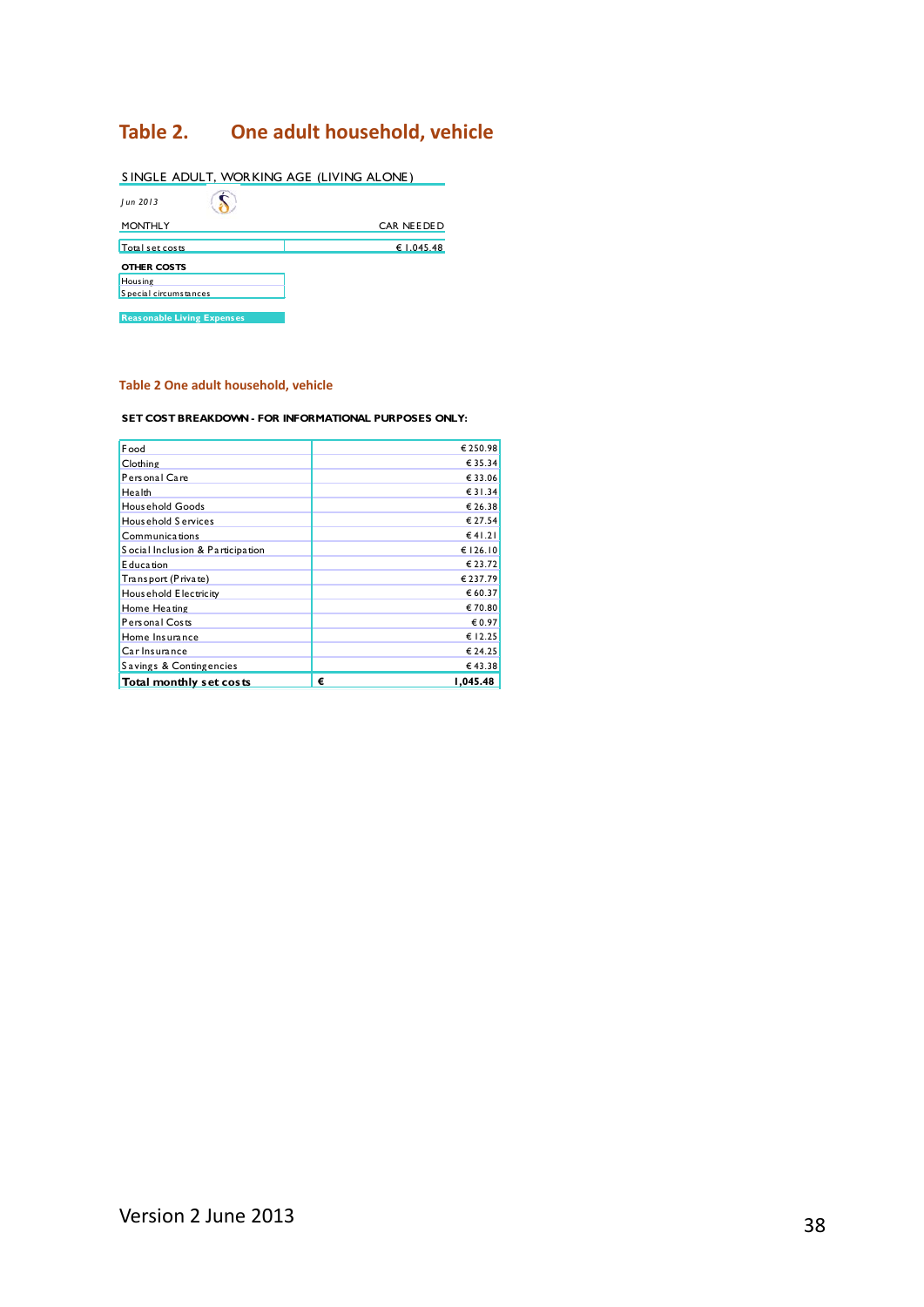# **Table 3. One adult household, one or more children, no vehicle**

| ONE ADULT HOUS EHOLD              |                 |            |                                |            |                  |                                                            | NO CAR NEEDED   |
|-----------------------------------|-----------------|------------|--------------------------------|------------|------------------|------------------------------------------------------------|-----------------|
| Jun 2013<br><b>MONTHLY</b>        | Adult           | Infant     | Child Age Groups<br>Pre-School | Primary    | <b>Secondary</b> | Adjustment if more than two children<br><b>Third Child</b> | Fourth Child    |
| Total before deductions           | € 939.71        | € 372.26   | € 208.52                       | € 349.37   | € 562.16         | E10.81                                                     | € 10.27         |
| <b>ILESS</b> child benefit        | $\epsilon$ 0.00 | $-6130.00$ | $-6130.00$                     | $-6130.00$ | $-6130.00$       | $\epsilon$ 0.00                                            | $-E$ 10.00      |
| Total set costs                   | € 939.71        | € 242.26   | €78.52                         | € 219.37   | €432.16          | € $10.81$                                                  | $\epsilon$ 0.27 |
| <b>OTHER COSTS</b>                |                 |            |                                |            |                  |                                                            |                 |
| Childca re                        |                 |            |                                |            |                  |                                                            |                 |
| Housing                           |                 |            |                                |            |                  |                                                            |                 |
| S pecial circumstances            |                 |            |                                |            |                  |                                                            |                 |
| <b>Reasonable Living Expenses</b> |                 |            |                                |            |                  |                                                            |                 |

# **Table 3 One adult household, one or more children, no vehicle**

|                                  |             | Child Age Groups |            |                 |             |  |
|----------------------------------|-------------|------------------|------------|-----------------|-------------|--|
|                                  | Adult       | Infant           | Pre-School | Primary         | Secondary   |  |
| Food                             | € 222.51    | € 135.44         | € 105.11   | € 162.43        | € 215.88    |  |
| Clothing                         | € 35.33     | €71.99           | € 21.86    | € 29.90         | € 54.44     |  |
| Personal Care                    | € 31.40     | €46.51           | €6.09      | € 11.74         | € 36.43     |  |
| Health                           | € 29.20     | € 35.98          | € 18.85    | € 18.60         | € 24.50     |  |
| Household Goods                  | € 62.37     | €45.58           | € 11.78    | € 13.17         | € 16.04     |  |
| Household Services               | € 27.54     | € 0.00           | € 0.00     | € 0.00          | 60.00       |  |
| <b>Communications</b>            | €41.07      | € 0.00           | € 0.00     | € 0.00          | € 20.48     |  |
| Social Inclusion & Participation | €99.31      | €7.72            | € 10.04    | €49.58          | €93.33      |  |
| Education                        | € 10.34     | € 0.00           | € 0.00     | € 29.16         | € 66.27     |  |
| Transport (Public)               | € 125.00    | € 0.00           | € 12.25    | € 12.25         | € 12.25     |  |
| Household Electricity            | €86.08      | € 6.30           | € 0.00     | € 0.00          | 60.00       |  |
| Home Heating                     | €91.45      | € 0.00           | € 0.00     | $\epsilon$ 0.00 | 60.00       |  |
| Personal Costs                   | € 0.95      | €1.05            | € 0.85     | €0.85           | €0.85       |  |
| Home Insurance                   | € 17.59     | € 0.00           | € 0.00     | $\epsilon$ 0.00 | € 0.00      |  |
| Car Insurance                    | € 0.00      | € 0.00           | € 0.00     | € 0.00          | € 0.00      |  |
| Savings & Contingencies          | € 59.57     | € 21.69          | € 21.69    | € 21.69         | € 21.69     |  |
| Total before deductions          | €939.71     | € 372.26         | € 208.52   | € 349.37        | € 562.16    |  |
| LESS child benefit               | € 0.00      | $-6130.00$       | $-6130.00$ | $-6130.00$      | $-6130.00$  |  |
| Total monthly set costs          | 939.71<br>€ | 242.26<br>€      | 78.52<br>€ | 219.37<br>€     | 432.16<br>€ |  |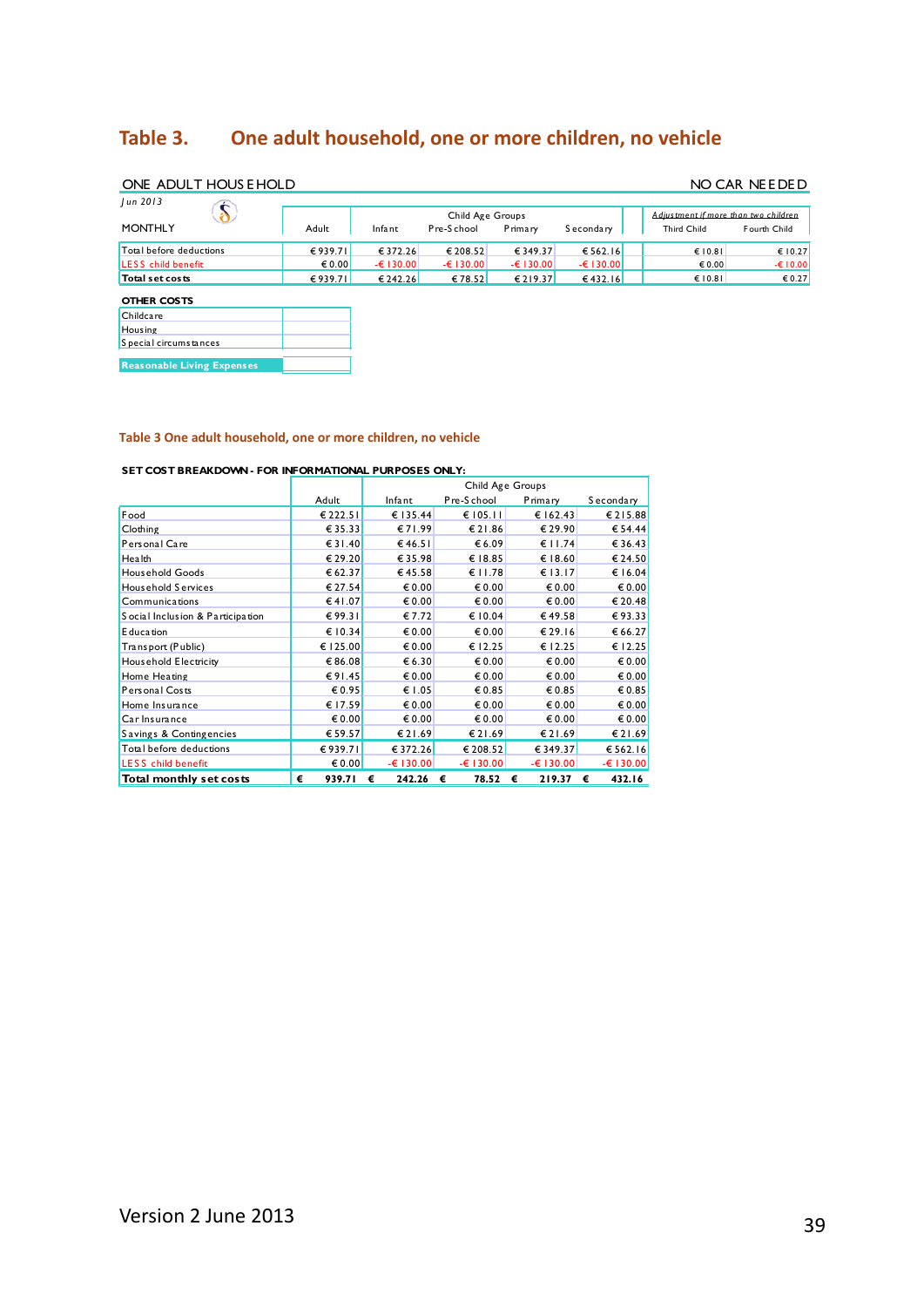# **Table 4. One adult household, one or more children, vehicle**

| ONE ADULT HOUS EHOLD              |            |               |                  |             |            | <b>PRIVATE CAR NEEDED</b>            |              |
|-----------------------------------|------------|---------------|------------------|-------------|------------|--------------------------------------|--------------|
| Jun 2013                          |            |               | Child Age Groups |             |            | Adjustment if more than two children |              |
| <b>MONTHLY</b>                    | Adult      | <b>Infant</b> | Pre-School       | Primary     | Secondary  | Third Child                          | Fourth Child |
| Total before deductions           | € 1,091.15 | € 372.26      | € 196.27         | € 337.12    | € 549.91   | € $10.81$                            | € 52.72      |
| <b>LESS</b> child benefit         | € 0.00     | $-£130.00$    | $-E130.00$       | $-E$ 130.00 | $-£130.00$ | € 0.00                               | $-610.00$    |
| Total set costs                   | € 1,091.15 | €242.26       | € 66.27          | € 207.12    | €419.91    | E10.81                               | €42.72       |
| <b>OTHER COSTS</b>                |            |               |                  |             |            |                                      |              |
| Childca re                        |            |               |                  |             |            |                                      |              |
| Housing                           |            |               |                  |             |            |                                      |              |
| S pecial circumstances            |            |               |                  |             |            |                                      |              |
| <b>Reasonable Living Expenses</b> |            |               |                  |             |            |                                      |              |

### **Table 4 One adult household, one or more children, vehicle**

|                                  |               | Child Age Groups |            |                 |             |  |  |
|----------------------------------|---------------|------------------|------------|-----------------|-------------|--|--|
|                                  | Adult         | Infant           | Pre-School | Primary         | Secondary   |  |  |
| Food                             | € 222.51      | € 135.44         | € 105.11   | € 162.43        | € 215.88    |  |  |
| <b>Clothing</b>                  | €35.33        | €71.99           | € 21.86    | € 29.90         | € 54.44     |  |  |
| Personal Care                    | € 31.40       | €46.51           | € 6.09     | € 11.74         | € 36.43     |  |  |
| Health                           | € 29.20       | € 35.98          | € 18.85    | € 18.60         | € 24.50     |  |  |
| <b>Household Goods</b>           | € 62.37       | €45.58           | € 11.78    | € 13.17         | € 16.04     |  |  |
| Household Services               | € 27.54       | € 0.00           | € 0.00     | € 0.00          | € 0.00      |  |  |
| Communications                   | €41.07        | € 0.00           | € 0.00     | $\epsilon$ 0.00 | € 20.48     |  |  |
| Social Inclusion & Participation | €99.31        | €7.72            | € 10.04    | €49.58          | € 93.33     |  |  |
| Education                        | € 10.34       | € 0.00           | € 0.00     | € 29.16         | € 66.27     |  |  |
| Transport (Private)              | € 250.04      | € 0.00           | € 0.00     | € 0.00          | € 0.00      |  |  |
| Household Electricity            | €86.08        | € 6.30           | € 0.00     | € 0.00          | € 0.00      |  |  |
| Home Heating                     | €91.45        | € 0.00           | € 0.00     | € 0.00          | € 0.00      |  |  |
| Personal Costs                   | € 0.95        | €1.05            | € 0.85     | € 0.85          | € $0.85$    |  |  |
| Home Insurance                   | € 17.59       | € 0.00           | € 0.00     | € 0.00          | € 0.00      |  |  |
| Carlnsurance                     | € 26.40       | € 0.00           | € 0.00     | € 0.00          | € 0.00      |  |  |
| Savings & Contingencies          | € 59.57       | € 21.69          | € 21.69    | € 21.69         | € 21.69     |  |  |
| Total before deductions          | € 1,091.15    | € 372.26         | € 196.27   | € 337.12        | €549.91     |  |  |
| <b>LESS</b> child benefit        | € 0.00        | $-E130.00$       | $-6130.00$ | -€ 130.00       | $-6130.00$  |  |  |
| Total monthly set costs          | 1,091.15<br>€ | 242.26<br>€      | 66.27<br>€ | 207.12<br>€     | 419.91<br>€ |  |  |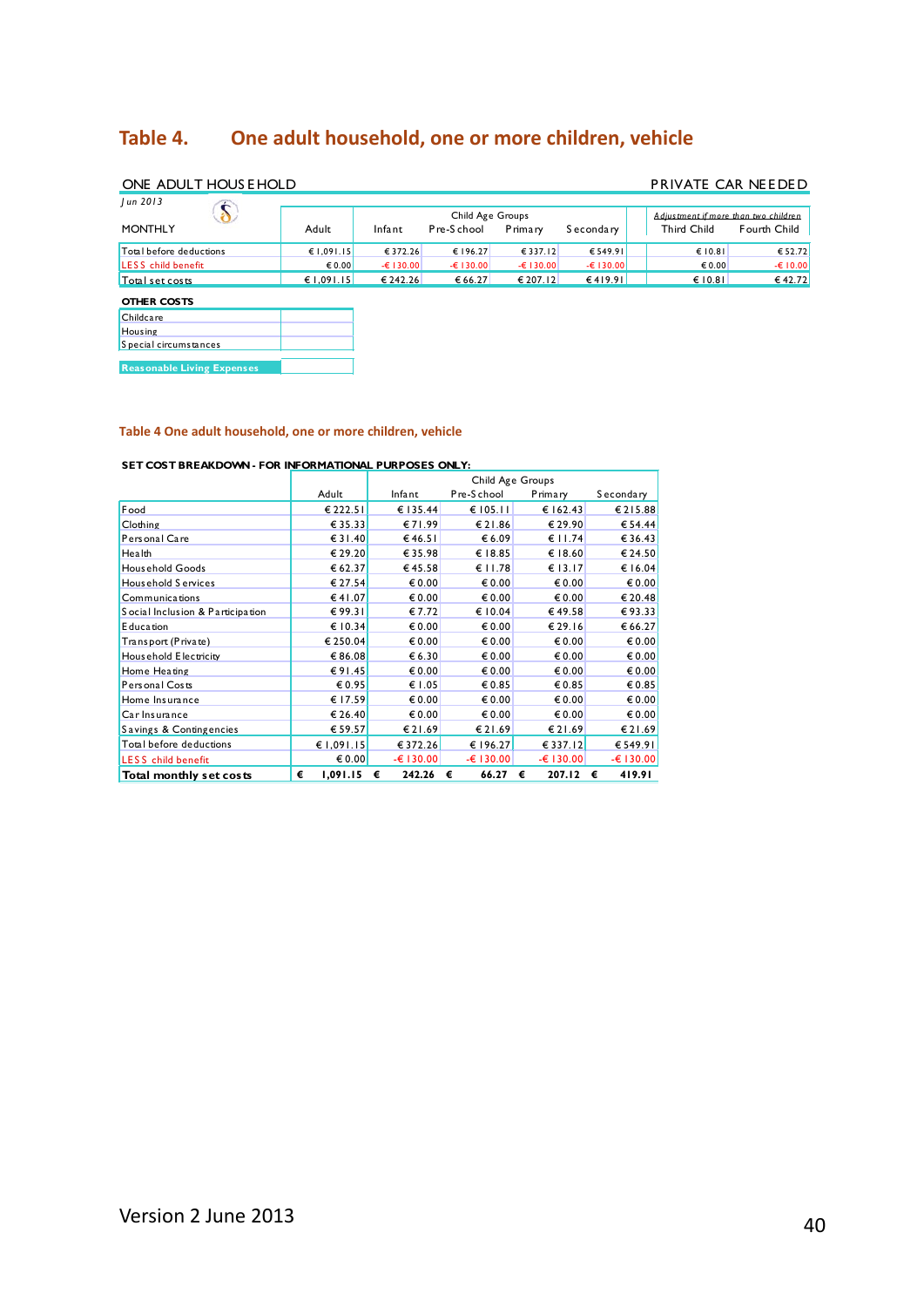# **Table 5. Two adult household, one or more children, no vehicle**

| <b>TWO ADULT HOUS EHOLD</b>       |                 |            |                  |            |             |                    | NO CAR NEEDED                         |  |
|-----------------------------------|-----------------|------------|------------------|------------|-------------|--------------------|---------------------------------------|--|
| Jun 2013                          |                 |            |                  |            |             |                    |                                       |  |
|                                   |                 |            | Child Age Groups |            |             |                    | Adjustment if more than two children. |  |
| <b>MONTHLY</b>                    | Couple          | Infant     | Pre-School       | Primary    | Secondary   | <b>Third Child</b> | Fourth Child                          |  |
| Total before deductions           | € 1.360.30      | € 372.26   | € 208.52         | € 349.37   | € 562.16    | E10.81             | E10.27                                |  |
| <b>ILESS</b> child benefit        | $\epsilon$ 0.00 | $-6130.00$ | $-6130.00$       | $-6130.00$ | $-E$ 130.00 | $\epsilon$ 0.00    | $-610.00$                             |  |
| Total set costs                   | € 1.360.30      | € 242.26   | €78.52           | € 219.37   | €432.16     | € $10.81$          | € $0.27$                              |  |
| <b>OTHER COSTS</b>                |                 |            |                  |            |             |                    |                                       |  |
| Childcare                         |                 |            |                  |            |             |                    |                                       |  |
| Housing                           |                 |            |                  |            |             |                    |                                       |  |
| Special circumstances             |                 |            |                  |            |             |                    |                                       |  |
| <b>Reasonable Living Expenses</b> |                 |            |                  |            |             |                    |                                       |  |

### **Table 5 Two adult household, one or more children, no vehicle**

|                                  |               | Child Age Groups |            |             |             |  |  |
|----------------------------------|---------------|------------------|------------|-------------|-------------|--|--|
|                                  | Couple        | Infant           | Pre-School | Primary     | Secondary   |  |  |
| Food                             | € 283.21      | € 135.44         | € 105.11   | € 162.43    | € 215.88    |  |  |
| Clothing                         | € 66.73       | €71.99           | € 21.86    | € 29.90     | € 54.44     |  |  |
| Personal Care                    | € 64.90       | €46.51           | € 6.09     | € $11.74$   | € 36.43     |  |  |
| Health                           | € 45.17       | € 35.98          | € 18.85    | € 18.60     | € 24.50     |  |  |
| Household Goods                  | € 67.63       | €45.58           | € 11.78    | € 13.17     | € 16.04     |  |  |
| Household Services               | € 27.54       | $\epsilon$ 0.00  | € 0.00     | € 0.00      | € 0.00      |  |  |
| Communications                   | € 61.56       | $\epsilon$ 0.00  | € 0.00     | € 0.00      | € 20.48     |  |  |
| Social Inclusion & Participation | € 158.02      | € 7.72           | € 10.04    | €49.58      | €93.33      |  |  |
| <b>E</b> ducation                | € 10.34       | $\epsilon$ 0.00  | € 0.00     | € 29.16     | € 66.27     |  |  |
| Transport (Public)               | € 250.00      | $\epsilon$ 0.00  | € 12.25    | € 12.25     | € 12.25     |  |  |
| Household Electricity            | € 112.39      | € 6.30           | € 0.00     | € 0.00      | € 0.00      |  |  |
| Home Heating                     | € $114.46$    | $\epsilon$ 0.00  | € 0.00     | € $0.00$    | € 0.00      |  |  |
| Personal Costs                   | € $1.91$      | € 1.05           | € 0.85     | € 0.85      | € $0.85$    |  |  |
| Home Insurance                   | € 17.59       | $\epsilon$ 0.00  | € 0.00     | € 0.00      | € 0.00      |  |  |
| Car Insurance                    | € 0.00        | $\epsilon$ 0.00  | € 0.00     | € 0.00      | € 0.00      |  |  |
| Savings & Contingencies          | €78.85        | € 21.69          | € 21.69    | € 21.69     | € 21.69     |  |  |
| Total before deductions          | € 1,360.30    | € 372.26         | € 208.52   | € 349.37    | € 562.16    |  |  |
| LESS child benefit               | € 0.00        | $-6130.00$       | $-6130.00$ | -€ 130.00   | -€ 130.00   |  |  |
| Total monthly set costs          | 1,360.30<br>€ | 242.26<br>€      | 78.52<br>€ | 219.37<br>€ | 432.16<br>€ |  |  |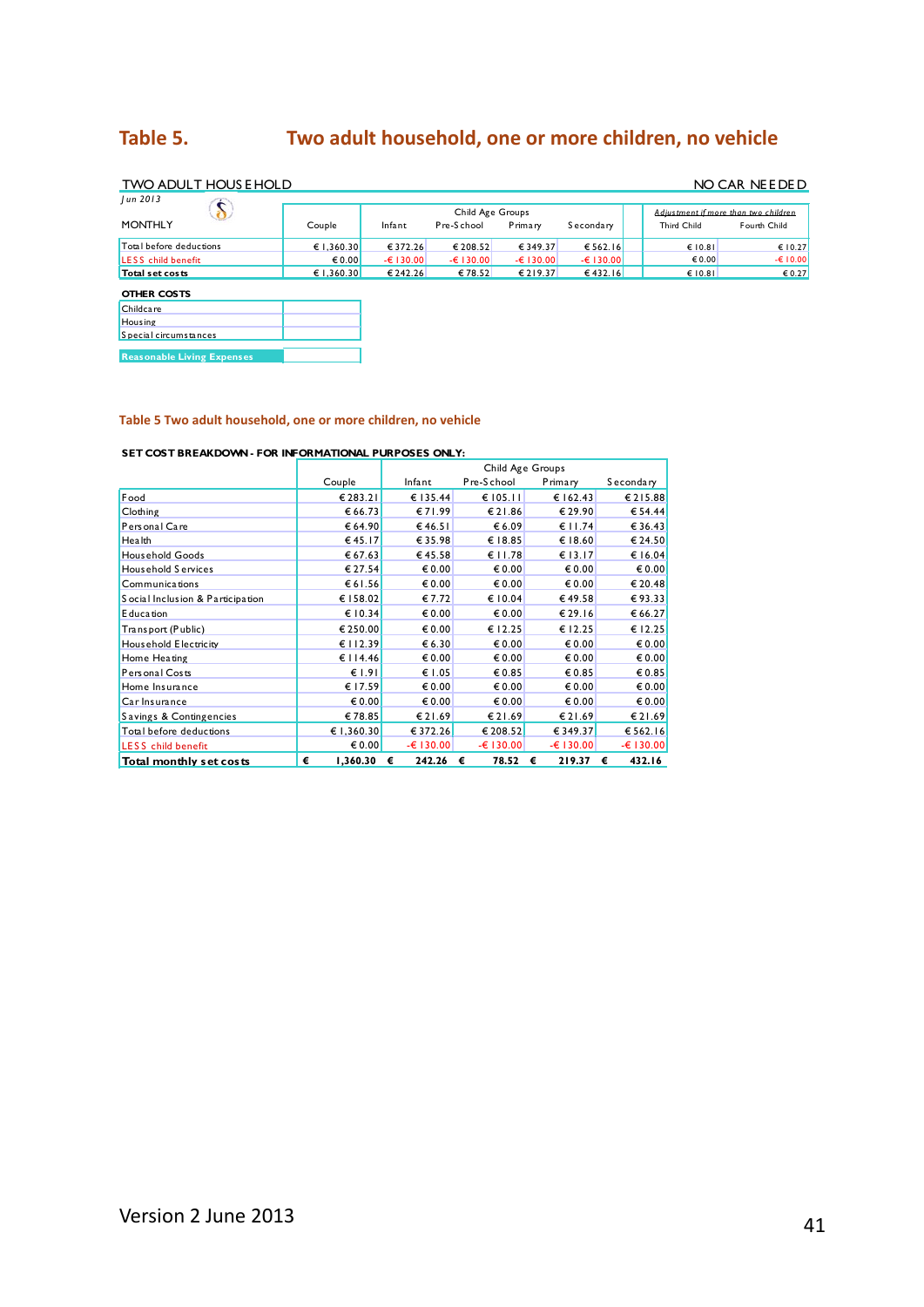# **Table 6. Two adult household, one or more children, vehicle**

| <b>TWO ADULT HOUS E HOLD</b>      |                 |            |                  |            |                  | PRIVATE CAR NEEDED                    |              |
|-----------------------------------|-----------------|------------|------------------|------------|------------------|---------------------------------------|--------------|
| Jun 2013                          |                 |            |                  |            |                  |                                       |              |
|                                   |                 |            | Child Age Groups |            |                  | Adjustment if more than two children. |              |
| <b>MONTHLY</b>                    | Couple          | Infant     | Pre-School       | Primary    | <b>Secondary</b> | Third Child                           | Fourth Child |
| Total before deductions           | € 1,407.50      | € 372.26   | € 196.27         | € 337.12   | € 549.91         | € $10.81$                             | € 52.72      |
| <b>ILESS</b> child benefit        | $\epsilon$ 0.00 | $-6130.00$ | $-6130.00$       | $-6130.00$ | $-E$ 130.00      | € $0.00$                              | $-610.00$    |
| Total set costs                   | € 1,407.50      | € 242.26   | € 66.27          | € 207.12   | €419.91          | € $10.81$                             | €42.72       |
| <b>OTHER COSTS</b>                |                 |            |                  |            |                  |                                       |              |
| Childca re                        |                 |            |                  |            |                  |                                       |              |
| <b>Housing</b>                    |                 |            |                  |            |                  |                                       |              |
| Special circumstances             |                 |            |                  |            |                  |                                       |              |
| <b>Reasonable Living Expenses</b> |                 |            |                  |            |                  |                                       |              |

#### **Table 6 Two adult household, one or more children, vehicle**

|                                  |               | Child Age Groups |            |             |             |  |
|----------------------------------|---------------|------------------|------------|-------------|-------------|--|
|                                  | Couple        | Infant           | Pre-School | Primary     | Secondary   |  |
| Food                             | € 283.21      | € 135.44         | € 105.11   | € 162.43    | € 215.88    |  |
| Clothing                         | € 66.73       | €71.99           | € 21.86    | € 29.90     | € 54.44     |  |
| Personal Care                    | € 64.90       | €46.51           | €6.09      | € $11.74$   | € 36.43     |  |
| Health                           | €45.17        | € 35.98          | € 18.85    | € 18.60     | € 24.50     |  |
| <b>Household Goods</b>           | € 67.63       | €45.58           | € 11.78    | € 13.17     | € 16.04     |  |
| Household Services               | € 27.54       | € 0.00           | € 0.00     | € 0.00      | € 0.00      |  |
| <b>Communications</b>            | €61.56        | € 0.00           | € 0.00     | € 0.00      | € 20.48     |  |
| Social Inclusion & Participation | € 158.02      | €7.72            | € 10.04    | €49.58      | €93.33      |  |
| Education                        | € 10.34       | € 0.00           | € 0.00     | € 29.16     | € 66.27     |  |
| Transport (Private)              | € 250.50      | € 0.00           | € 0.00     | € 0.00      | € 0.00      |  |
| Household Electricity            | € 112.39      | € 6.30           | € 0.00     | € 0.00      | € 0.00      |  |
| Home Heating                     | € 114.46      | € 0.00           | € 0.00     | € 0.00      | € 0.00      |  |
| Personal Costs                   | €1.91         | € 1.05           | € 0.85     | € 0.85      | € 0.85      |  |
| Home Insurance                   | € 17.59       | $\epsilon$ 0.00  | € 0.00     | € 0.00      | € 0.00      |  |
| Car Insurance                    | €46.70        | € 0.00           | € 0.00     | € 0.00      | € 0.00      |  |
| Savings & Contingencies          | €78.85        | € 21.69          | € 21.69    | € 21.69     | € 21.69     |  |
| Total before deductions          | € 1,407.50    | € 372.26         | € 196.27   | € 337.12    | € 549.91    |  |
| <b>LESS</b> child benefit        | € 0.00        | $-6130.00$       | $-6130.00$ | $-6130.00$  | $-£130.00$  |  |
| Total monthly set costs          | €<br>1,407.50 | 242.26<br>€      | 66.27<br>€ | 207.12<br>€ | 419.91<br>€ |  |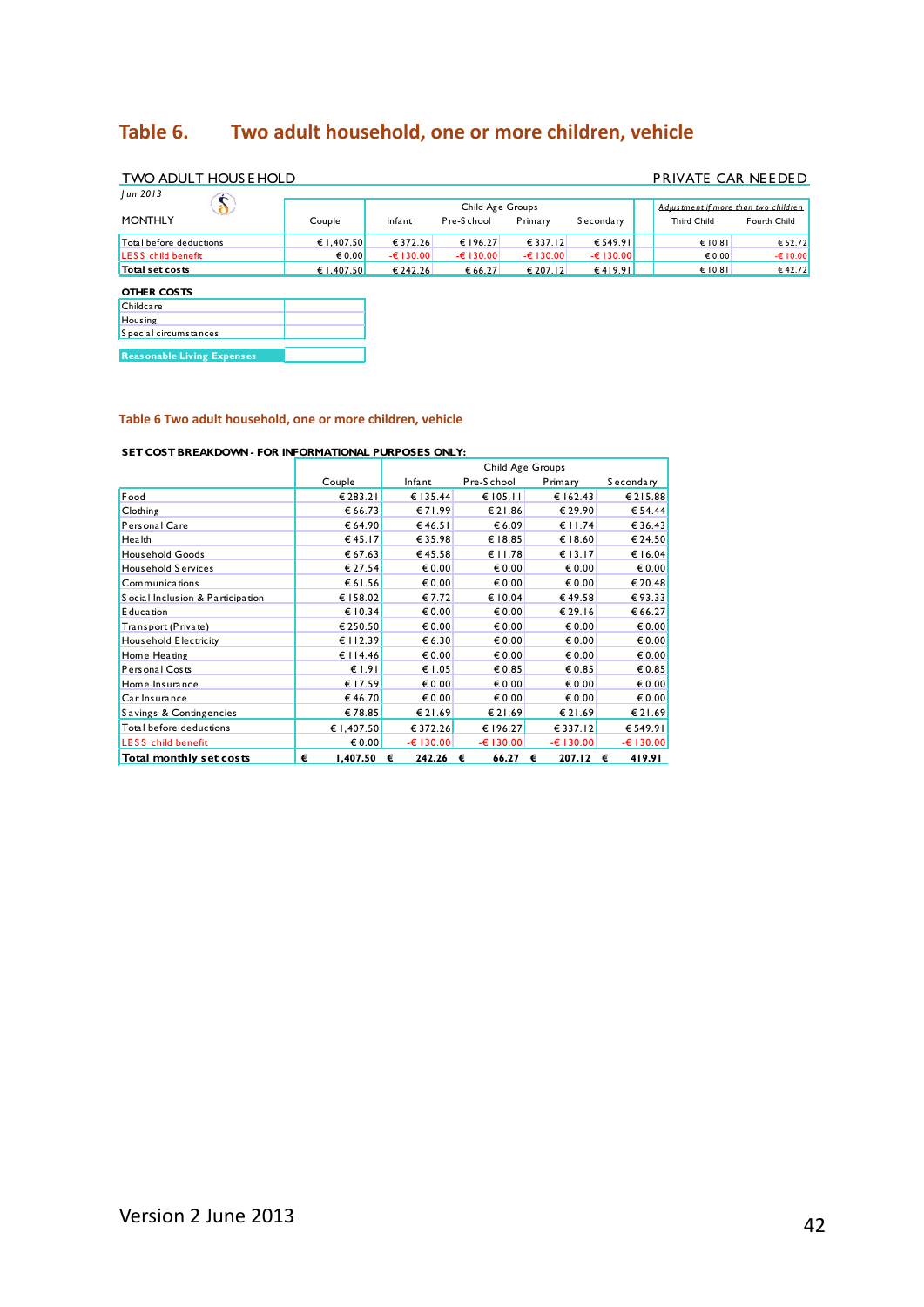# **Table 7. Two adult household, no vehicle**

| TWO ADULT HOUS EHOLD (NO CHILDREN) |               |  |  |  |  |
|------------------------------------|---------------|--|--|--|--|
| Jun 2013                           |               |  |  |  |  |
| <b>MONTHLY</b>                     | NO CAR NEEDED |  |  |  |  |
| Total set costs                    | € 1.496.26    |  |  |  |  |
| <b>OTHER COSTS</b>                 |               |  |  |  |  |
| Housing                            |               |  |  |  |  |
| S pecial circums tances            |               |  |  |  |  |
|                                    |               |  |  |  |  |
| <b>Reasonable Living Expenses</b>  |               |  |  |  |  |
|                                    |               |  |  |  |  |

#### **Table 7 Two adult household, no vehicle**

**SET COSTS BREAKDOWN - FOR INFORMATIONAL** 

| <b>PURPOSES ONLY:</b>            |               |
|----------------------------------|---------------|
| Food                             | €369.37       |
| Clothing                         | € 67.00       |
| Personal Care                    | €73.70        |
| Health                           | €49.39        |
| <b>Household Goods</b>           | € 30.71       |
| Household Services               | € 27.54       |
| <b>Communications</b>            | €61.70        |
| Social Inclusion & Participation | € 232.47      |
| E ducation                       | € 38.13       |
| Transport (Public)               | € 287.05      |
| Household Electricity            | €73.30        |
| Home Heating                     | € 106.65      |
| Personal Costs                   | €1.93         |
| Home Insurance                   | € 12.25       |
| Car Insurance                    | € 0.00        |
| Savings & Contingencies          | € 65.07       |
| Total monthly set costs          | €<br>1.496.26 |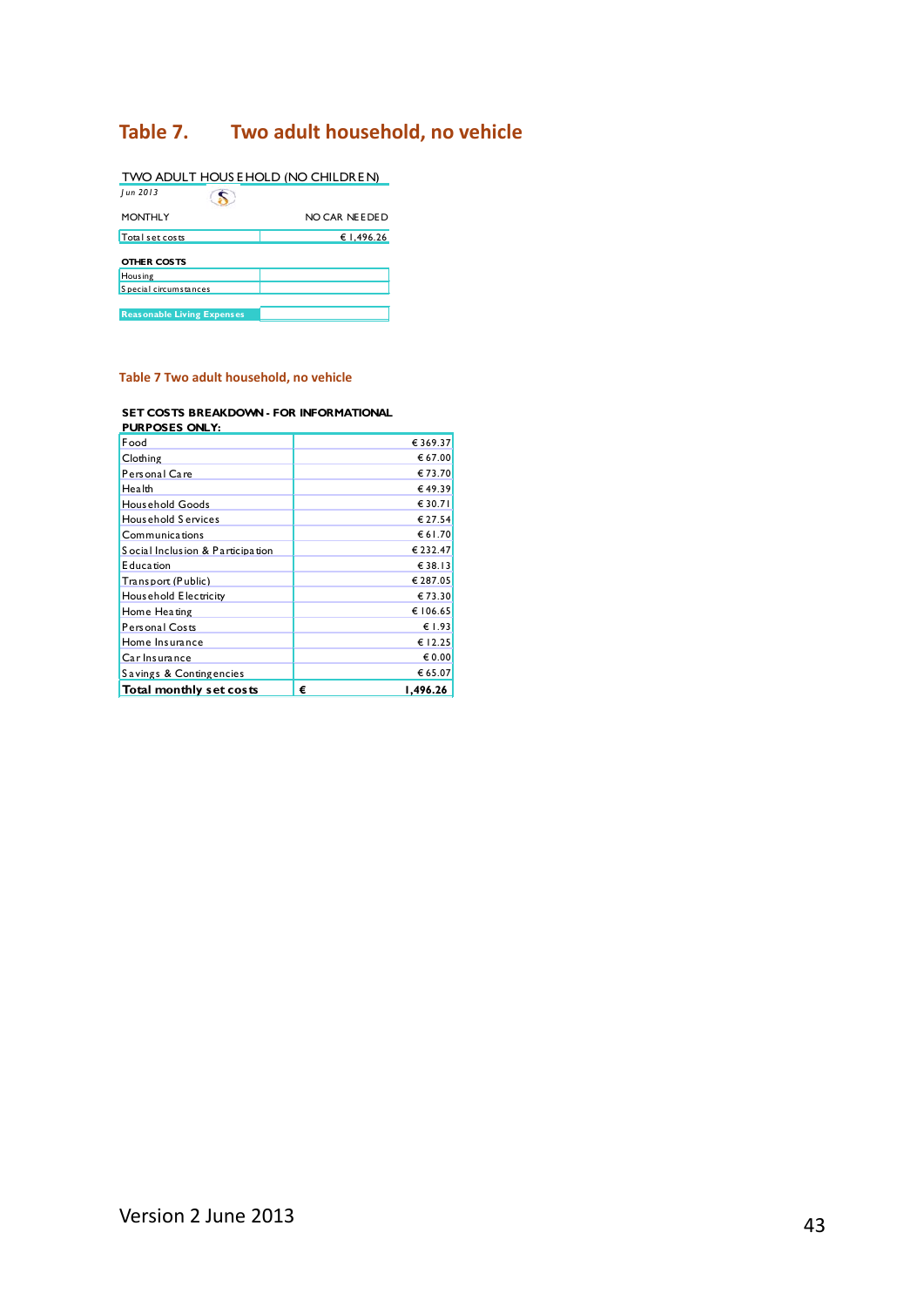# **Table 8. Two adult household, vehicle**

| TWO ADULT HOUS EHOLD (NO CHILDREN) |            |
|------------------------------------|------------|
| Jun 2013                           |            |
| <b>MONTHLY</b>                     | CAR NEEDED |
| Total set costs                    | € 1,473.29 |
| <b>OTHER COSTS</b>                 |            |
| Housing                            |            |
| Special circumstances              |            |
|                                    |            |
| <b>Reasonable Living Expenses</b>  |            |

#### **Table 8 Two adult household, vehicle**

<span id="page-43-0"></span>

| ONLY:                            |   |          |
|----------------------------------|---|----------|
| Food                             |   | € 369.37 |
| Clothing                         |   | € 67.00  |
| Personal Care                    |   | € 73.70  |
| Health                           |   | €49.39   |
| <b>Household Goods</b>           |   | € 30.71  |
| Household Services               |   | € 27.54  |
| Communications                   |   | € 61.70  |
| Social Inclusion & Participation |   | € 232.47 |
| E ducation                       |   | € 38.13  |
| Transport (Private)              |   | € 238.26 |
| Household Electricity            |   | €73.30   |
| Home Heating                     |   | € 106.65 |
| Personal Costs                   |   | € 1.93   |
| Home Insurance                   |   | € 12.25  |
| Car Insurance                    |   | € 25.82  |
| Savings & Contingencies          |   | € 65.07  |
| Total monthly set costs          | € | 1.473.29 |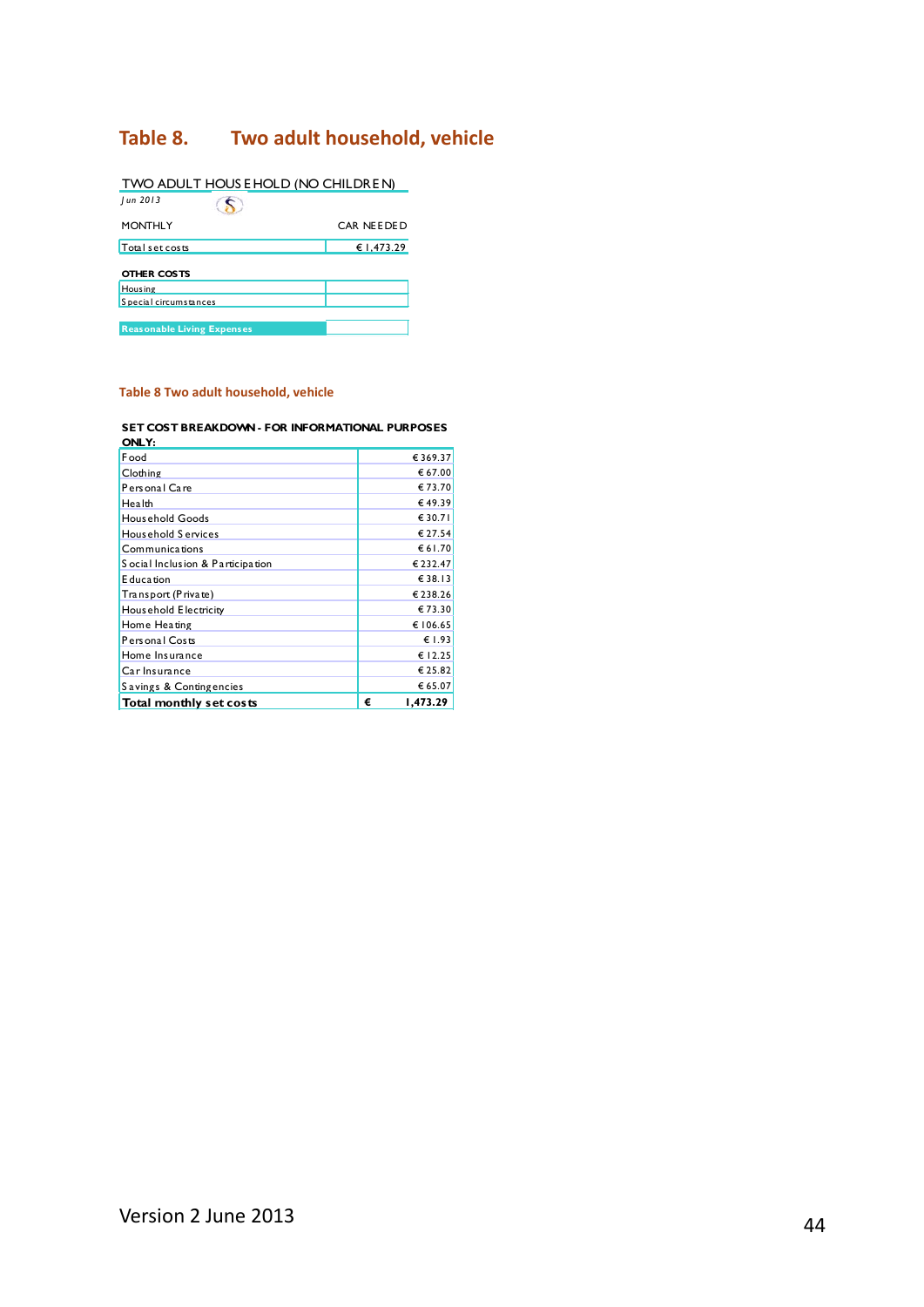# **10. Examples illustrating the application of reasonable living expenses**

# <span id="page-44-0"></span>**Example 1 – Ger – DRN**

This example is designed to show how these guidelines link into the assessment of a debtor's eligibility for a DRN.

Ger is a 23 year old single male living alone in a city centre flat which he rents privately at a cost of €600 a month. He doesn't have or need a car. He is in full-time employment and his take home pay is €1,550 a month. He has credit card debt of €11,000 and owes a credit union another €6,000. He is finding it impossible to make the monthly payments on top of his rent and all his other bills and wonders if he can get a DRN.

Ger should look at the eligibility criteria on the ISI website before visiting an AI. He can get a list of AIs from the ISI website. Amongst other matters, the AI will check whether Ger meets the eligibility criteria of having €60 or less disposable income each month.

The AI will use Table 1 (one adult household, no vehicle) which shows the monthly set costs to be €933.14. To this is added his rent of €600 a month, having been assessed as reasonable by the AI in accordance with the criteria on assessing housing costs set out on page 12, making his reasonable living expenses €1,533.14.

| Monthly income after income tax and social insurance contributions |           | €1,550.00 |
|--------------------------------------------------------------------|-----------|-----------|
| Total set costs                                                    | €933.14   |           |
| Rent / mortgage                                                    | €600.00   |           |
| Childcare                                                          | None      |           |
| Special circumstances                                              | None      |           |
| Reasonable living expenses                                         | €1,533.14 | €1,533.14 |
| Net disposable income                                              |           | €16.86    |

The AI will make the following calculation:

Since the net disposable income is less than €60 a month, the eligibility criteria in respect of net disposable income is satisfied. The AI will assess whether he meets all of the other eligibility criteria. If he does the AI will advise him of his options which may result in Ger requesting the AI to assist him in making an application for a DRN.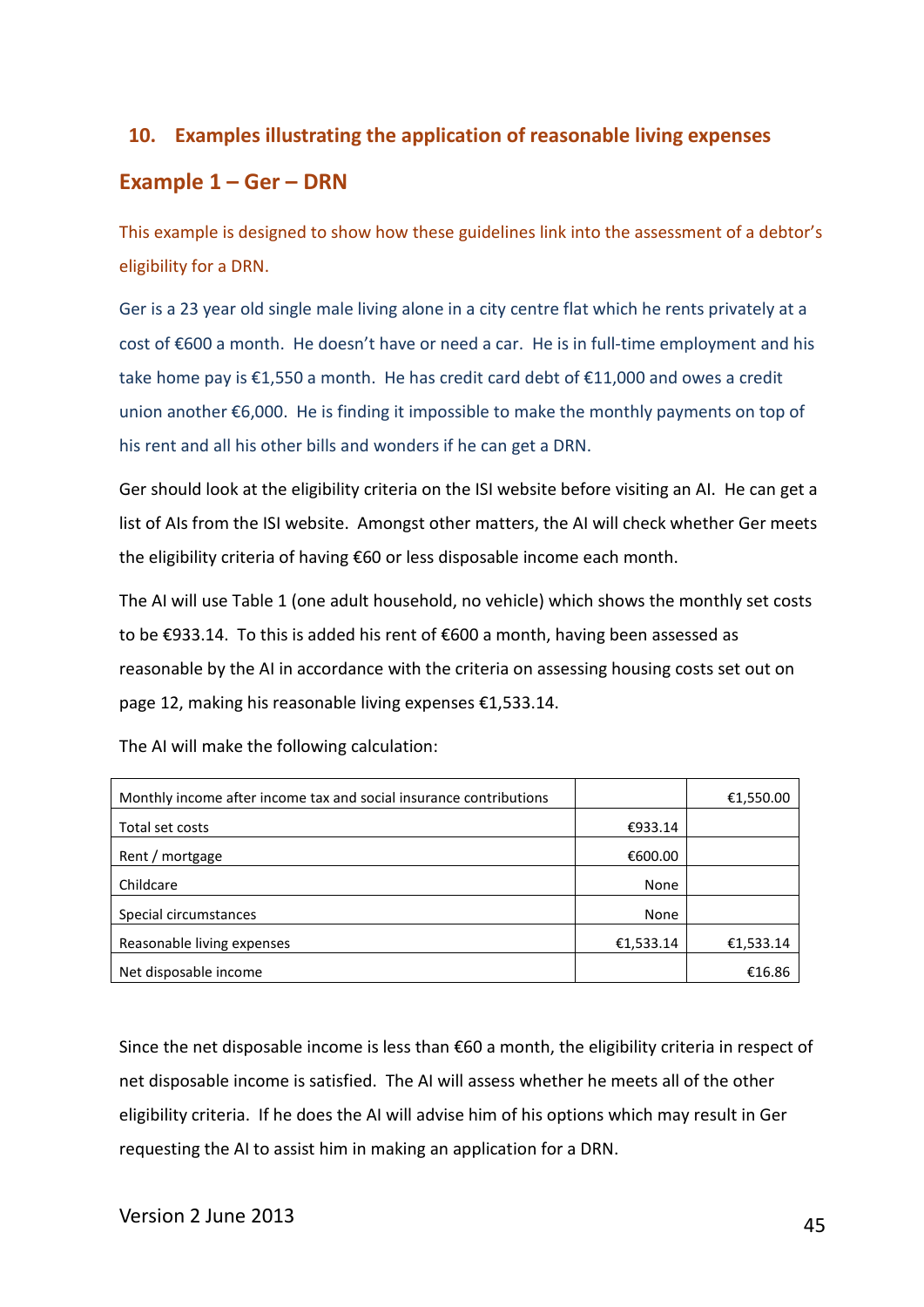# <span id="page-45-0"></span>**Example 2 – Emma – DSA**

This example is designed to show how the application of these guidelines may demonstrate that a debtor is ineligible to apply for a DRN and that, in such circumstances, a DSA may remain a possibility for the insolvent debtor.

Emma is self-employed on a part-time basis as an insurance broker and earns €2,500 after tax a month. She is a single mother with a daughter aged five who needs paid childcare on the days Emma works. Emma rents privately and pays €300 a month as rent. She needs a car to transport her daughter to school and to get to her job. She has a 2002 Fiat Punto worth €1,800 which she owns outright. Fees for part-time childcare come to €500 a month. Emma has a personal loan from her bank with an outstanding balance of €18,200. She is finding it difficult to make the repayments and seeks advice.

Emma should look at the eligibility criteria for DRNs and DSAs on the ISI website before proceeding. From the information on the website she can calculate her reasonable living expenses and work out her net disposable income. As this does not meet the eligibility criteria for a DRN, Emma will need to contact a PIP rather than an AI. Emma should obtain the details of registered PIPs from the ISI website and contact one of them.

The PIP will use Table 4 (One adult household, one or more children, vehicle), which shows the monthly set costs to be €1,298.27. This is made up of €1,091.15 for the adult and €207.12 for the child. To this is added €500 a month being the cost of part-time childcare and the €300 a month Emma pays in rent which the PIP has assessed as reasonable having regard to the criteria on pages 11-12. Emma's reasonable living expenses come to €2,098.27.

The PIP will make the following calculation:

| Monthly income after income tax and social insurance contributions* |           | €2,500.00 |
|---------------------------------------------------------------------|-----------|-----------|
| Total set costs                                                     | €1,298.27 |           |
| Rent / mortgage                                                     | €300.00   |           |
| Childcare                                                           | €500.00   |           |
| Special circumstances                                               | None      |           |
| Reasonable living expenses                                          | €2,098.27 | €2,098.27 |
| Net disposable income                                               |           | €401.73   |

\* Child benefit payments are not included.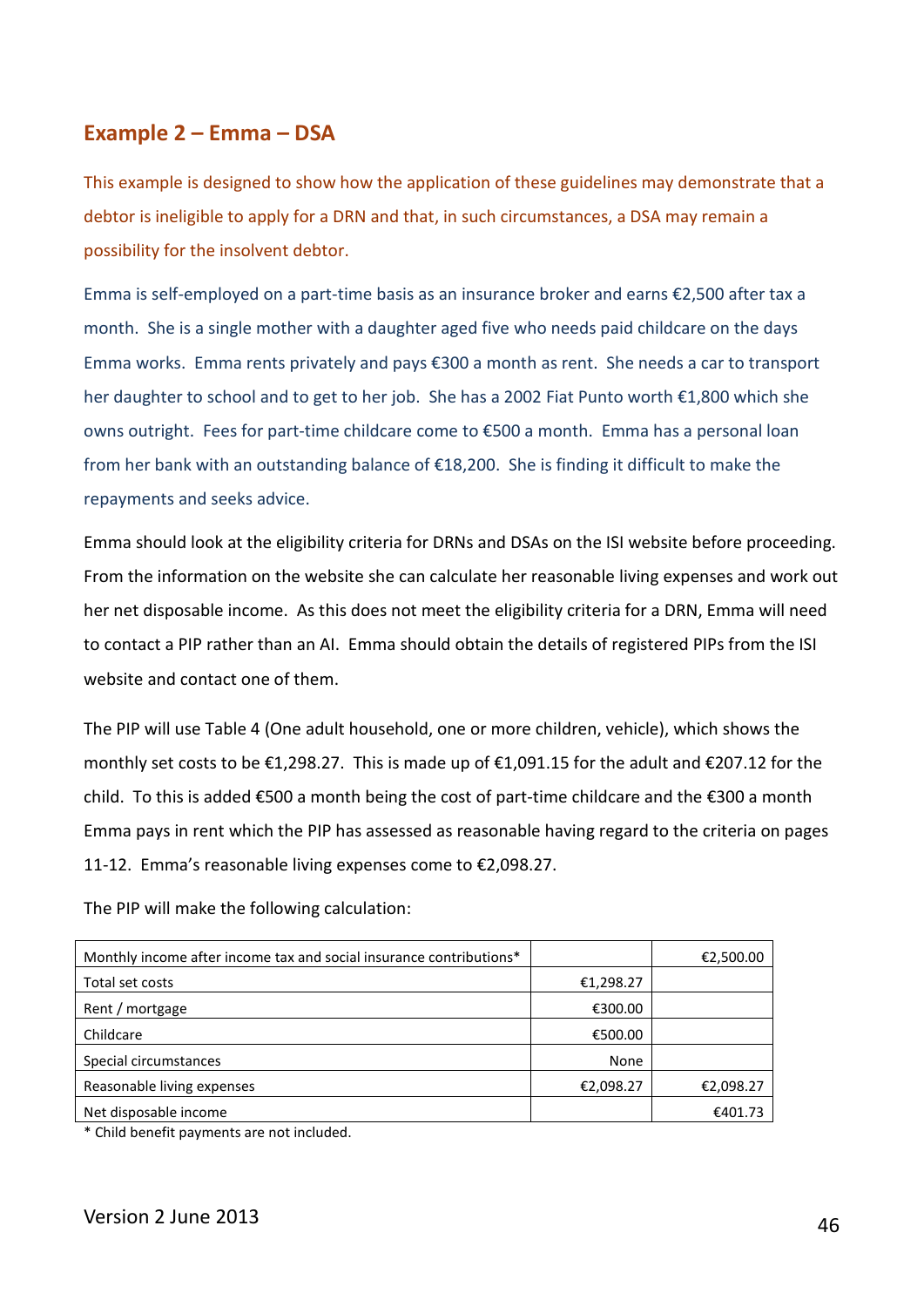Emma's net disposable income at €401.73 a month is above the €60 limit. On this basis, she is not eligible for a DRN but a DSA may be a possibility.

The PIP, in formulating a proposal to Emma's creditors, might suggest that all of her income in excess of the base level of reasonable living expenses be paid to creditors for year 1. For year 2, as an incentive to keep with the arrangement, the PIP might put forward that Emma retain an additional €25 a month with similar increases in subsequent years.

It will be for creditors to decide if this is acceptable during negotiations with the PIP and ultimately at the point in time that they are asked to vote on the proposal.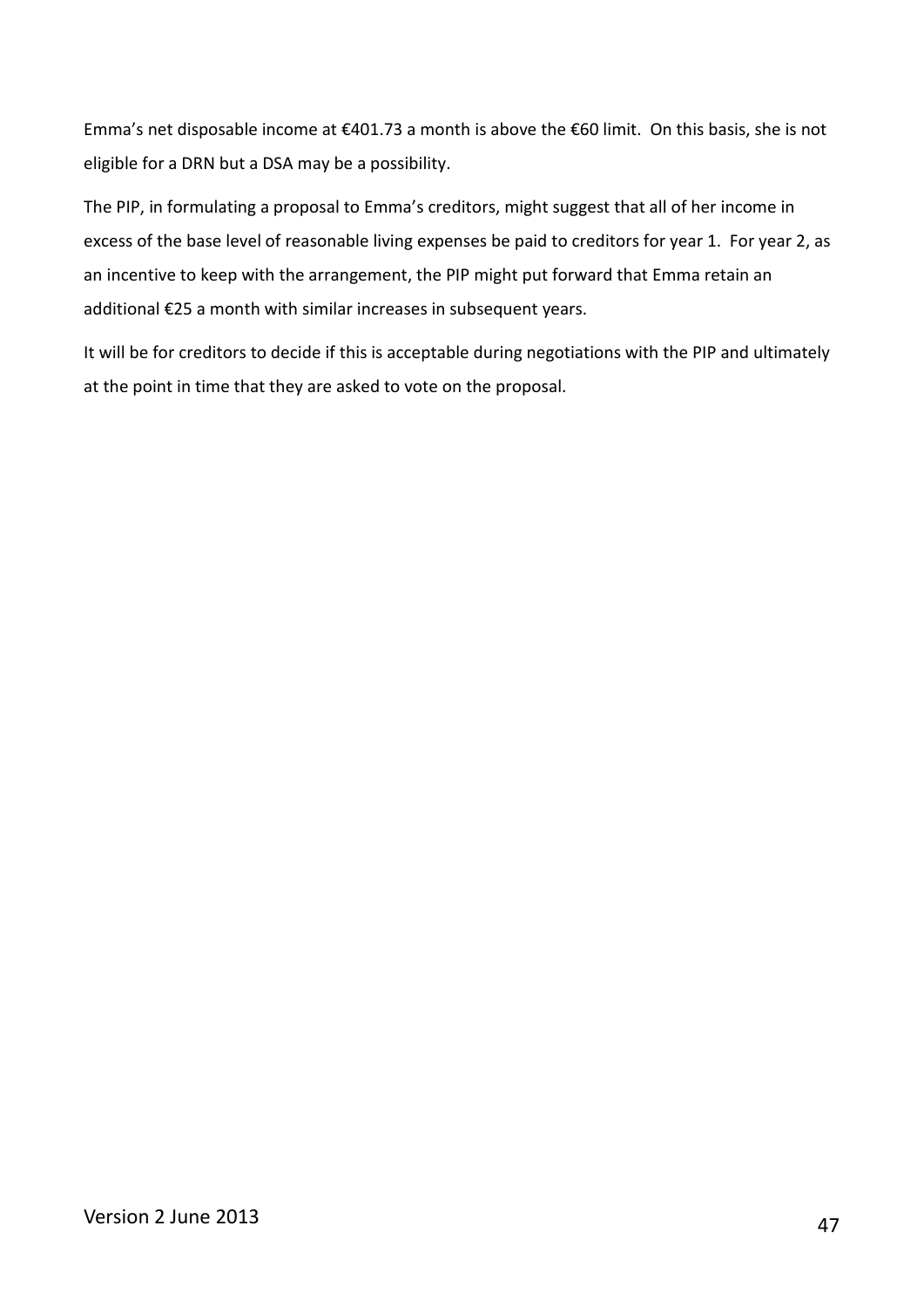# <span id="page-47-0"></span>**Example 3 – Don and Aoife – DRN**

This example is designed to show how these guidelines are applied in the case of a couple where only one of them is in receipt of income and bears all of the reasonable living expenses of the household.

Don and Aoife are a married couple in their 20s living in accommodation provided by their local authority for which they pay €65 a month. Neither is employed at the moment but Don is seeking work and receiving jobseeker's allowance. They do not have a car. They have two children; twins aged 3. Don is in arrears on a personal loan he took out with a bank two years ago when he was working. The outstanding balance is just over €12,000. He cannot see where he can get the money to pay off his creditors and thinks that a DRN might be an answer.

Don should look at the eligibility criteria on the ISI website before visiting an AI. He can get a list of AIs from the ISI website. Amongst other matters, the AI will check whether Don meets the eligibility criteria of having €60 or less net disposable income each month.

Don receives €188 in jobseeker's allowance plus a payment of €124.80 in respect of Aoife who is a Qualified Adult. In addition, he receives a total of €59.60 a week in Qualified Child Increase payments. Child benefit payments are not included. His total reckonable income comes to €372.40 a week or €1,619.32 a month.

Using table 5 (Two-Parent Household, one or more children, no vehicle) the AI will take set costs of €1,360.30 for the two adults and add €157.04 for the two children (€78.52 for a pre-school child multiplied by two). To this is added €65 for their housing costs, having been assessed as reasonable by the AI in accordance with the criteria on assessing housing costs set out on page 12, giving reasonable living expenses of €1,582.34 a month for the household.

The AI will make the following calculation:

| Monthly income after income tax and social insurance contributions* |           | €1,619.32 |
|---------------------------------------------------------------------|-----------|-----------|
| Total set costs                                                     | €1,517.34 |           |
| Rent / mortgage                                                     | €65.00    |           |
| Childcare                                                           | None      |           |
| Special circumstances                                               | None      |           |
| Reasonable living expenses                                          | €1,582.34 | €1,582.34 |
| Net disposable income                                               |           | €36.98    |

\* Child benefit payments are not included.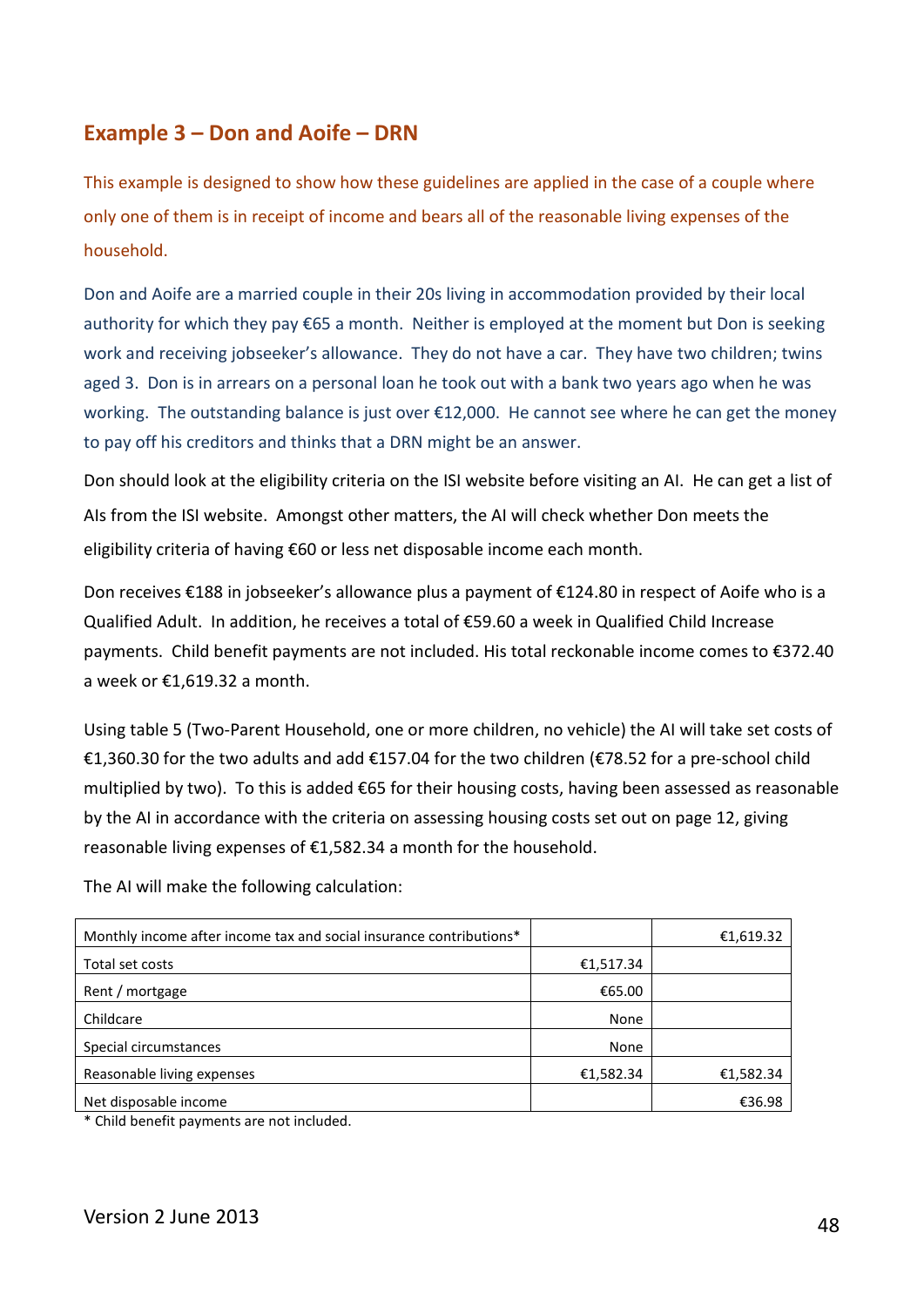Normally, with two adults in the household, the reasonable living expenses are assumed to be split evenly between them both. In this case, Don explains to the AI that he receives the only income coming into the household and that he pays all the household expenses in full. Here, the reasonable living expenses are allowed in full against his income.

For Don's application, this means income of €1,619.32 less reasonable living expenses of €1,582.34, giving a net disposable income of €36.98. This is less than €60 and so satisfies the test for net disposable income. The AI will assess whether he meets all of the other eligibility criteria. If he does the AI will advise him of his options which may result in Don requesting the AI to assist him in making an application for a DRN.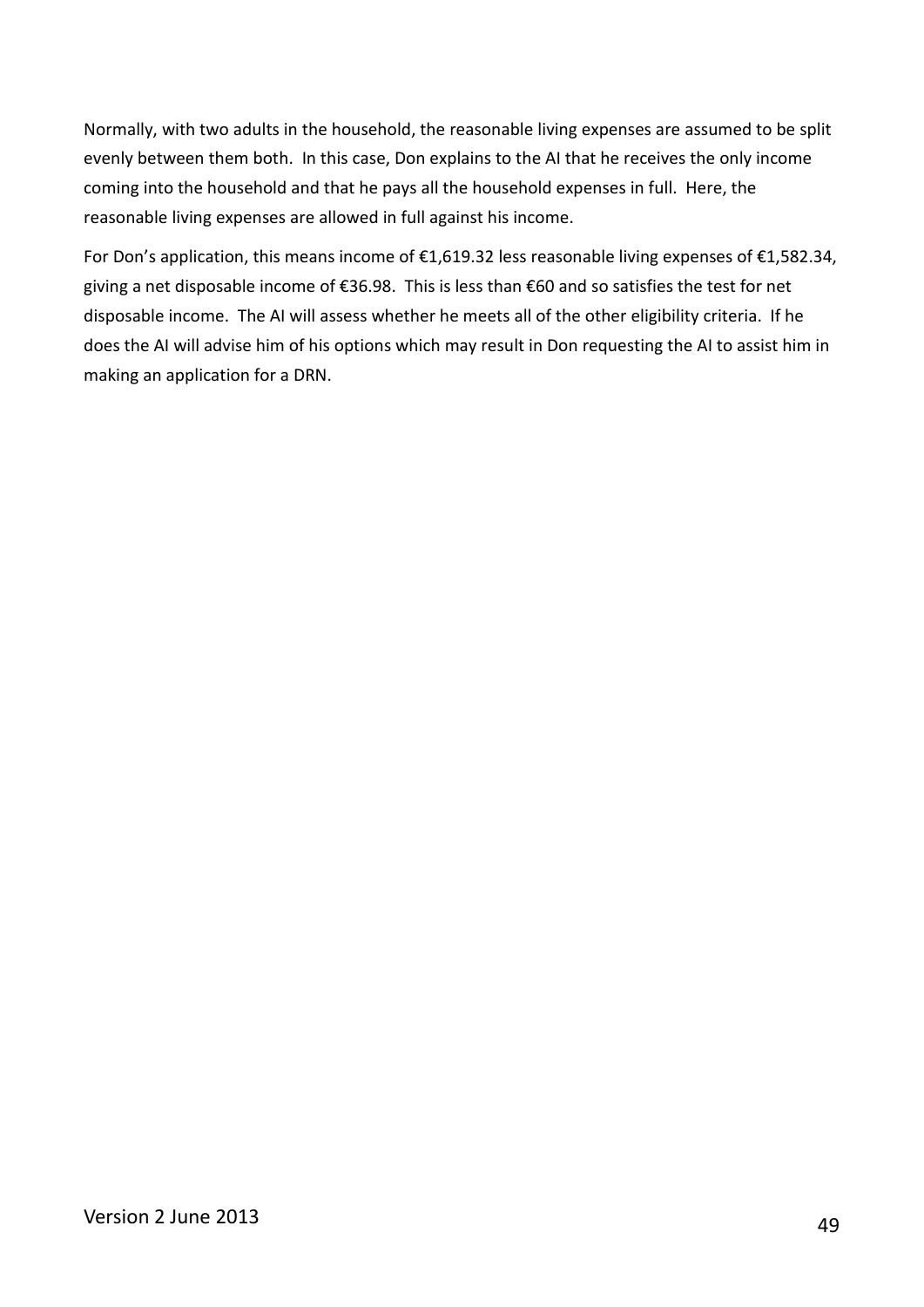# <span id="page-49-0"></span>**Example 4 – Mary and Michael – DRN**

This example is designed to show how these guidelines are applied in the case of a couple where there is more than one income and the reasonable living expenses of the household are split between the couple.

Mary and Michael are a married couple in their 20s living in accommodation provided by the local authority for which they pay  $\epsilon$ 100 a month. Neither is employed at the moment but both are seeking work and both are in receipt of jobseeker's allowance. They do not have a car. They have one child aged 3. Mary has a credit card with an outstanding balance of €14,000. She cannot see where she can get the money to pay off her creditors and thinks that a DRN might be an answer.

Mary should look at the eligibility criteria on the ISI website before visiting an AI. She can get a list of AIs from the ISI website. Amongst other matters, the AI will check to see if Mary meets the eligibility criteria of having €60 or less net disposable income each month.

Mary receives €188 a week in jobseeker's allowance. Her total reckonable income comes to €817.49 a month.

Using Table 5 (Two adult household, one or more children, no vehicle) the total set costs for the household are €1,438.82 a month. This is made up of €1,360.30 for the two adults and €78.52 for a child of pre-school age. To this is added €100 for their housing costs, these having been assessed as reasonable by the AI in accordance with the criteria on assessing housing costs set out on page 12. The total reasonable living expenses for the household are €1,538.82.

The usual presumption is that where there are two adults in the household the reasonable living expenses are split evenly between them. This presumption will be applied here since Michael also receives a jobseeker's allowance payment. The reasonable living expenses assigned against Mary's income are thus half those of the household or €769.41.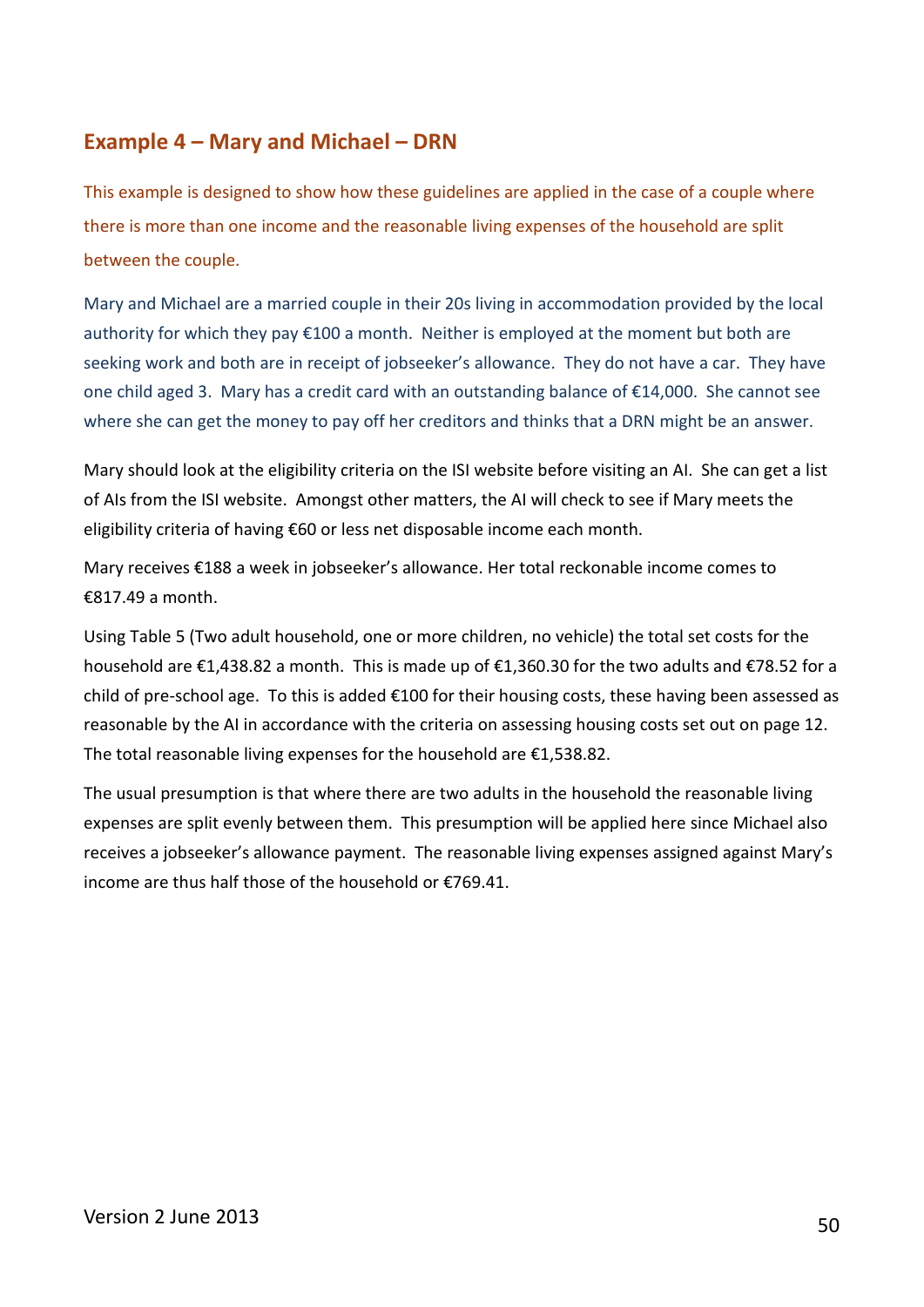The AI will make the following calculation:

| Monthly income after income tax and social insurance contributions* |           | €817.49 |
|---------------------------------------------------------------------|-----------|---------|
| Total set costs                                                     | €1,438.82 |         |
| Rent / mortgage                                                     | €100.00   |         |
| Childcare                                                           | None      |         |
| Special circumstances                                               | None      |         |
| Reasonable living expenses for the household                        | €1,538.82 |         |
| Reasonable living expenses (half for Mary)                          |           | €769.41 |
| Net disposable income                                               |           | €48.08  |

\* Child benefit payments are not included.

For Mary's application, this means income of €817.49 less reasonable living expenses of €769.41, giving a net disposable income of €48.08. This is less than €60 and so satisfies the test for net disposable income. The AI will assess whether she meets all of the other eligibility criteria. If she does the AI will advise her of her options which may result in Mary requesting the AI to assist her in making an application for a DRN.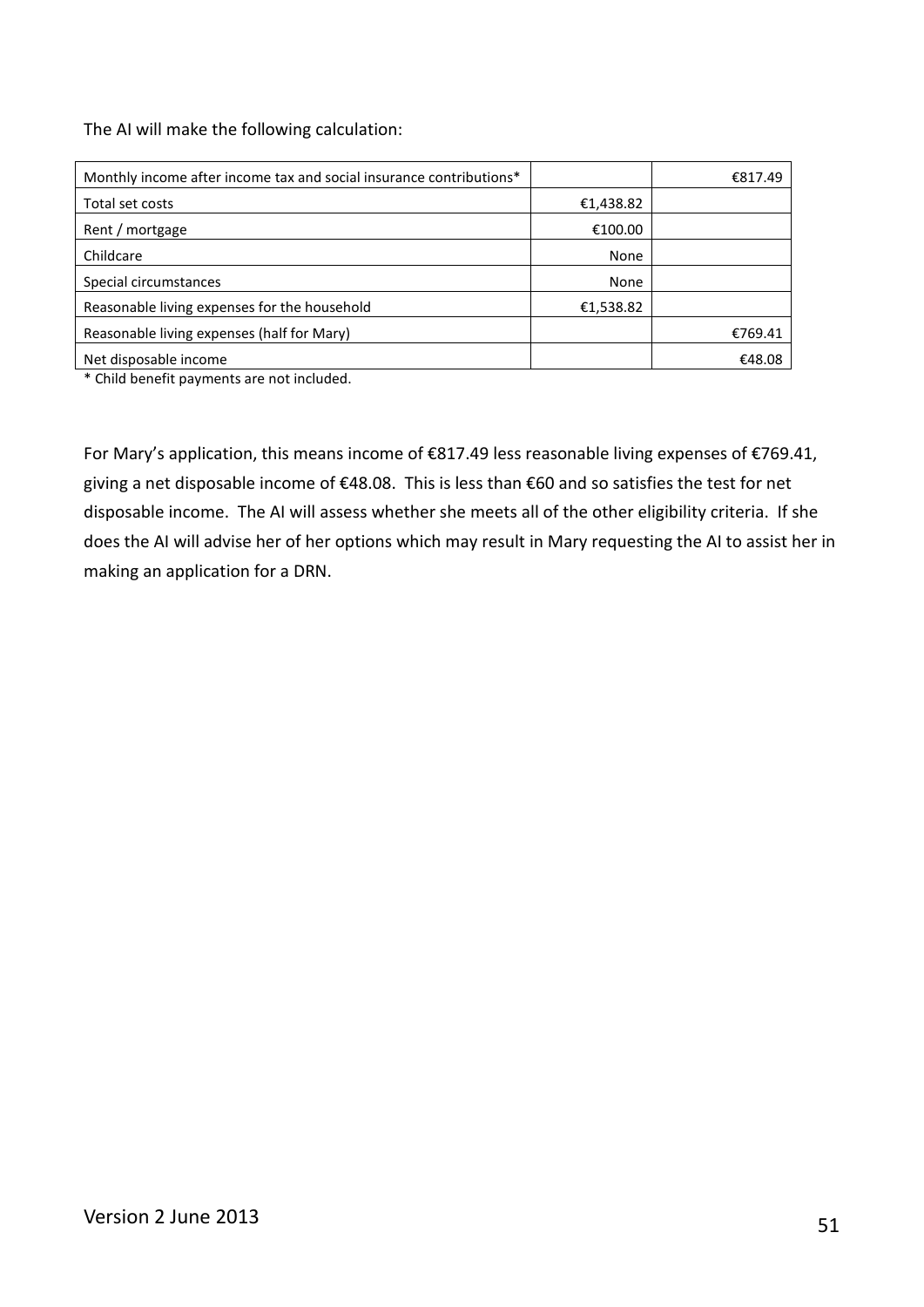# <span id="page-51-0"></span>**Example 5 – Conor – PIA**

This example is designed to show how these guidelines are applied in the case of a debtor who is living beyond his or her means.

Conor is employed as an accountant and takes home  $\epsilon$ 4,000 a month. He is single and lives in an apartment which he bought in 2006 for €280,000 but which is now valued at about €160,000. The outstanding mortgage balance is now €258,000 and the monthly payment is €1,200. He also has a mortgage with an outstanding balance of €210,000 on a buy-to-let property which is unoccupied. Conor has a personal loan from a bank with an outstanding balance of €39,000 and outstanding balances totalling €22,000 on three credit cards. He owns outright a car worth €25,000. His discretionary spending leaves him little money to pay his debts. He is hoping that a PIA or DSA can solve his financial problems.

Conor should look at the information on both DSAs and PIAs available on the ISI website before visiting a PIP. He can get a list of PIPs from the ISI website.

Using Table 2 (One adult household, vehicle), the total set costs for the household are €1,045.48 a month. To this is added the  $\epsilon$ 1,200 which Conor pays in mortgage payments which the PIP has assessed as reasonable having regard to the criteria on pages 11-12. Conor's reasonable living expenses come to €2,245.48.

The PIP will make the following calculation:

| Monthly income after income tax and social insurance contributions |           | €4,000.00 |
|--------------------------------------------------------------------|-----------|-----------|
| Total set costs                                                    | €1,045.48 |           |
| Mortgage – reduced payment under the proposal                      | €1,200.00 |           |
| Childcare                                                          | None      |           |
| Special circumstances                                              | None      |           |
| Reasonable living expenses                                         | €2,245.48 | €2,245.48 |
| Net disposable income                                              |           | €1,754.52 |

For Conor's application, this means income of €4,000.00 less reasonable living expenses of €2,245.48, giving a net disposable income of €1,754.52 a month.

Version 2 June 2013 52 Conor is living beyond his means. The PIP will likely advise Conor that he will need to consider reducing his spending so as to enable the PIP to put forward a proposal more likely to achieve creditor support while keeping Conor in his home. The PIP, in formulating a proposal to Conor's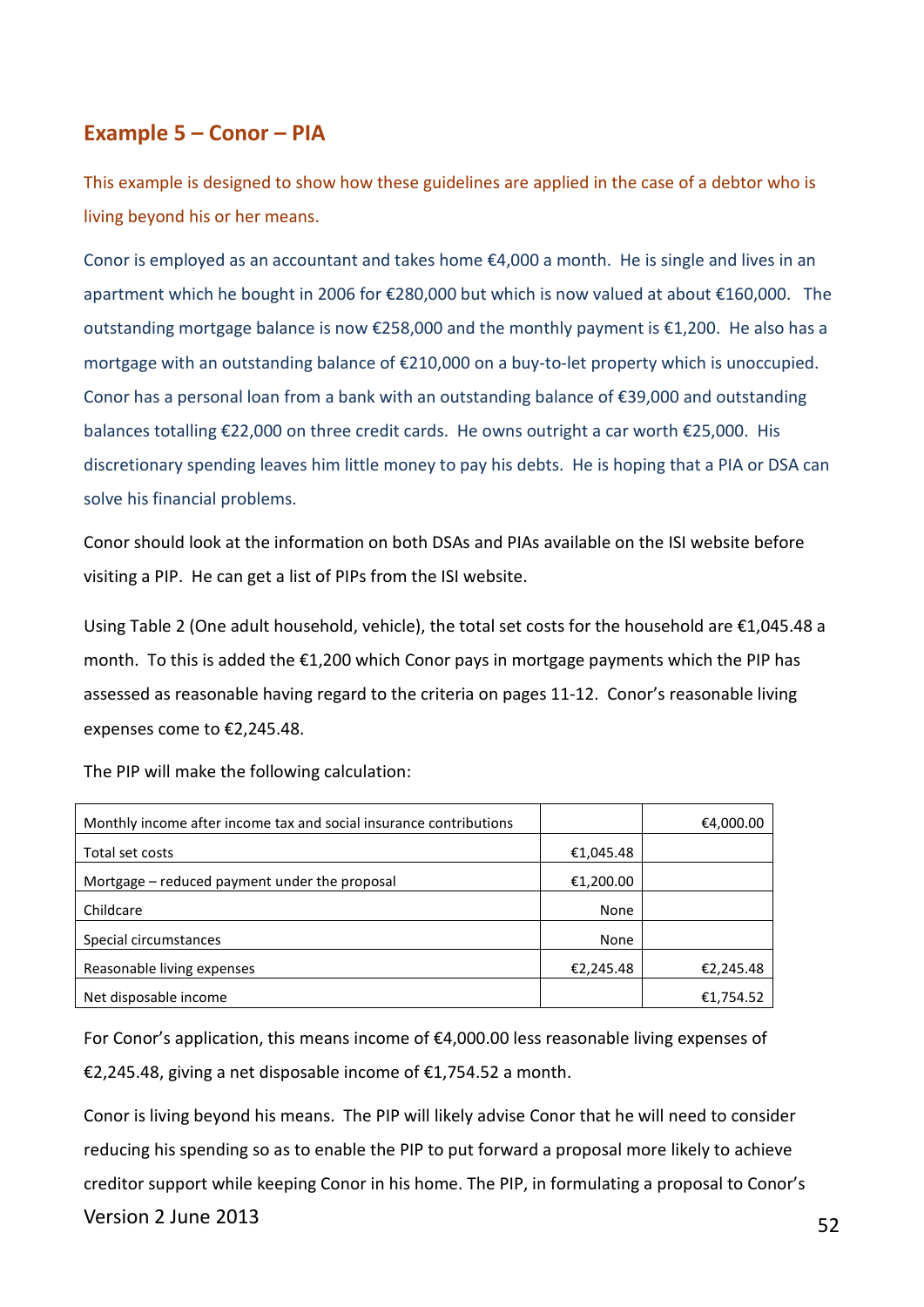creditors, will consider Conor's need for a car and may suggest that he should sell his car and either not replace it at all or replace it with a less expensive model.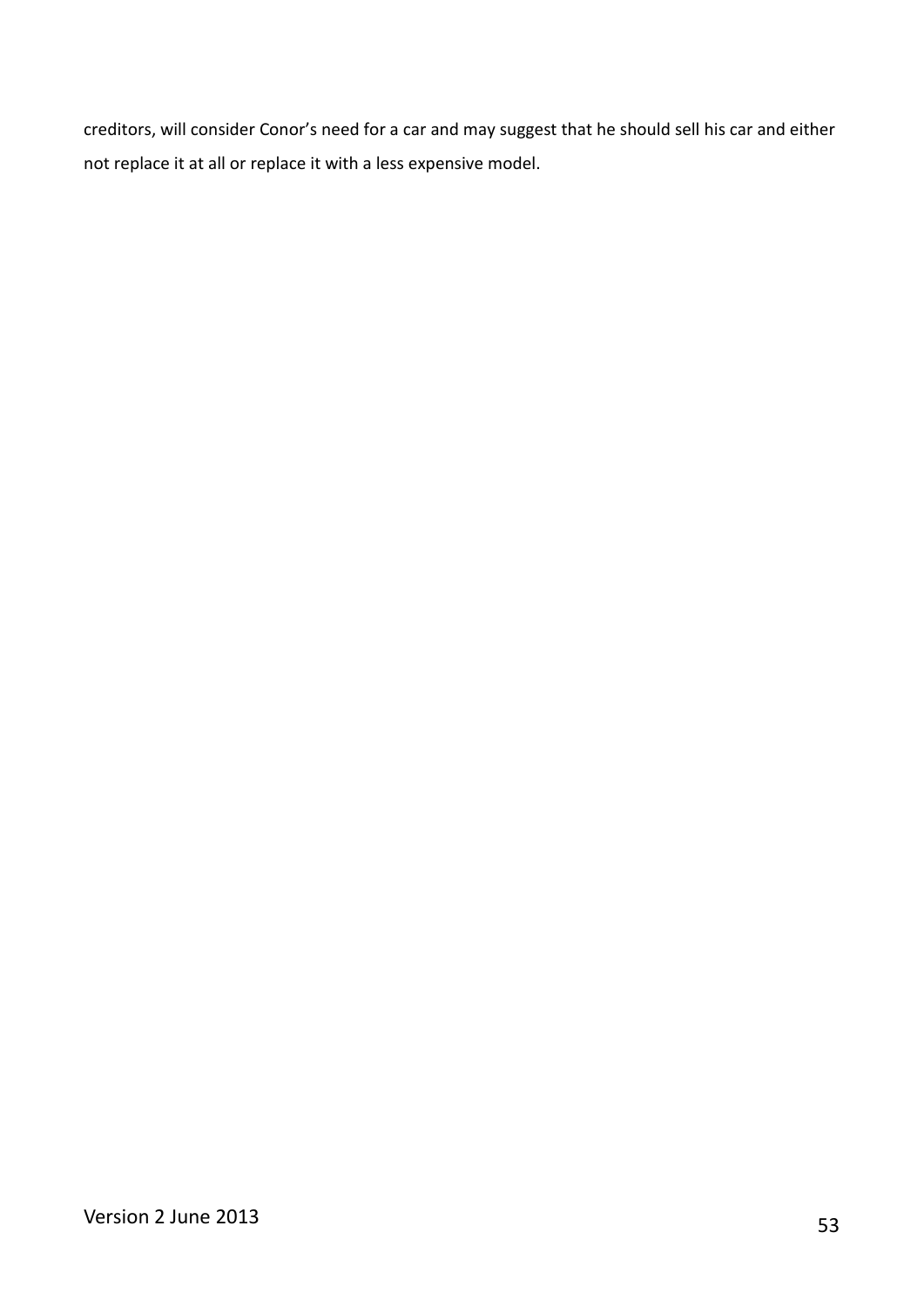### <span id="page-53-0"></span>**11. Appendix A – Section 23 of the Personal Insolvency Act 2012**

Guidelines on reasonable standard of living, reasonable living expenses for debtors.

- **23**.—(1) The Insolvency Service shall, for the purposes of *sections 26*, *65(4)* and *99(4)* and section 85D (as inserted by *section 157*) of the Bankruptcy Act 1988, prepare and issue guidelines as to what constitutes a reasonable standard of living and reasonable living expenses.
	- (2) Before issuing guidelines under subsection (1), the Insolvency Service shall consult with the Minister, the Minister for Finance, the Minister for Social Protection and such other persons or bodies as the Insolvency Service considers appropriate or as the Minister may direct.
	- (3) In preparing guidelines to be issued under *subsection (1)*, the Insolvency Service shall have regard to—
		- (*a*) such measures and indicators of poverty set out in Government policy publications on poverty and social inclusion as the Insolvency Service considers appropriate,
		- (*b*) such official statistics (within the meaning of the Statistics Act 1993) and surveys relating to household income and expenditure published by the Central Statistics Office as the Insolvency Service considers appropriate,
		- (*c*) the Consumer Price Index (All Items) published by the Central Statistics Office or any equivalent index published from time to time by that Office,
		- (*d*) such other information as the Insolvency Service considers appropriate for the performance of its functions under this section,
		- (*e*) differences in the size and composition of households, and the differing needs of persons, having regard to matters such as their age, health and whether they have a physical, sensory, mental health or intellectual disability, and
		- (*f*) the need to facilitate the social inclusion of debtors and their dependants, and their active participation in economic activity in the State.
	- (4) Guidelines issued under subsection (1) may provide examples of
		- (*a*) expenses that may be allowed as reasonable living expenses, and
		- (*b*) expenses that may not be allowed as reasonable living expenses.
	- (5) The Insolvency Service shall make guidelines issued under subsection (1) available to members of the public on its website.
	- (6) Subject to subsection (7), the Insolvency Service shall issue guidelines under subsection (1) at intervals of such length, not being more than one year, as it considers appropriate.
	- (7) Failure by the Insolvency Service to comply with subsection (6) shall not render invalid for the purposes of this Act the guidelines most recently issued by it under this section.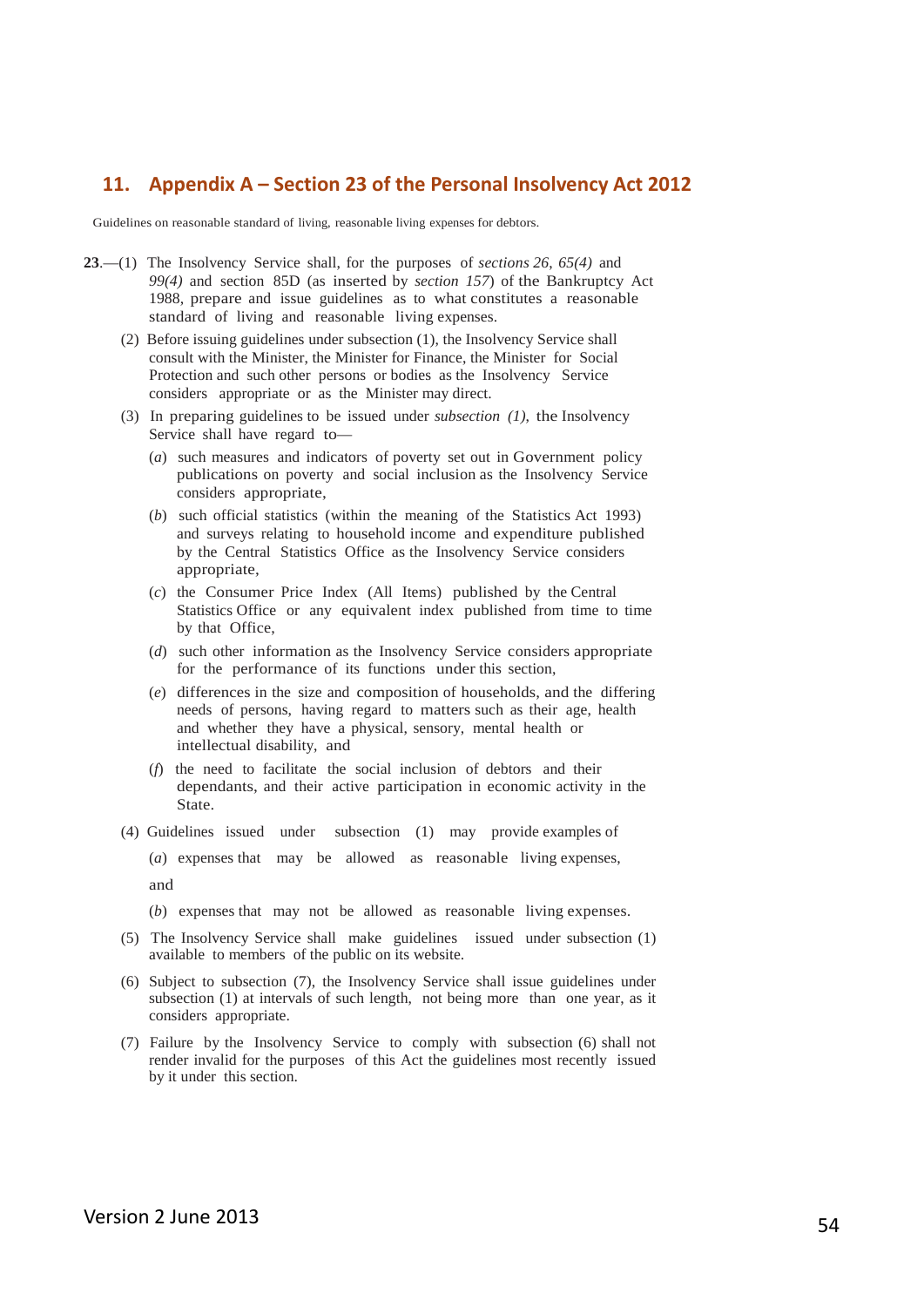# <span id="page-54-0"></span>**12. Glossary**

| AI                        | Approved Intermediary                                            |
|---------------------------|------------------------------------------------------------------|
| Bankruptcy payments order | A Court order made under section 85D of the Bankruptcy Act 1988. |
| <b>CSO</b>                | <b>Central Statistics Office</b>                                 |
| <b>ECCE</b>               | Early Childhood Care and Education                               |
| <b>DRN</b>                | <b>Debt Relief Notice</b>                                        |
| <b>DSA</b>                | Debt Settlement Arrangement                                      |
| <b>ISI</b>                | Insolvency Service of Ireland                                    |
| ISI model                 | A modified version of the consensual budgeting model originally  |
|                           | developed in Ireland by the Vincentian Partnership for Social    |
|                           | Justice.                                                         |
| <b>PFS</b>                | <b>Prescribed Financial Statement</b>                            |
| <b>PIA</b>                | Personal Insolvency Arrangement                                  |
| <b>PIP</b>                | Personal Insolvency Practitioner                                 |
| <b>PRTB</b>               | <b>Private Residential Tenancies Board</b>                       |
| <b>PSRA</b>               | <b>Property Services Regulatory Authority</b>                    |
| The Act                   | Personal Insolvency Act 2012                                     |
| <b>VPSJ</b>               | Vincentian Partnership for Social Justice                        |
| VPSJ model                | A consensual budgeting model originally developed in Ireland by  |
|                           | the Vincentian Partnership for Social Justice                    |